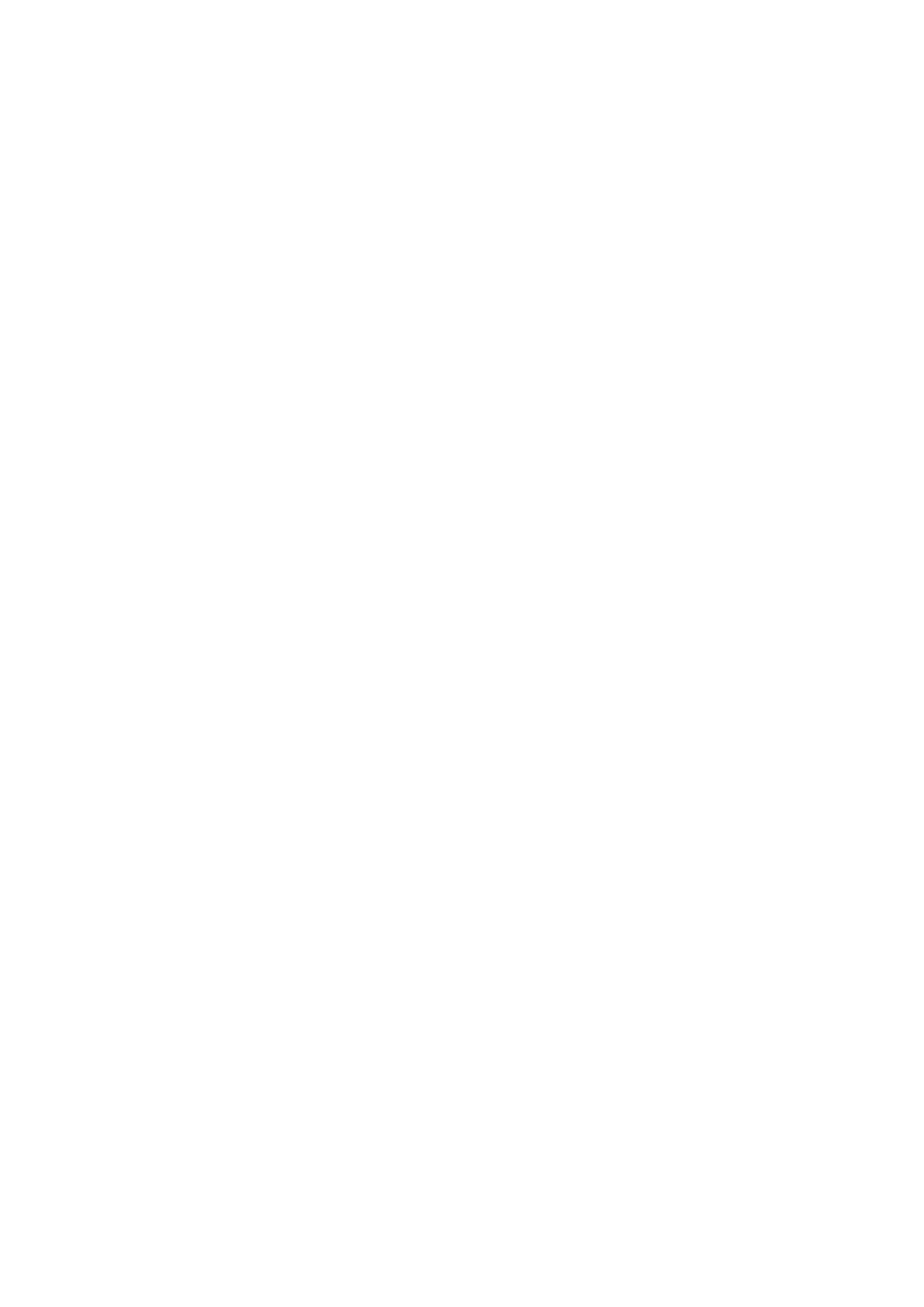

#### © Boarding Australia Inc

This work is copyright. Apart from any use permitted under the Copyright Act 1968, no part of this work may be reproduced by any means, electronic or otherwise, without prior written permission of the copyright holders. Requests and enquiries concerning reproduction rights should be addressed to the Chief Executive Officer, Boarding Australia Inc, PO Box 8103, Grange, SA 5022 Australia.

#### Disclaimer

The statements, opinions and data contained in this document are based on information provided by key stakeholders during the course of the project/consultancy.

To the extent permitted by law, Boarding Australia Inc, its employees, agents and consultants, and the compilers of this document, expressly disclaim liability for any loss or damage arising from:

- 1. any errors or omissions contained in this report, or
- 2. any actions taken or refrained from being taken by any person in reliance upon any part of this report.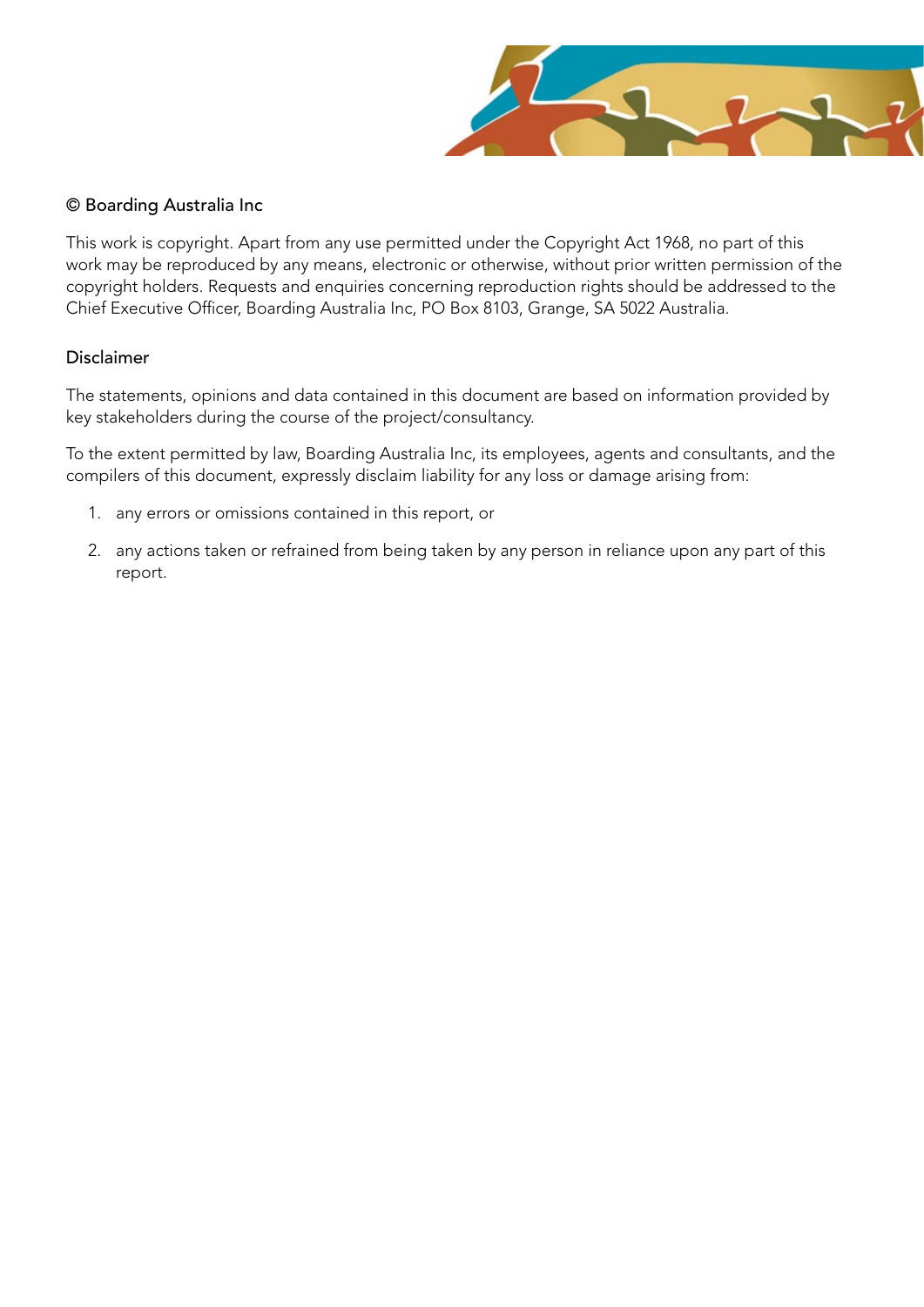## **TILL**

## Contents

| INDICATORS FOR EFFECTIVE INDIGENOUS PARENT ENGAGEMENT  8 |    |
|----------------------------------------------------------|----|
|                                                          |    |
|                                                          |    |
|                                                          |    |
|                                                          |    |
|                                                          |    |
|                                                          |    |
|                                                          |    |
|                                                          |    |
|                                                          | 20 |
|                                                          |    |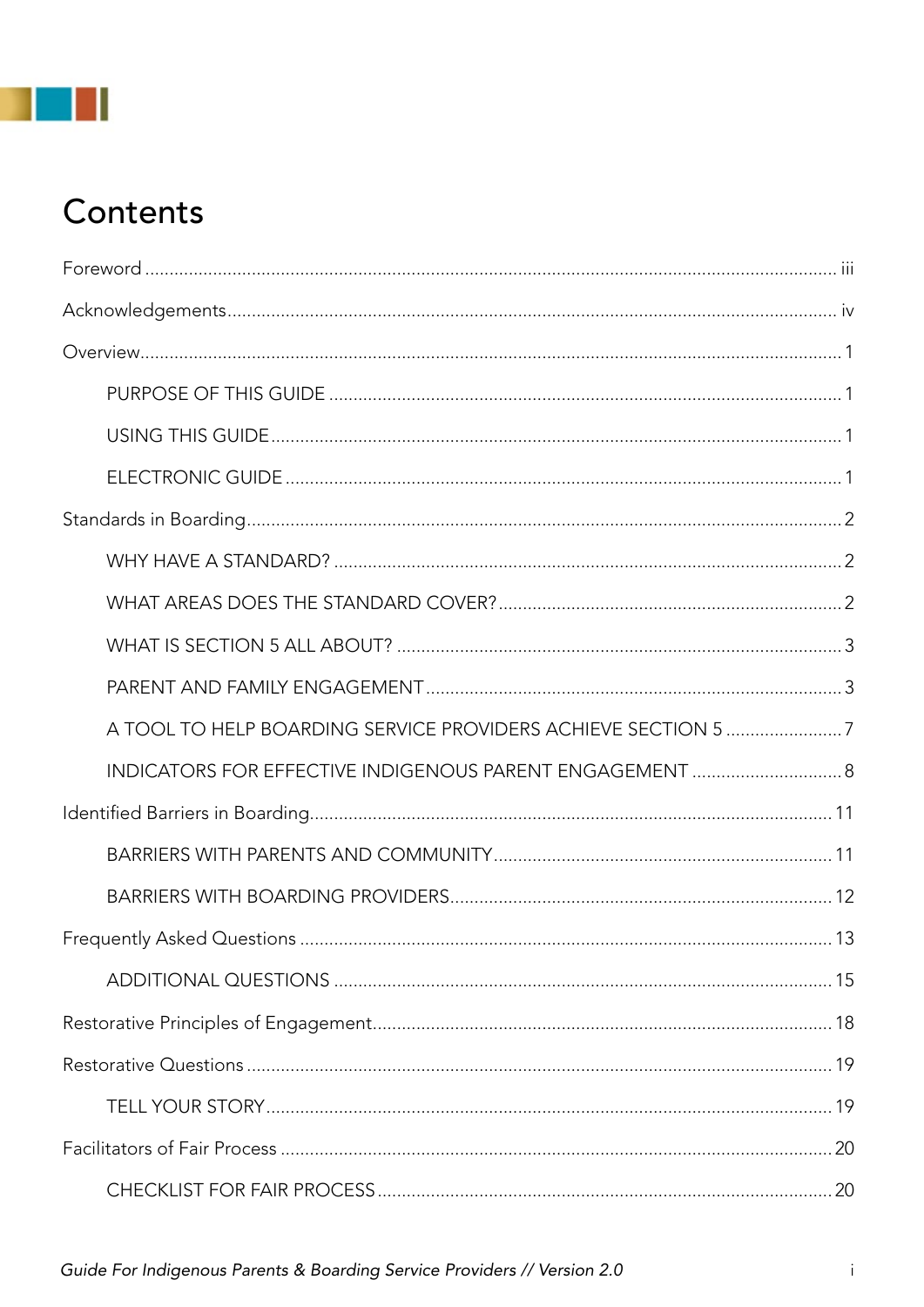

| <b>BUILDING STRONG RELATIONSHIPS WITH PARENTS AND COMMUNITIES 26</b> |  |
|----------------------------------------------------------------------|--|
|                                                                      |  |
|                                                                      |  |
|                                                                      |  |
|                                                                      |  |
|                                                                      |  |
|                                                                      |  |
|                                                                      |  |
|                                                                      |  |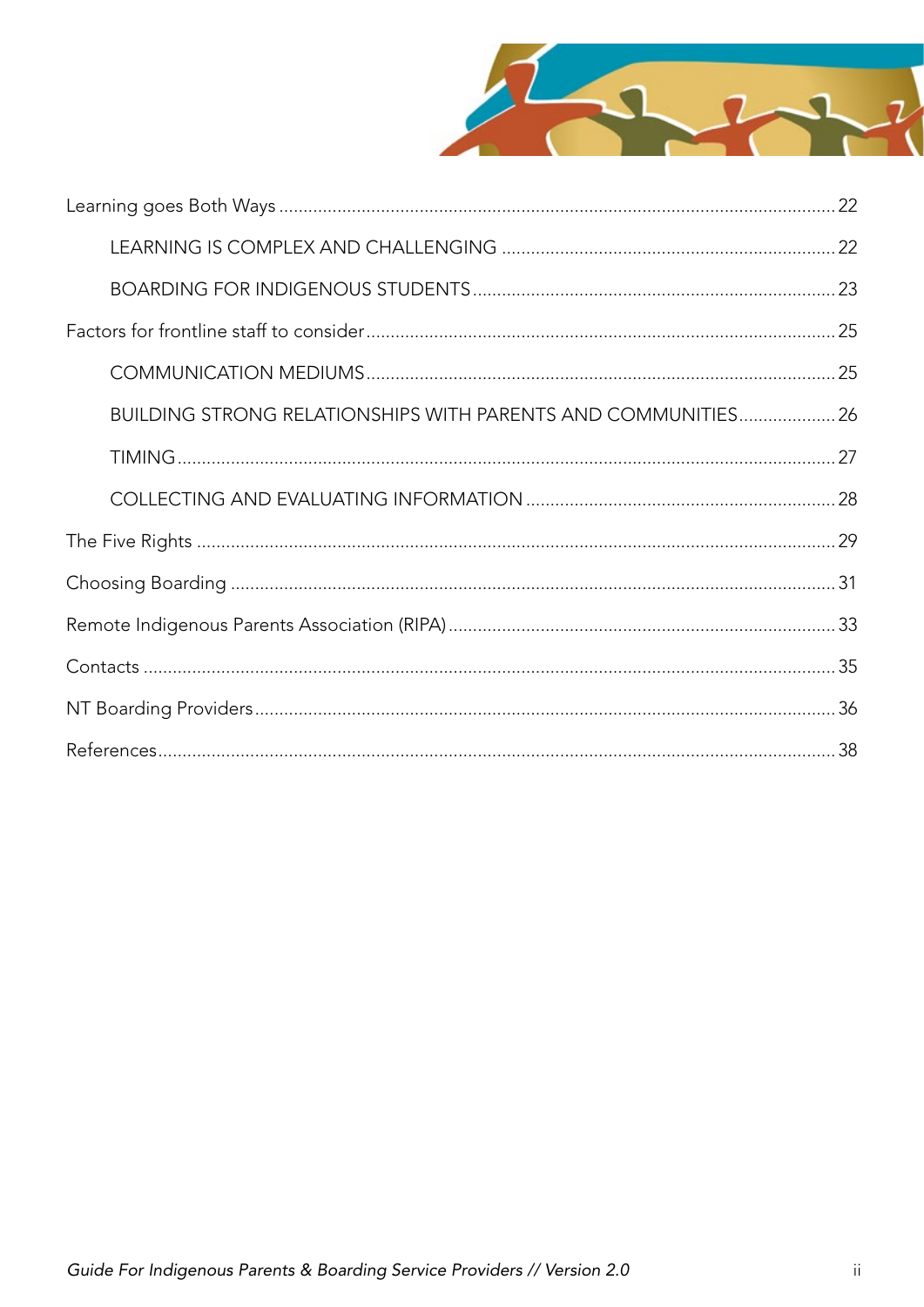

## Foreword

Version 2.0 of the GUIDE FOR INDIGENOUS PARENTS & BOARDING SERVICE PROVIDERS is an update on Version 1.0 published in January 2014.

Boarding Australia received further funding from the Australian Government, to progress and enhance the PaCE project outcomes and recommendations from 2013. The continuing focus has been on strengthening knowledge and understanding of how Boarding Australia might assist in 'building bridges' between parents/families in the Communities and boarding providers.

It is important to consider this publication within the context of the broad range of work Boarding Australia has been engaged in over the past two decades. National standards for student boarding providers; nationally accredited staff training; effective Community engagement; student and staff induction and mentoring; restorative principles of engagement; shared learning opportunities through conferences, newsletters and workshop forums and the Boarding Australia website are examples of some of this work.

One of the key principles of restorative engagement is to give everyone involved a genuine 'voice' in the conversation and decision-making. This is especially important for parents and families living in remote parts of Australia who have to send their children away to boarding in order to complete their education. This Guide is intended to assist Parents/Communities, Boarding Providers and all stakeholders to better understand the challenges and opportunities associated with educating Indigenous students from remote Communities. A particular focus has been placed on the issues relating to students living in student boarding facilities whilst completing their education.

Boarding Australia is pleased to report that the Australian Government has acknowledged the importance and value of this work by committing funding for a further two and half years. This will help ensure the on-going success of the Remote Indigenous Parents Association (RIPA) which has been established in the Roper Gulf region of the Northern Territory. Boarding Australia and RIPA-Roper Gulf will be collaborating in 'grounding' the 2013/14 achievements and expanding RIPA to become a national 'voice' for parents supporting their young people gain a mainstream education.

Capacity building and self-determination within remote Indigenous Communities are seen as fundamental to supporting student education. Key elements of this PaCE project have real potential for further development, such as the Remote Indigenous Parents Association (RIPA), Restorative Practice Training, the application of Standards, and further research and development of Both Ways Education (BWE). This Guide will serve as a useful tool for Parents and Boarding Providers.

The content of this Guide is a collection of ideas and contributions from a significant number of professionals and practitioners. Boarding Australia is most grateful for their input and for the support of the Australian Government.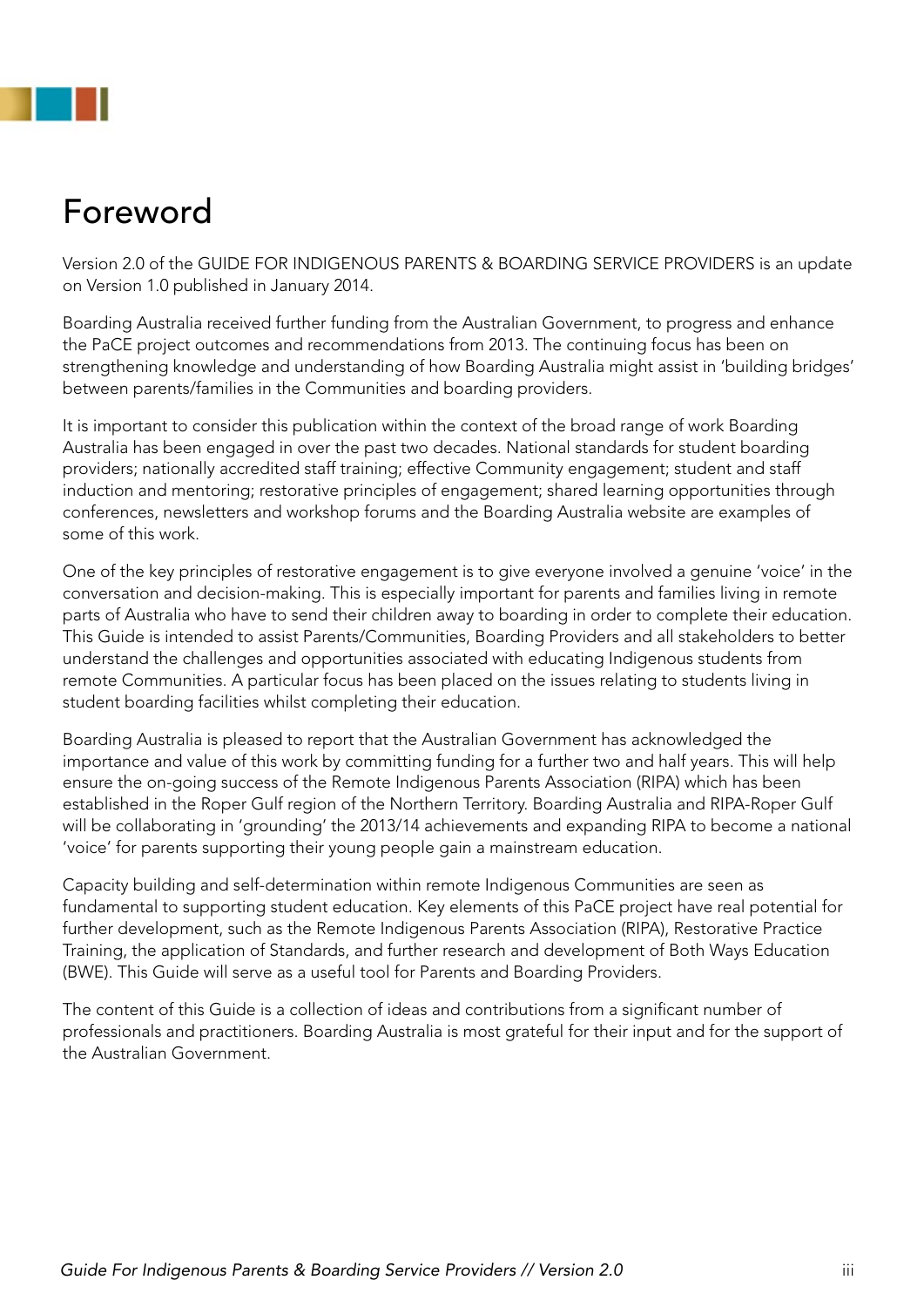

## Acknowledgements

Boarding Australia expresses its appreciation to the many individuals and organisations supporting and contributing to this initiative:

- • Australian Government
- • Australian Parents Council (APC)
- • Boarding Training Australia (BTA)
- • Charles Darwin University School of Indigenous Knowledges and Public Policy
- • Community Councils
- • Community Principals
- • Dreamedia
- • IBIS Hotels
- • Indigenous parents and families from remote communities
- Informed Solutions (NT)
- • Isolated Children's Parents' Association (ICPA-NT)
- • Northern Territory Department of Education
- • Northern Territory Government
- • Real Justice Australia
- Student boarding providers

and the many individuals including:

| Andrea Andrews    | Bjorn Christie-Johnston     | <b>Richard Hayes</b> | Terry O'Connell        |
|-------------------|-----------------------------|----------------------|------------------------|
| Rivian Ashley     | <b>BJ Christie-Johnston</b> | John Herd            | Anita Painter          |
| Anthony Bennett   | Chris Colbran               | Jim Hopkins          | Larissa Pickalla       |
| Lorraine Bennett  | <b>Tony Considine</b>       | Cathy Huddleston     | Justine Rogers         |
| Michelle Bennett  | Dan Cox                     | Juan Huddleston      | Mike Schuts            |
| Sharona Bishop    | Dr Steve Florisson          | David Johns          | lan Smith              |
| Caz Bosch         | Jennifer Florisson          | Rachael Kendino      | <b>Richard Stewart</b> |
| Richard Brandon   | <b>Bonnie Garner</b>        | Christine Latham     | Sally Sullivan         |
| Joe Brown         | Neil Gibson                 | <b>Scott Mannion</b> | Greg Williams          |
| Druscilla Brown   | Peter Gumbala               | Scott McCall         | Dr Marie Wood          |
| Liticia Camfoo    | <b>Steve Hawkins</b>        | Annie McCall         |                        |
| Kerry Christensen | Jaimee Hamilton             | John Morgan          |                        |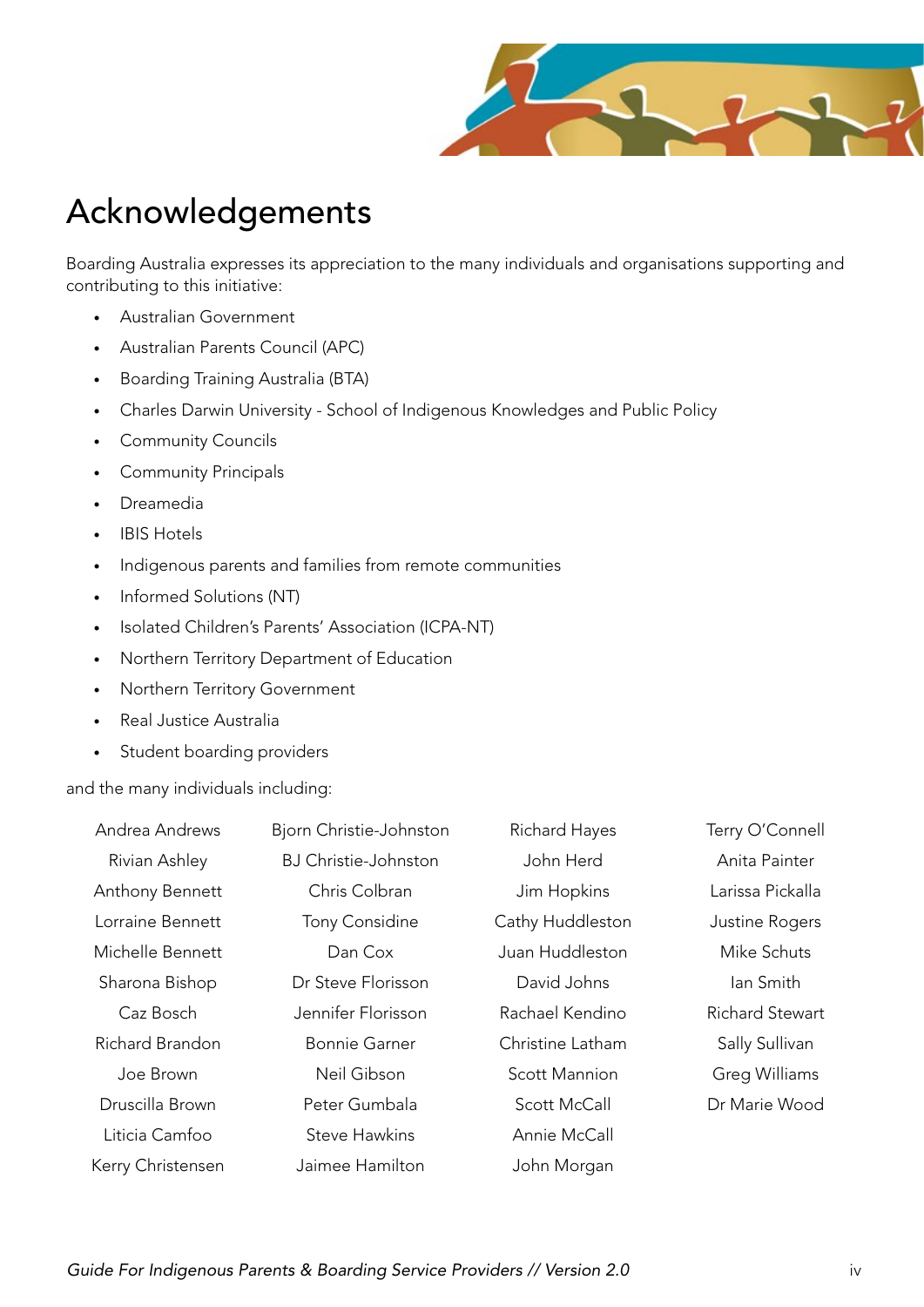

## Abbreviations and Terminology

| <b>PaCE</b> | Parental and Community Engagement        |
|-------------|------------------------------------------|
| <b>RIPA</b> | Remote Indigenous Parents Association    |
| <b>ICPA</b> | Isolated Children's Parents' Association |
| <b>BWE</b>  | Both Ways Education                      |
| <b>IAS</b>  | Indigenous Advancement Strategy          |

## Terms used in this Report

| <b>Boarding</b><br>Provider | All boarding and student accommodation providers, including boarding schools,<br>residential colleges, hostels, family group homes and independent boarding houses<br>are referred to as boarding providers                                               |
|-----------------------------|-----------------------------------------------------------------------------------------------------------------------------------------------------------------------------------------------------------------------------------------------------------|
| Community                   | Community refers to the location where students live with their parent(s) when<br>not residing with a Boarding Provider and attending school eg. Barunga, Belyuen,<br>Borroloola, Croker Island, Kalkarindji and Ngukurr.                                 |
| Parent                      | Parent refers to a student's legal parent(s), carer(s) or guardian(s).                                                                                                                                                                                    |
| <b>Staff</b>                | The term staff refers to any adult employed to undertake duties for the Boarding<br>Provider. The term relates primarily to staff responsible for the direct supervision and<br>care of students. In some aspects the term also embraces ancillary staff. |
| <b>Student</b>              | A student is an individual residing at a boarding or student accommodation facility,<br>who is undertaking a school-based education. It includes individuals from rural,<br>remote and urban locations.                                                   |
| <b>Stakeholder</b>          | Stakeholder refers to the people, groups and/or organisations with interest in<br>supporting Students in Boarding.                                                                                                                                        |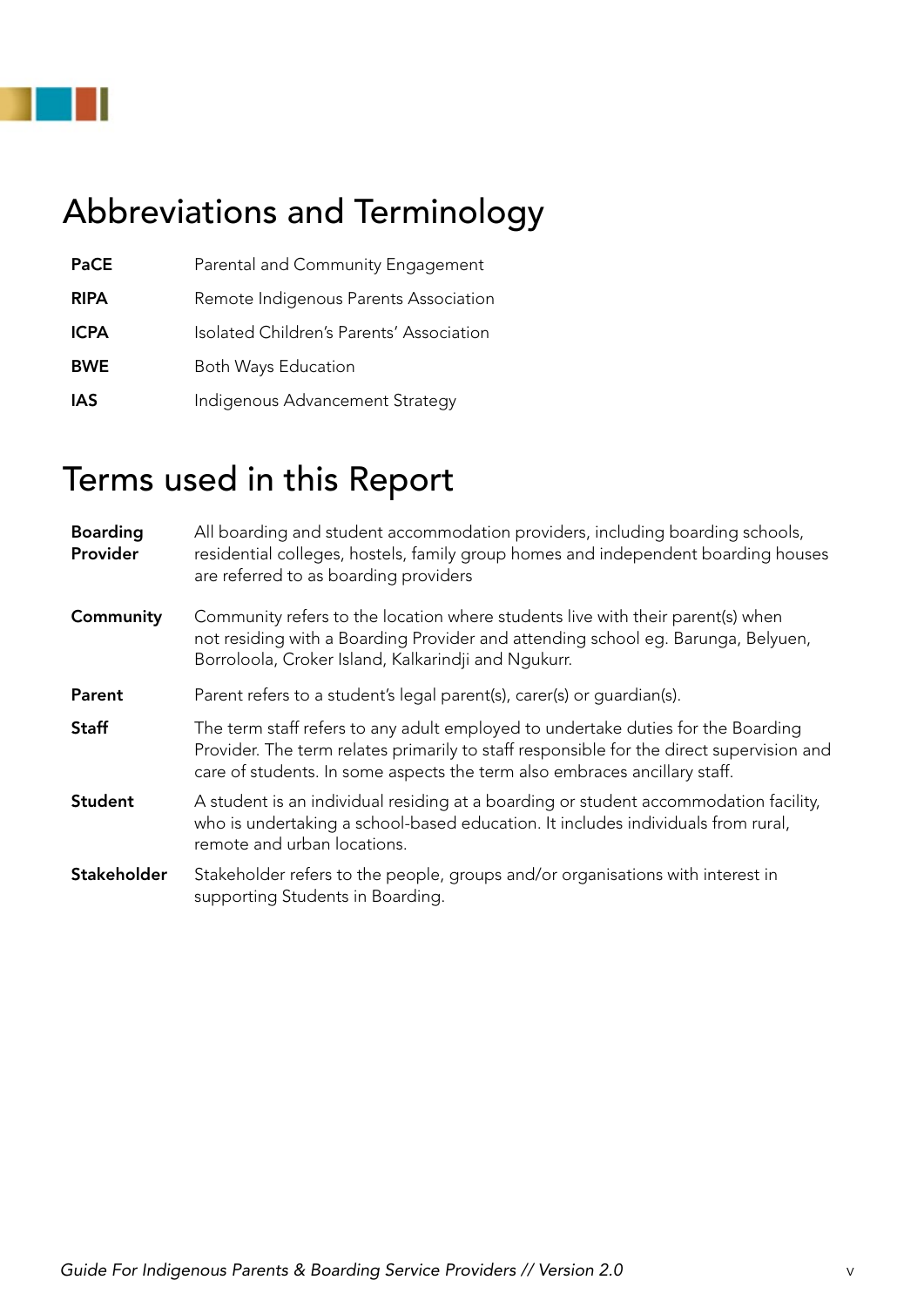

## **Overview**

### Purpose of this guide

The purpose of this Guide is to promote effective ways for Indigenous Parents and Boarding Providers to communicate and relate to one another. It includes various checklists and explanatory notes to assist with implementing some of the tools that can help create meaningful interactions.

There is plenty of scope to develop the ideas and explore other possibilities and we encourage use of the Guide as a way to start conversations and build relationships.

It is intended that the Guide will contribute to improved dialogue between the parties to benefit students who attend boarding to complete their secondary education. This is the foundation of a positive boarding relationship and ultimately, a successful boarding experience.

### Using this guide

Throughout this Guide, each section will provide a general comment about the topic, followed by two subsections:

- • one for Parents, highlighted in blue
- one for Boarding Providers highlighted in yellow

We encourage those using the Guide to either participate in a workshop facilitated by Boarding Australia, or to work through the companion document, which explains how the Guide can influence practice at all levels of a boarding service. Contact Boarding Australia to find out about workshops or to download the companion document.

| Comment                                 |
|-----------------------------------------|
|                                         |
| Parents subsection                      |
| <b>Boarding Providers</b><br>subsection |
|                                         |

### Electronic Guide

An electronic version of this Guide is available on the Boarding Australia website

www.boardingaustralia.edu.au (free for BA members) with links to access it also on the RIPA website www.ripa.org.au. The Guide will be updated from time to time, based on feedback from RIPA, Parents and Boarding Providers. If you would like to provide information or ideas for the Guide, please visit the Boarding Australia website, or contact the Boarding Australia office (see Contacts section of this Guide).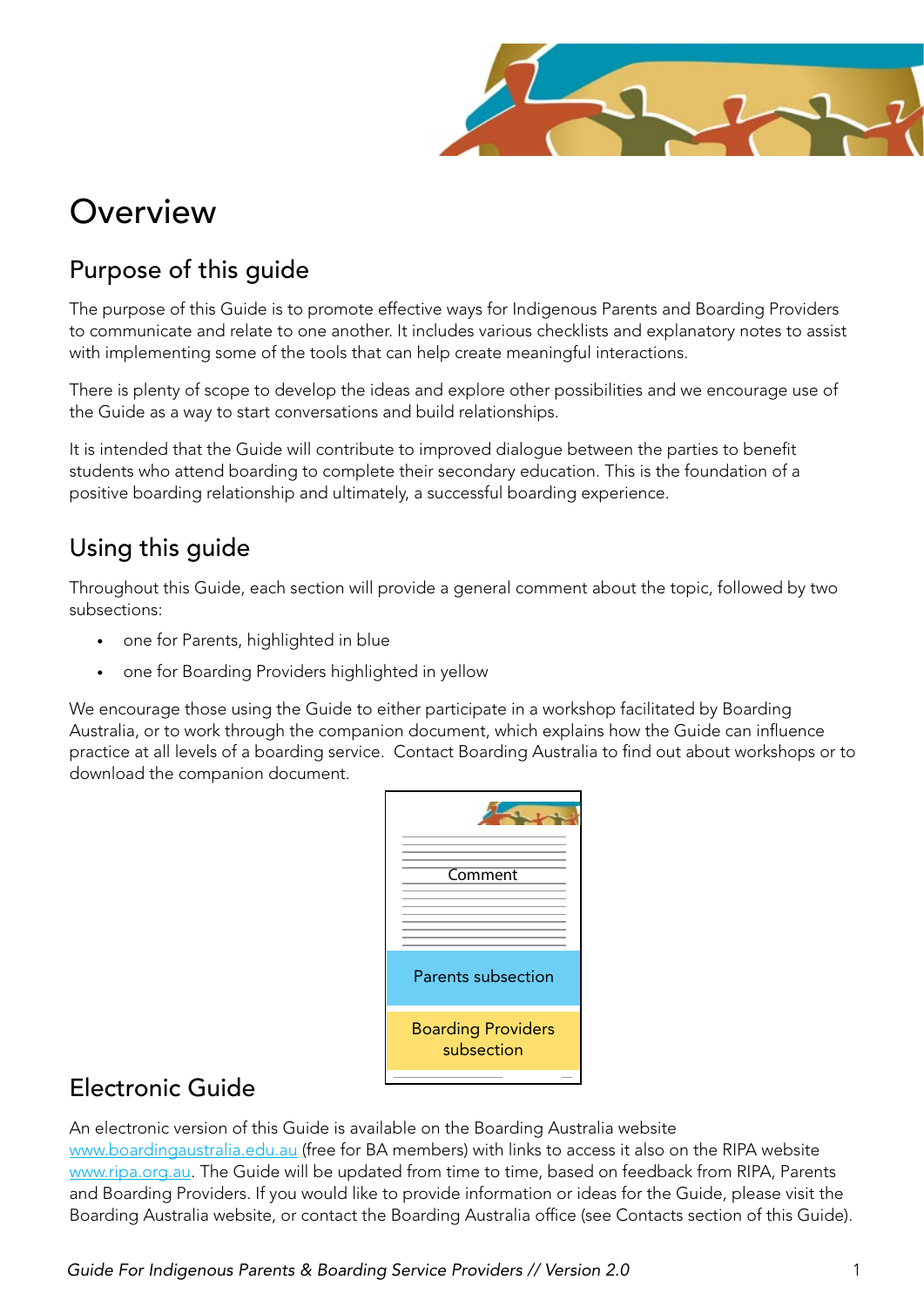

## Standards in Boarding

### Why have a Standard?

Standards are published documents that aim to ensure services and systems are safe and consistently perform well.

After publishing our own boarding provider standards in 2012, Boarding Australia has more recently worked with other stakeholders including the Australian Boarding Schools Association, the Isolated Children's Parents' Association and the Australian Parents Council, to develop the AS 5725: 2015 Standard for Australian Boarding Schools and Residences. This national Standard outlines the minimum requirements service providers need to have in place to ensure that boarders are safe, happy and well supported in their school studies and social lives. The Standard was published by Standards Australia in July 2015.

The AS 5725: 2015 Standard is voluntary which means that service providers can choose whether or not to implement it. Over time however, Boarding Australia believes that service providers will want to (or be required to) demonstrate they meet the minimum requirements in order to assure students and parents of the quality of their service.

### What areas does the Standard cover?

The Standard covers six areas:

#### Section 1 – SCOPE & GENERAL

Provides basic information. It advises the Standard is relevant to providers who offer accommodation to school students in boarding schools and residences, and lists important definitions. For example, it tells us that the word parent covers a boarder's legal parent(s), carer(s) or guardian(s), and also helps us to understand the difference between a policy and a procedure.

#### Section 2 – GOVERNANCE & MANAGEMENT

Covers the governance and management of boarding schools and residences. Requirements include that parents and students receive appropriate documentation about policies and procedures at induction, and that staff, students and parents are involved in risk management processes and service performance reviews.

#### Section 3 – BOARDERS

Covers students and what is needed for their protection, safety, health, care and development. This section also covers requirements for students with particular needs. Requirements include policies and procedures that acknowledge the culture and heritage of boarders from overseas, Indigenous communities and isolated country areas, and others that cover boarders with disability and others with specific education needs.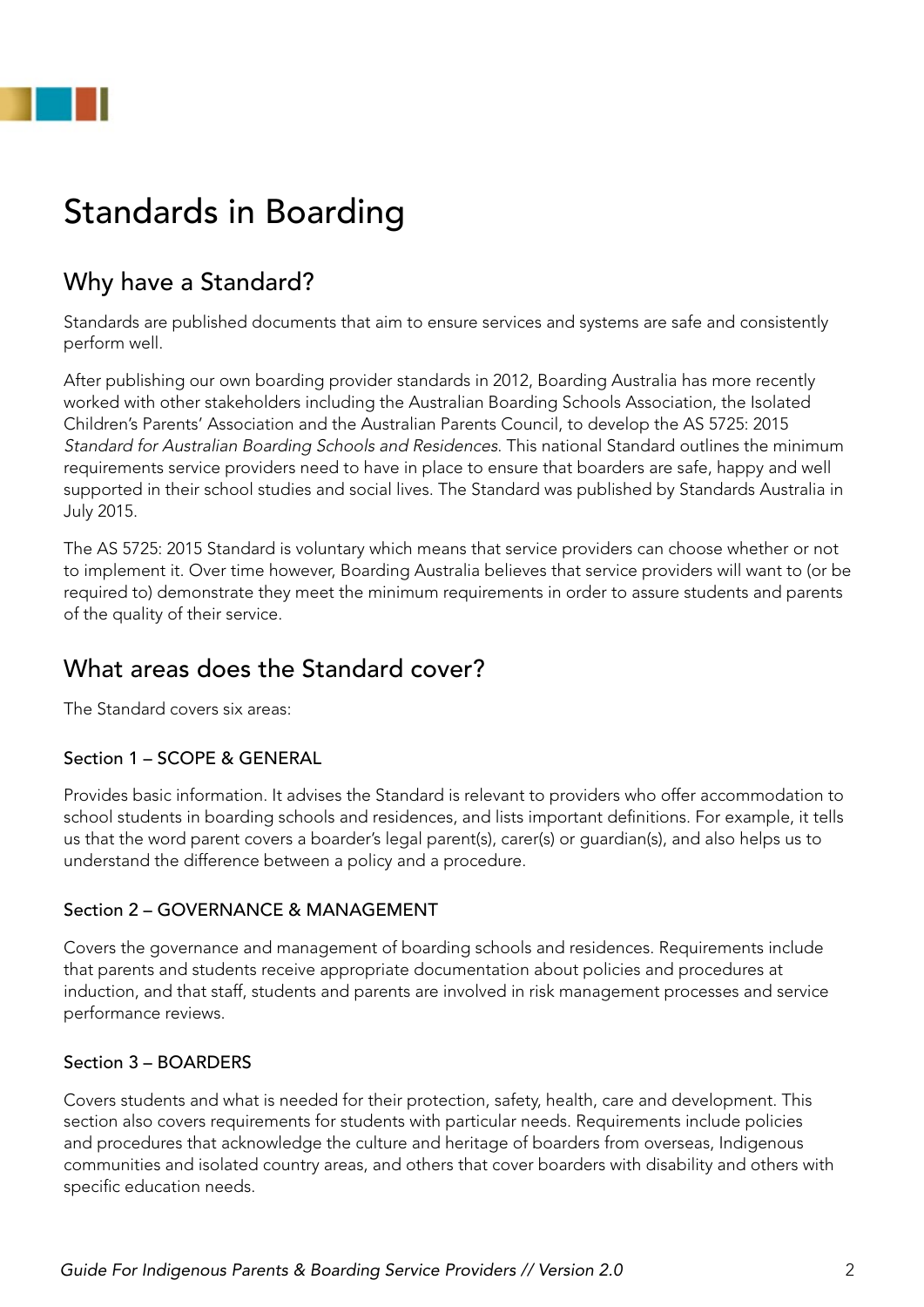

#### Section 4 – STAFF

Covers staff and volunteers. Some requirements focus on the health, safety and wellbeing of staff. Others focus on making sure that boarding staff are competent in their job roles, do regular training, and know how to manage difficulties including bullying, trauma and boarder/parent complaints.

#### Section 5 – PARENTS, FAMILY & COMMUNITY ENGAGEMENT

Is of particular interest in this Guide because it outlines the requirements for good parent, family and community engagement. This section is discussed in more detail below.

#### Section 6 – FACILITIES

Outlines the minimum requirements that need to be in place to ensure that the facilities boarding services provide are built well, are functional and comfortable, and are properly maintained.

All sections in the Standard are important. Together, they focus on providing a safe and positive boarding experience, especially for students and staff, but also for families and community members who are connected to the boarding/residence service.

When boarding service providers meet the Standard, students and families can be confident that the service they have placed their trust in is operating to a nationally acceptable level.

For further details contact Boarding Australia (see Contacts section of this Guide)

#### What is Section 5 all about?

Section 5 - PARENTS, FAMILY & COMMUNITY ENGAGEMENT: first outlines the minimum requirements for good parent and family engagement, and then for good community engagement.

#### Parent and Family Engagement

Educators often say that parents are important "stakeholders" but parents are more than this. Parents are the first educators of their children and they continue to play an important role, both in learning and schooling, as their children move through adolescence to become adults. Because of this, it is much more helpful to think of parents and families as partners.

The Standard does this, defining parent/family engagement as:

"partnerships between parents/families and boarding service management and staff that have a positive effect on boarders' academic progress and wellbeing, and approaches that support parents/families to be involved in their children's learning and boarding experience."

Note the words in italics, and see how the same ideas are woven through this other Australian definition which was developed by the Family-School and Community Partnerships Bureau to help schools work more collaboratively with parents and families for the benefit of students: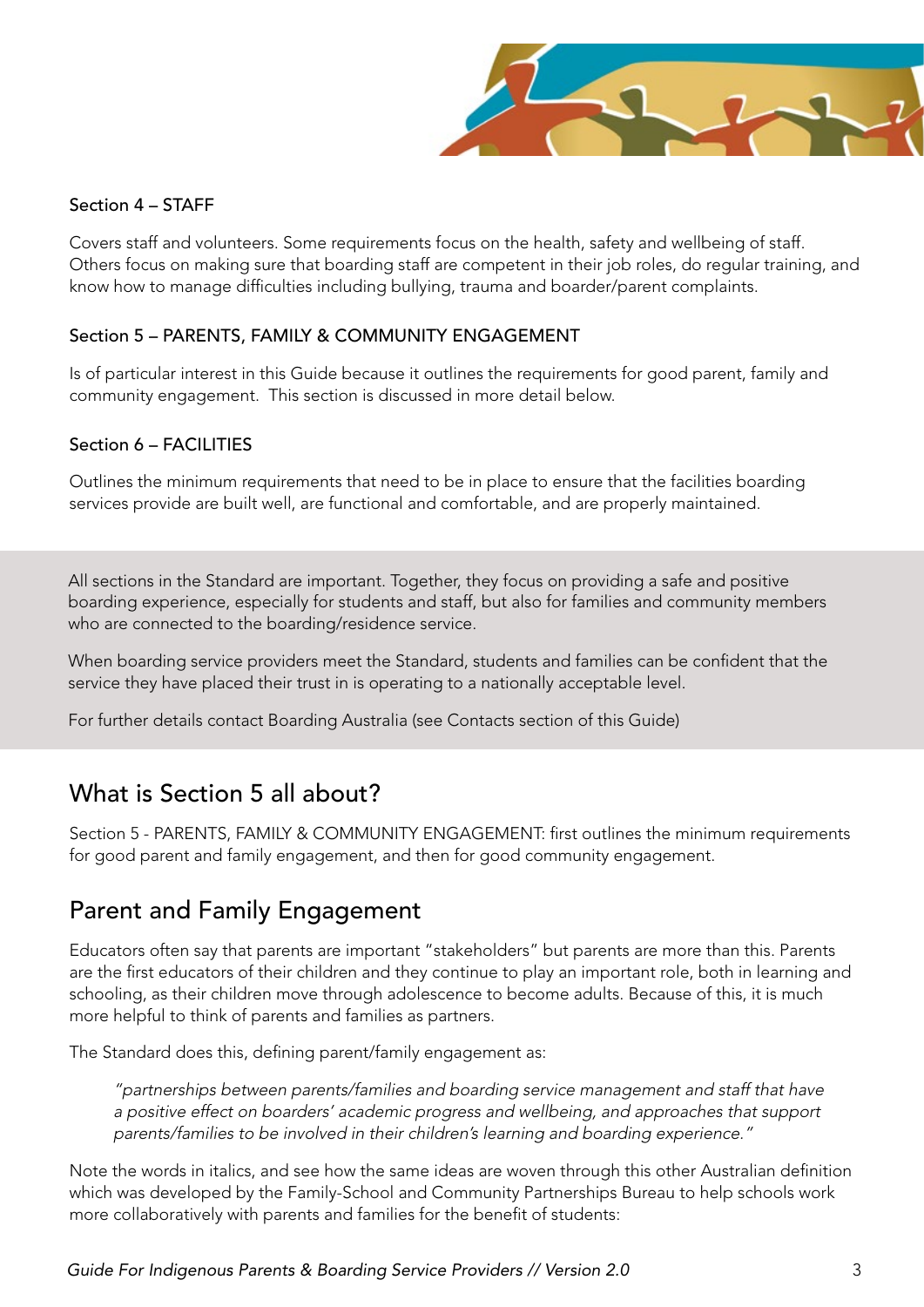

"In the schooling context, parental engagement is an intentional and collaborative strategy to support and leverage the knowledge, capacities and social capital of families to improve learning and well-being outcomes for all children and young people" (www.familyschool .org.au).

The best available research shows that parents' attitudes and actions have an especially positive influence on students' education experiences and outcomes when:

- There is a clear understanding of the roles of parents and teachers in learning
- The focus is on linking the practices of families, teachers and students to learning outcomes
- • Family practices support learning, and
- There are consistent, positive relations between the school and parents.

The policies and procedures in the first part of Section 5 emphasise that boarding service providers need to have a strong focus on effective communication and information sharing, especially with parents. This is because good communication builds trust and mutual understanding of the importance of working together to support students in their learning. Good communication is the bedrock on which "partnerships for successful learning" can be built between students, their families, boarding staff and school staff.

Four requirements highlight the principle of parents as partners, and encourage service providers to create and maintain regular and positive connections between themselves, the school(s) their boarders attend, and parents/families.

The first is the requirement that service providers proactively and appropriately communicate with parents about the care and support needs, progress and achievement, personal strengths and contributions of their children/young people. The second is that they regularly collect and use information about family needs and expectations to help improve service delivery. The third, that they regularly assess parent satisfaction, and the fourth, that they facilitate regular communication between all parties, including academic teaching staff and residential boarding staff.

This may seem like a big ask. Boarder families are often separated by great distance and don't always have good access to telephones and technology. Boarding and school staff sometimes find it difficult to have regular two-way contact, and their direct communications (e.g. phone and email) therefore tend to be reactive – meaning they occur when an issue arises (e.g. a student is unhappy, unwell, or not doing well in class). So the fact that the Standard emphasises proactive communication around a wider range of interests and issues does present some challenges. However, the benefits of good engagement are many and are well worth the effort.

For example, frequently sharing positive stories about how individual students are contributing in the boarding house/residence, how they are doing in class and homework sessions, and what they are doing in the local community, helps parents to stay close to their children's lives. It also helps parents to learn about boarding and schooling, and to have "education conversations". Regularly asking about family needs, expectations and satisfaction opens up opportunities for parents and boarding staff to learn about each other's worlds, develop shared understanding and find solutions together. As well, when boarding and teaching staff regularly communicate, they can better connect student "learning and living" and therefore provide more holistic and targeted support to individual students. Positive threeway connections between boarding, school and home/home communities create real potential for the development of successful 'partnerships for learning' that fully focus on individual students' needs.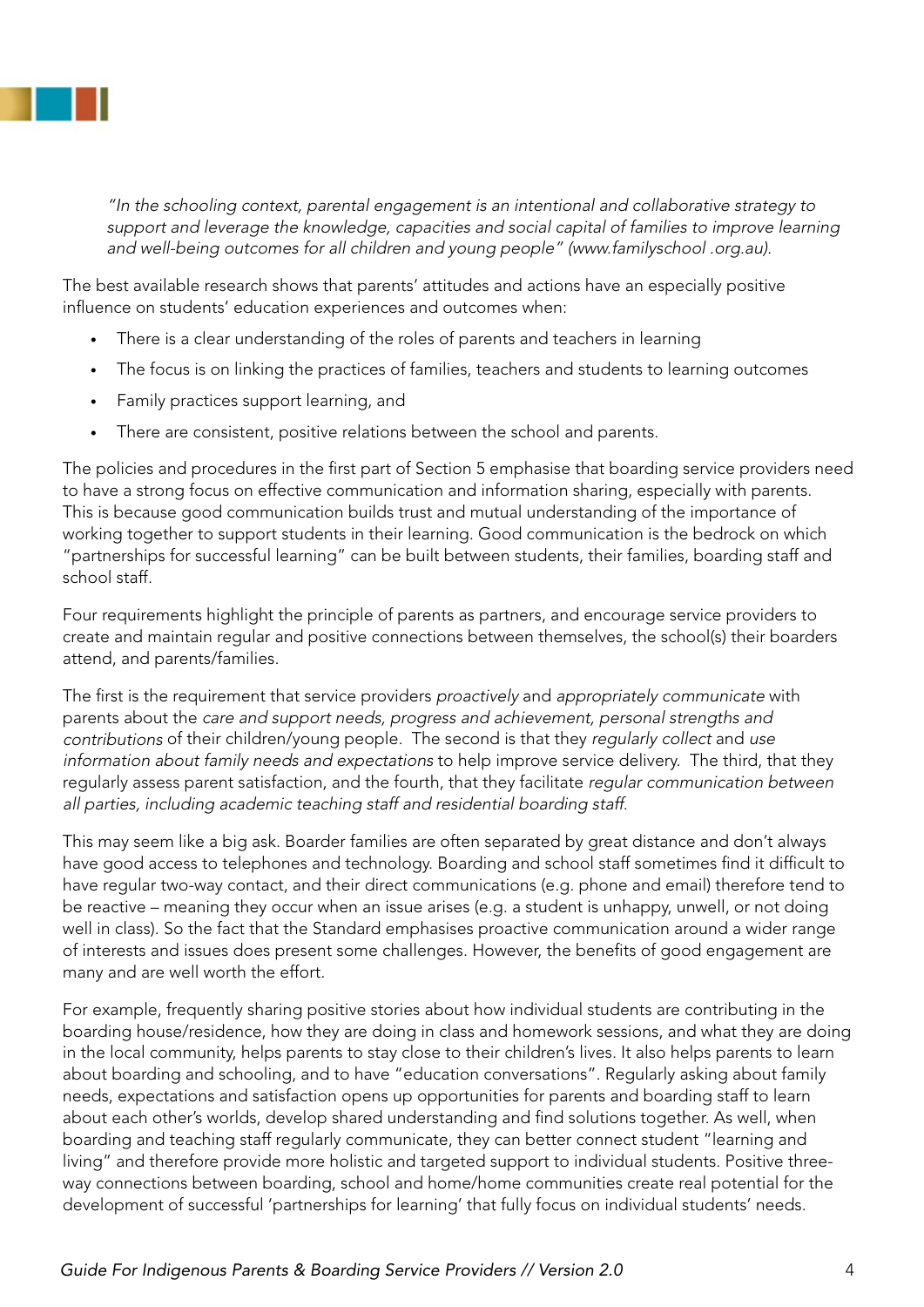

#### Partnerships with Parents and Families

The next part of Section 5 focuses on requirements relating to partnerships with parents and families in four areas. These are partnerships that:

- 1. Support parent/family engagement in boarder learning
- 2. Involve parents and families in policy development and decision-making
- 3. Enrich boarding programs and activities, and
- 4. Consider the diverse needs and expectations of parents/families with students who have particular needs.

To address these requirements, service providers and boarder families will need to decide what 'partnership' means to them in their context. The definition in the Family-School Partnerships Framework (2012) is a good starting point and can easily be adapted to suit boarding/residence contexts:

"Family-school partnerships are collaborative relationships and activities involving school staff, parents and other family members of students at a school. Effective partnerships are based on mutual trust and respect, and shared responsibility for the education of the children and young people at the school."

It is also helpful to understand that while 'partnership' is a rather formal sounding word, it basically means that two or more people or groups have agreed to work together to achieve something they all want. People/groups bring different views and expertise to partnerships, and the Family-School Partnerships Framework makes the important point that the contributions each partner makes need to be appreciated as equally valuable.

#### Community Engagement

The final part of Section 5 outlines the requirements for community engagement which the Standard defines as Weiss, Lopez and Rosenberg (2010) did:

"The support, services and advocacy activities that community organisations, including businesses and faith-based institutions, provide in order to improve boarder learning and wellbeing, and promote parent/family engagement."

There are only two requirements in this section. The first is that boarding service providers have communication protocols in place that support positive relationship building with partner schools, community services and organisations. The second is that boarding heads and staff actively engage with school and community representatives, agencies and partners to develop relationships and partnerships that improve opportunities and outcomes for boarders. In summary then, while the requirements are briefer, they essentially mirror those for parent and family engagement – but in a wider context. They direct attention to positive relationship building to generate interest, engagement, commitment and resources from diverse sources. They also direct attention to the thoughtful development of partnership principles and approaches that very deliberately aim to improve opportunities and outcomes for students. This deliberateness strongly indicates the need to document the opportunities that are being created, and the reasons why, and to reflect on if not formally evaluate the benefits.

Many boarding schools and residences draw on community individuals and organisations to support

*Guide For Indigenous Parents & Boarding Service Providers // Version 2.0* 5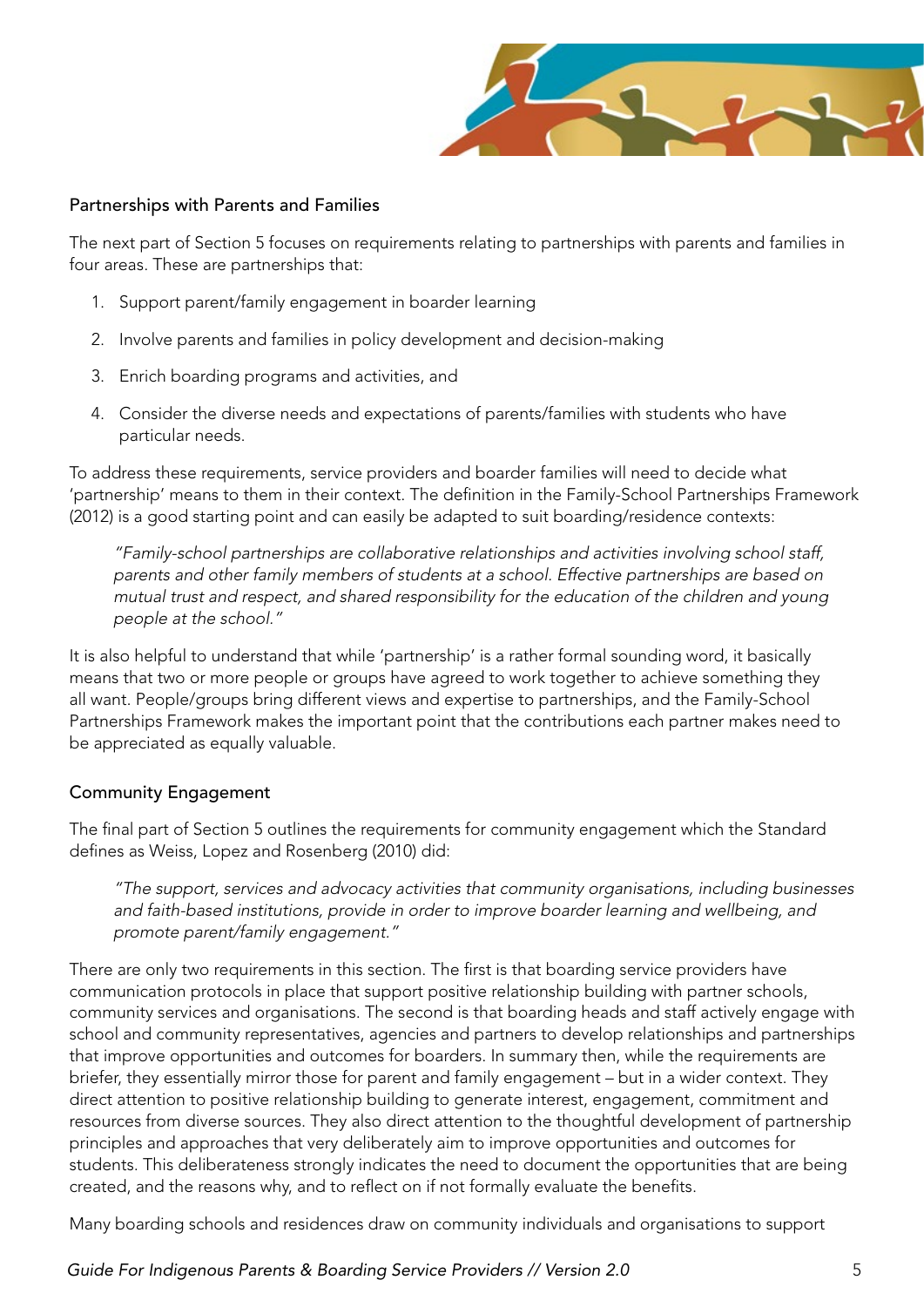

their boarders' health, sport and career interests, and provide them with important opportunities to serve and experience the local community. So, more than anything else, this section of the Standard invites service providers to reflect on and extend the good things they are already doing.

Parents and families can positively engage in boarder learning and schooling by:

- Having high expectations for their children to do well in their studies and in other ways
- Talking about their hopes for their children's education and making plans with their children for the future
- Encouraging their children and praising their efforts to persist and improve
- Attending school and boarding induction activities
- Talking about learning, and the importance and enjoyment of learning
- Talking about different ways of learning and different strategies to use
- Taking an interest in assignments and homework, and sometimes helping with the content
- Taking a positive, "solution finding" approach with boarding and school staff to address things that are worrying or upsetting their children
- Attending school and boarding activities throughout the year
- Understanding that the ways parents can best engage in learning, schooling and boarding change as children get older
- Talking with teenagers about social issues, and making links between their school work and current events
- Actively staying in contact with boarding and school staff
- Being involved in boards, committees and working groups
- Participating in surveys and other requests for opinion.

Boarding/residence and school staff can support parents and families to engage and partner in their children's learning and schooling by:

- Developing understanding of effective parent/family engagement and how an engagement culture can be created
- Undertaking professional development in parent, family and community engagement
- Putting in place communication policies and procedures that emphasise proactive communication and information sharing around a wide range of interests and issues.
- Regularly asking parents/families for feedback and using this to support students in their learning and living, and also support boarding and school continuous improvement
- Frequently reaching out to parents wherever they live, and especially if they are "hard to reach" for geographic, work, technology or other reasons
- Working hard to build respectful and trusting relationships, and develop a shared sense of responsibility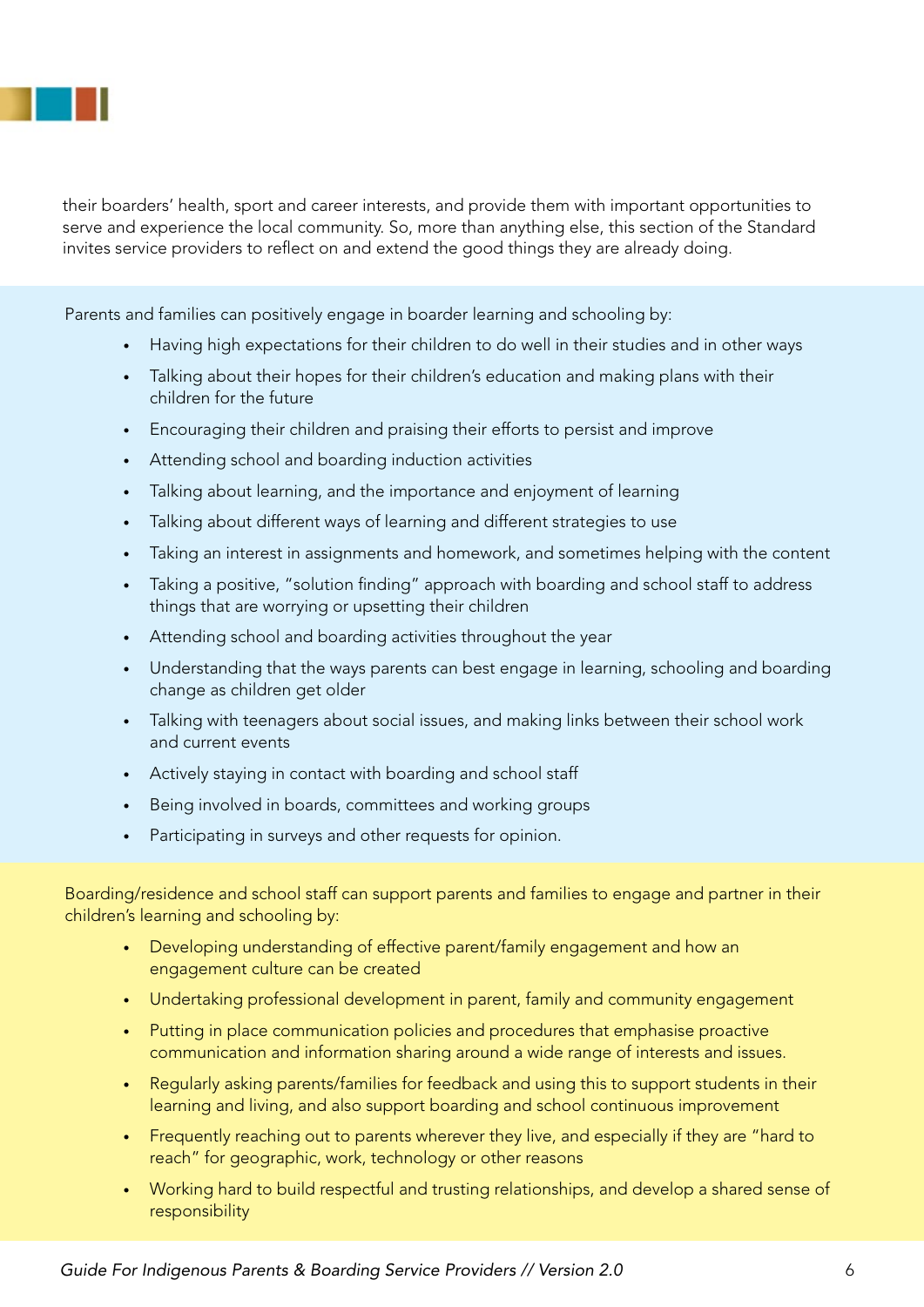

- Developing annual engagement plans that include a focus on the four partnership types in AS5725: 2015 as outlined in 'Partnerships with Parents and Families' section above.
- Dedicating staff and other resources to engagement activity
- Creating more deliberate links between teaching and boarding/residence staff
- Providing opportunities for parents to connect with each other and develop support networks
- Recognising that parents who appear not to be engaged may well be contributing in important ways outside of school and boarding.

### A tool to help boarding service providers achieve Section 5

Parents have both the right and responsibility to engage in positive ways with boarding service providers and schools to improve their children's schooling experiences, academic outcomes and sense of wellbeing.

Boarding service providers and schools have the right to expect that parents will support their children's schooling, and the responsibility to create opportunities for parents, families and communities to engage in positive ways.

Boarding Australia has identified four outcomes that will be achieved through effective engagement with Indigenous parents, families and communities in boarding/residence contexts:

- Indigenous parents will have increased knowledge about boarding, their children's learning in a boarding environment, how they can support this, and what else they can do to help their children's progress towards Year 12 attainment
- Indigenous parents will have improved relationships with school and boarding staff, and feel more confident about engaging in education conversations as "true partners"
- Improved student engagement in learning and schooling as a result of Indigenous parents' connection with the boarding culture and their working with teaching and boarding staff to achieve shared goals.
- Improvement in the resolution of student issues as a result of staff and parent collaboration.

The tool presented here outlines some key things that will support children and young people's schooling and boarding experiences through improved communication, relationships and issues resolution. These have been identified through Boarding Australia's 2013 Parent and Community Engagement (PaCE) project, other engagement work, and academic research.

The tool does not provide complete coverage of Section 5. Its main focus is sub-element 5.2 (Parent and Family Engagement).

Boarding Australia is committed to evolving a framework and guide for assessing and evaluating continuous improvement for all sections.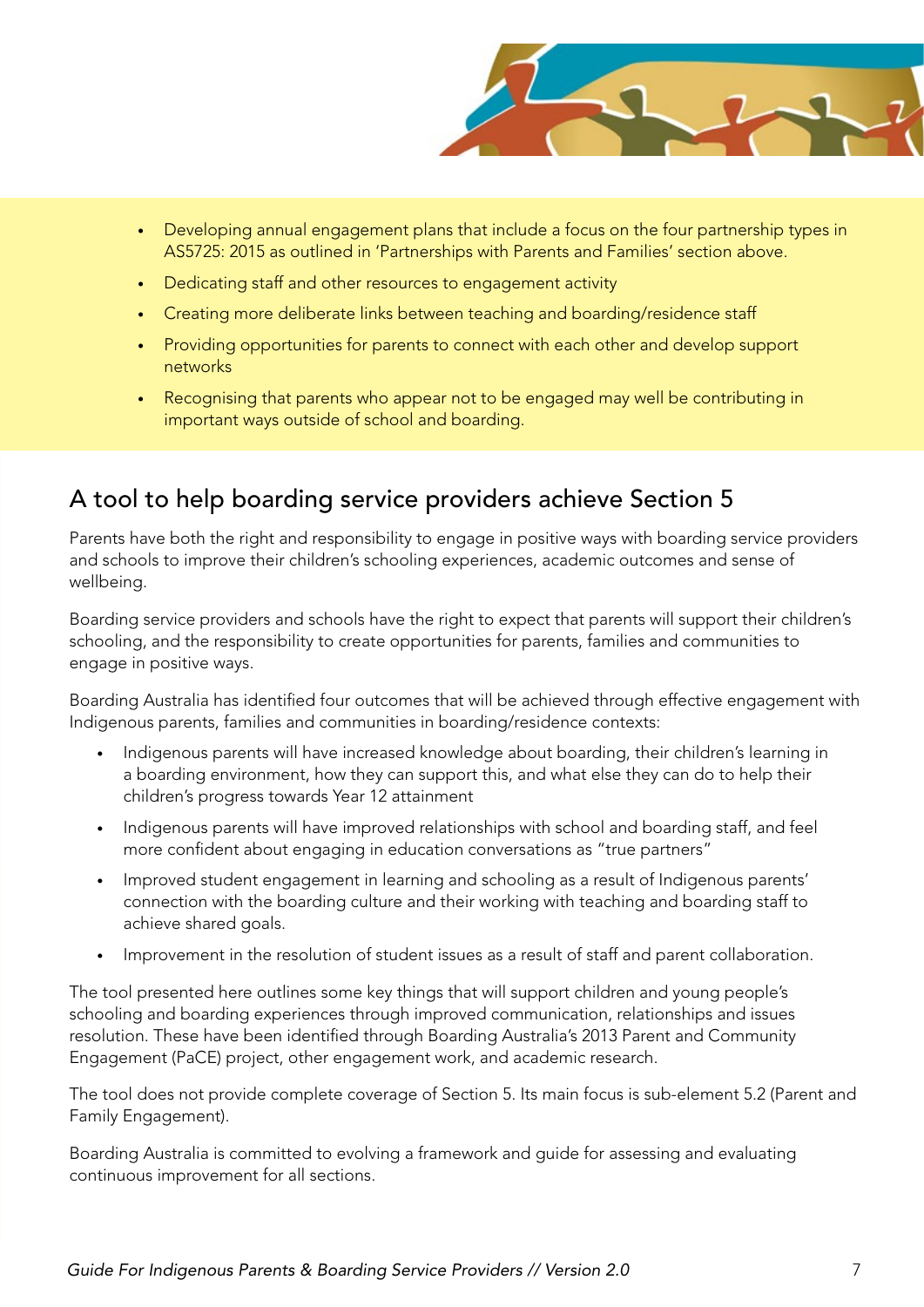

### Indicators for effective Indigenous Parent Engagement

#### Parents are engaged in student learning and boarding

- 1. Consistently communicate high expectations for their children to achieve academically and in other ways.
- 2. Often talk about their hopes for their children's education and future, and help them to make plans.
- 3. Often talk to their children about learning and the importance of trying hard and persisting.
- 4. Encourage their children and give them praise.
- 5. Often ask boarding and school staff questions.
- 6. Regularly participate in phone conversations about their children's learning, wellbeing and academic outcomes.
- 7. Know what the boarding service and school expect of students, and support their children to meet expectations.
- 8. Address non-academic challenges that are worrying or upsetting their children before they become a bigger problem.
- 9. Respond to school and boarding communications and requests in good time.
- 10. Ask for information and updates about the school and boarding facility.
- 11. Are involved in school and boarding activities, including committees and events.
- 12. Contribute ideas for improving boarding service delivery.
- 13. Expect to be involved in decision-making processes and get involved in them.
- 14. Are networked to other boarding parents and support organisations.

Communication, stakeholder input, and complaint management are the building blocks for effective parent and wider Community engagement in boarding experiences.

A simple definition of parent engagement is:

 "actions by parents, underpinned by collaborative partnerships with the school Community, that facilitate learning and promote the wellbeing of children and young people."

This definition was put forward in an unpublished working paper prepared for the Family-School and Community Partnerships Bureau, a joint initiative of the Australian Parents Council and the Australian Council of State School Organisations, by the Australian Research Alliance for Children and Youth (2012). The listed actions and attitudes are also adapted from this paper.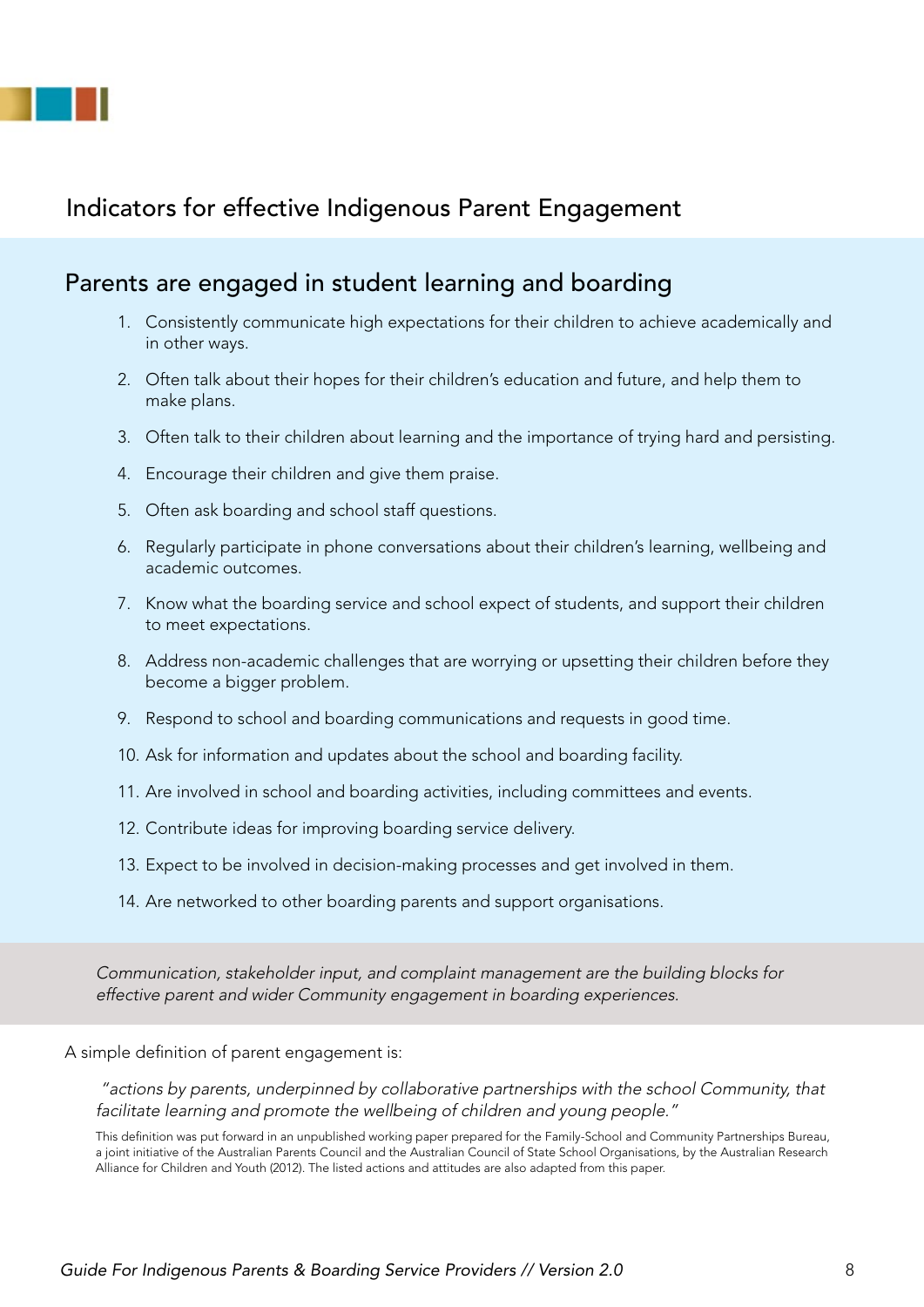

### Parents have increased knowledge of boarding and how they can support learning in boarding environments

- 1. Have a regularly updated, plain English handbook that outlines operations, expectations, support, and contact details that is distributed at least annually to all families.
- 2. Have an orientation program for new students and parents.
- 3. Have a parent engagement policy statement.
- 4. Have a homework program that provides meaningful opportunities for parents to engage in their children's learning.
- 5. Regularly schedule remote and other Community visits to achieve multiple purposes, including obtaining stakeholder input and developing stakeholder knowledge and capacities.
- 6. Regularly distribute newsletters and boarding reports to families in accessible formats.

### Indigenous parents have improved relationships with boarding and school staff and the confidence to engage with them

- 1. Recognise, respect and respond to cultural differences and individual differences.
- 2. Respect Indigenous knowledge.
- 3. Develop their own understanding of effective engagement approaches and practices.
- 4. Have good communication protocols in place.
- 5. Regularly communicate with parents to provide student information, seek feedback and ideas, and report back on follow-up actions.
- 6. Provide positive encouragement for parents and families to be pro-active in communicating with boarding and school staff.
- 7. Invite parents to significant school events and support their participation where practicable.
- 8. Create and support opportunities for parents to be involved in school parent associations.
- 9. Create and support opportunities for parents to connect with each other and develop support networks.
- 10. Actively seek to minimise barriers to parent engagement.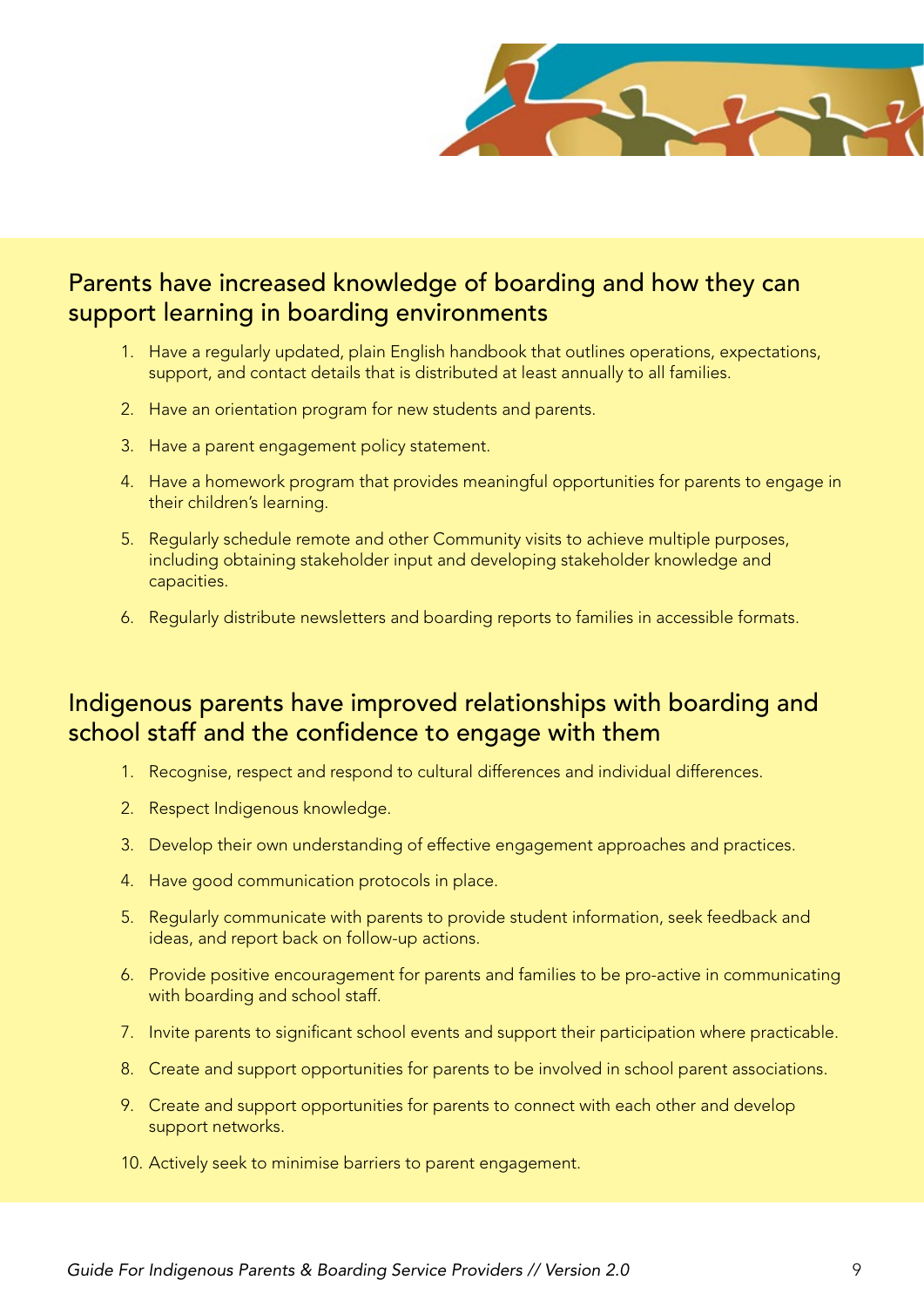

### Improved student engagement as a result of parents' engagement in the boarding culture and their working with teaching and boarding staff to achieve shared objectives

- 1. Recognise that parents who appear not to be engaged may be contributing in other important ways.
- 2. Have regular three-way (student-staff-parent) phone/internet conversations to inform and en-gage parents in student progress, outcomes, wellbeing, issues and achievements.
- 3. Encourage and support parents' personal involvement in parent/teacher interviews (faceto-face/phone/internet).
- 4. Have a mentoring program for new and at risk students.
- 5. Have a program that educates students and shares key messages with parents about personal hygiene, health and nutrition, and the dangers of drugs, smoking and alcohol.
- 6. Have an activities program which engage all boarders and is designed in consultation with parents.
- 7. Regularly conduct individual student wellbeing reviews and communicate appropriate information to parents.
- 8. Provide parents of Year 11 & 12 students with career guidance reports and kits.

### Improved resolution of student issues as a result of staff and parent collaboration

- 1. Have a Pastoral Care Committee made up of teaching and boarding staff that meets and communicates regularly.
- 2. Inform and engage parents in the early resolution of concerns and problems.
- 3. Affirm parents' role as the first and continuing educators of their children and promote the importance of parents consistently communicating high expectations and aspirations for their children.
- 4. Record student and parent engagement in conflict resolution and make every reasonable endeavour to avoid student suspension.

One definition of Community engagement is:

"the support, services and advocacy activities that Community-based organisations - including businesses and faith-based institutions – provide in order to improve student learning and promote family engagement"

(Weiss, Lopez and Rosenberg, 2015)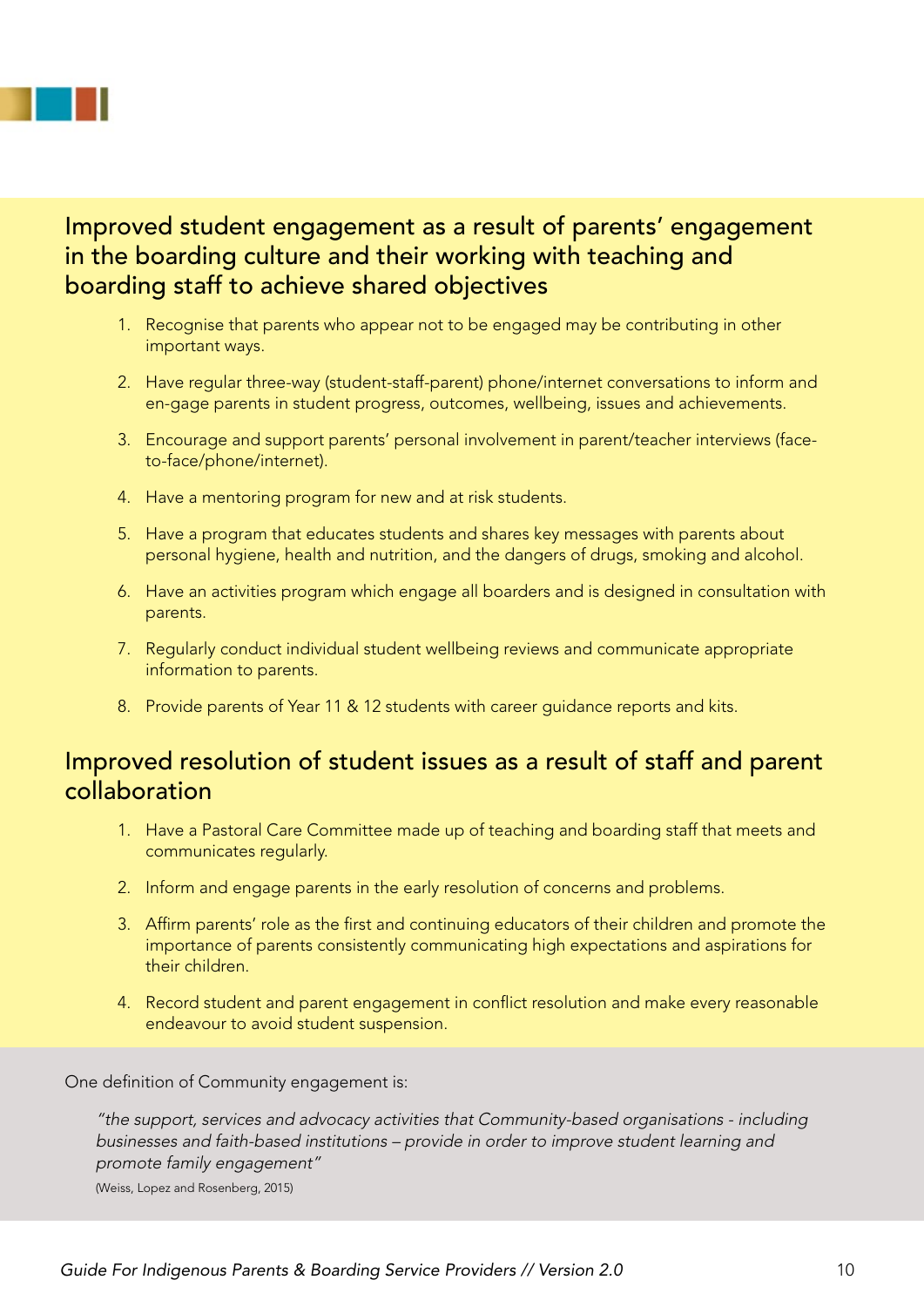

## Identified Barriers in Boarding

These barriers were identified during the 2013 PaCE Project by Community members. It is important that both Parents and Boarding Providers consider these points and discuss strategies to minimise or overcome them.

### Barriers with Parents and Community

- 1. Funerals Sadly, this is a frequent interruption to student education. Funerals in communities affect parents and Boarding Providers, in that students will often need to travel back to Community to attend the funeral. Some parents have stated that boarding students are often sent back to Communities too early given that the final details for the funeral had not yet been organised. The PaCE 2013 Project found that parents all agreed that there should be a policy that unless a child is directly involved in the actual funeral ceremony, they should not return to the Community until two or three days prior to the funeral. One parent stated that it should only be "students from closest family who come home from boarding school for the funeral."
- 2. Ceremonies, Festivals & Community Sports as with funerals, there are similar issues, where students who participate in such events will often return to a Boarding Provider late or not until the next term. Students miss out on important schooling. It is difficult or impossible for them to catch up on missed lessons. If a student misses school for too long they will fall behind the group and it is difficult for a teacher to find the time to help a single student.
- 3. Prioritising children's education It is important that parents give first priority to their child's education, as it is a key gateway to employment and a future for that child. This may mean choosing to let a child stay at school for the whole term rather than bringing them back for a Community event.

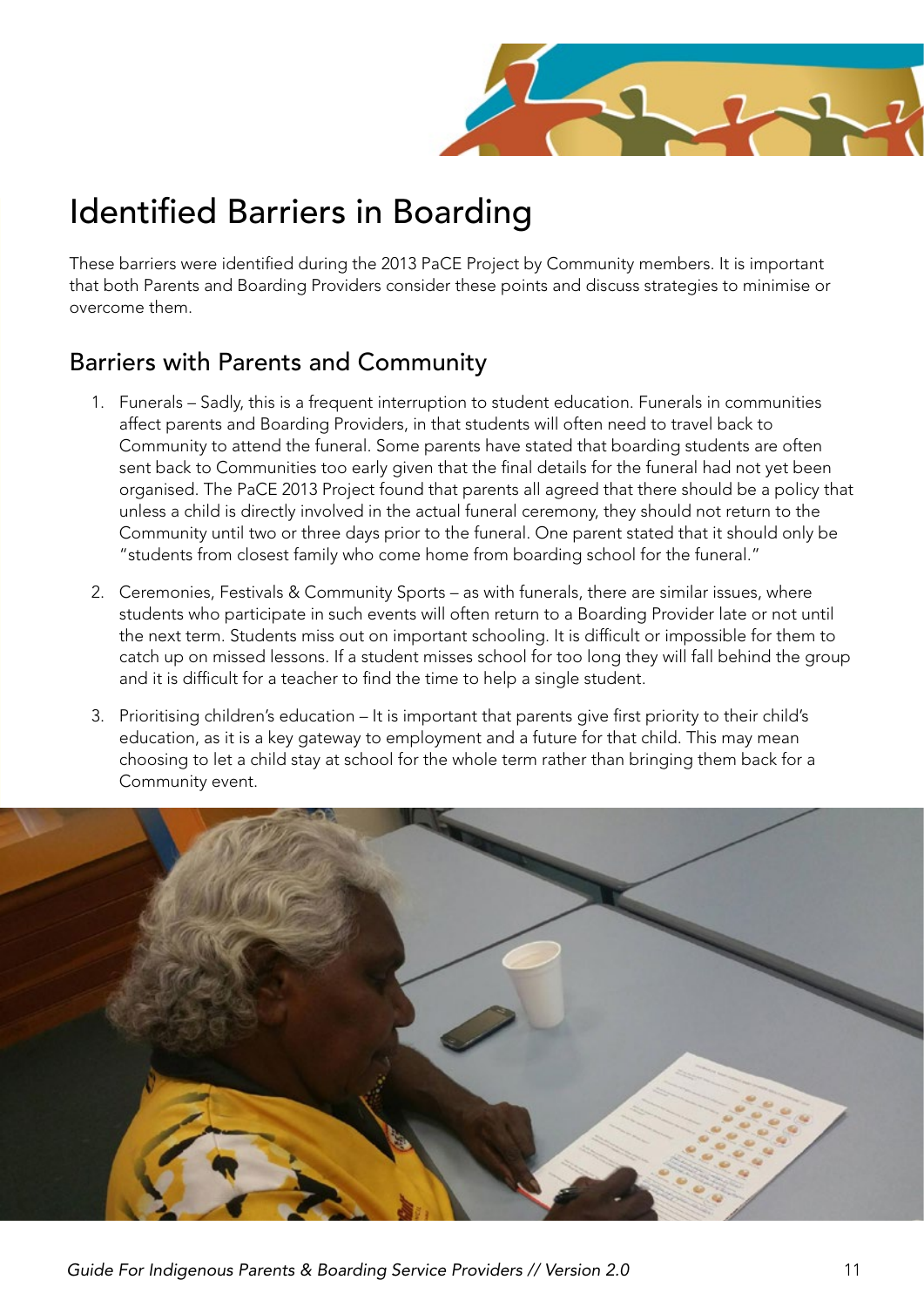

### Barriers with Boarding Providers

- 1. Parent and Student handbooks are sometimes non-existent or lacking in detail. A comprehensive handbook is important and should be kept up-to-date and made available to parents and students.
- 2. Boarding Provider Community liaison staff should be identified and contact details provided to the parents and Community schools and agencies.
- 3. Early intervention involving parents when their children are causing concern must be reported to the parents as soon as practicable. Parents should be encouraged to support the Boarding Provider in resolving matters.
- 4. Student suspensions cause grief and shame in the Community. Most times, students suspended by Boarding Providers refuse to attend the local Community school while they are on suspension. This means they fall further behind with their education.
- 5. Cultural orientation of staff is important. Staff need to be trained in cross-cultural awareness. Otherwise, students and families do not feel comfortable discussing sensitive matters with staff. This can lead to misunderstandings and a break-down in communication.
- 6. Boarding reports received by parents are often non-existent or offer very little information. This needs attention to ensure parents have the necessary feedback to help them understand how to support their children.
- 7. Mobile phones This issue has caused concerns with many parents, especially when students are using mobile phones after lights out. Some students will not get enough sleep, will get into arguments, or will misuse their mobile phone when it is not supervised appropriately. The PaCE 2013 Project found that parents unanimously agreed that mobile phones should be taken from students at night time to reduce such problems.
- 8. Career guidance parents want advice from schools on their child's Personal Learning Plan (PLP).
- 9. Parents are asking for more Community visits from Boarding Provider staff. This will help build positive relationships between the Community and the Boarding Provider. It will enable parents and families to put a face to the name. It will also give staff a personal understanding of the student's family and home environment.



*Guide For Indigenous Parents & Boarding Service Providers // Version 2.0* 12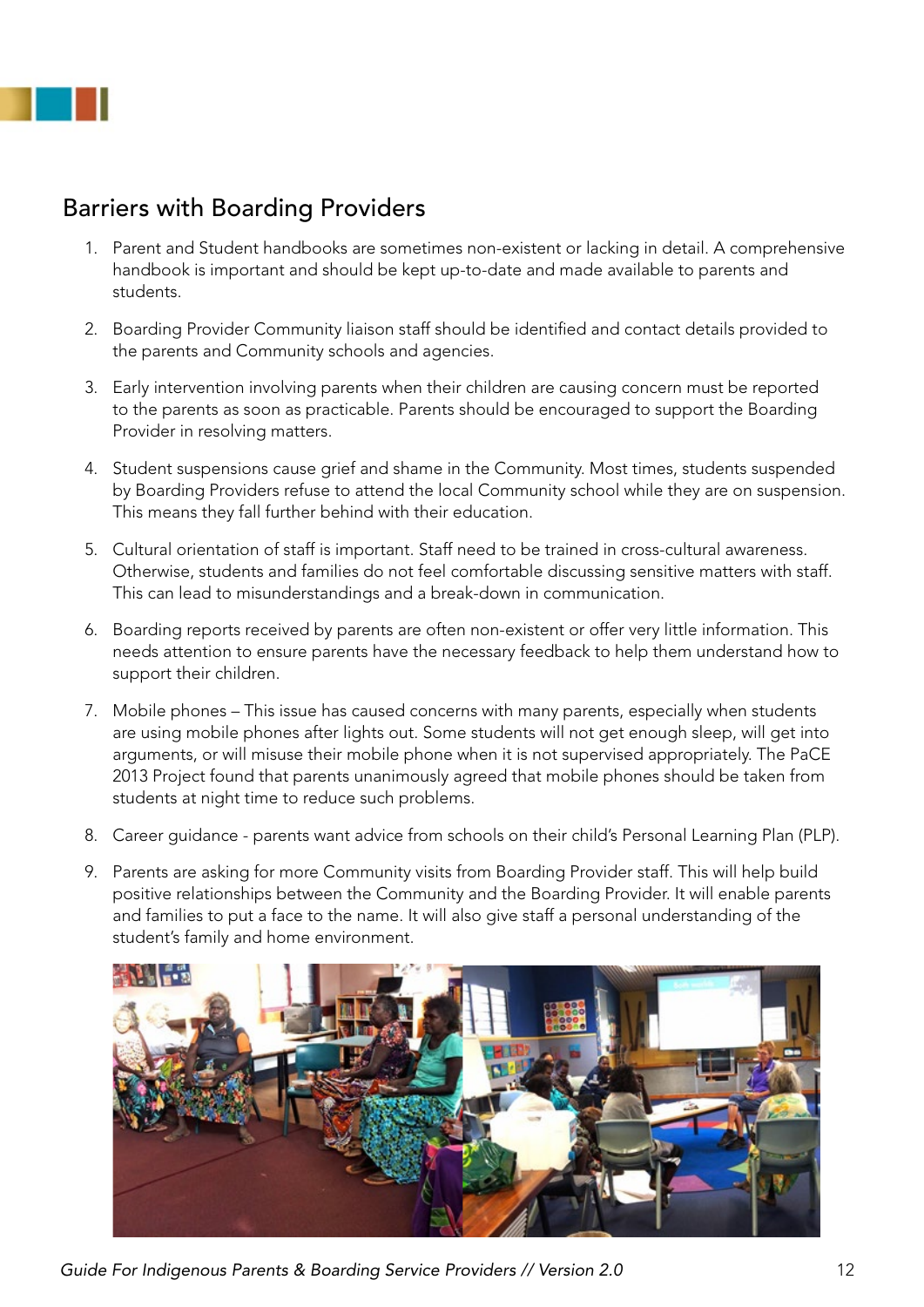

## Frequently Asked Questions

The following list of questions and responses have been collected from stakeholders asked to identify typical issues to do with Boarding. The first 15 questions are found in the "What Parents Want to Know About Boarding" DVD, created during the 2014/15 PaCE Project. If you would like a copy of this DVD please contact Boarding Australia (see Contacts section of this Guide).

### Questions from "What Parents Want to Know About Boarding" DVD

#### 1. How are my children supervised at night? – worried about male & female interaction

All Boarding Providers should have a policy about male & female interaction between staff and students, and about students with other students. If you cannot find information on this in a Boarding Parent handbook, then you can contact a houseparent at your child's Boarding Provider, and ask them to either email or post you a copy, or to explain it over the phone. If you are not happy with the policy, it is best to talk to either the Head of Boarding, the Principal, or with an agency or Principal in your Community. If you suspect something is not right you should act promptly to make sure your child is alright.

#### 2. What happens if my child gets homesick?

If your child wants to come home halfway through the school term, it is best to talk to your child, and find out why they want to come home. You should contact staff and discuss the matter before making any promises or commitments to your child.

#### 3. What happens if my child gets sick? Will you notify me?

All Boarding Providers will have access to some medical facilities, and will have medical procedures if a Boarding Student gets sick. Make sure you inform the staff if your child has any special medical condition such as food allergies or special medication. You will be notified as soon as possible if there is an emergency situation.

#### 4. When can I talk to my child? How does this work?

Most Boarding Providers have set times for parents to talk to your child. It is usually best to talk to your child on the weekend when they will have more free time, or after school on weekdays. Avoid making contact during homework, meetings or dinner times, or after bed time. Most Boarding Providers will take mobile phones from students before bed, so you will not be able to call your child on their mobile. However, you can call the Boarding Provider at any time if there is an emergency, as there will always be someone that can get your child if needed.

#### 5. Can I come and visit and will I be able to stay overnight?

All Boarding Providers encourage parents to visit their children whenever possible. Parents need to check what are the best times to visit and usually these will be outside of school hours. Some Boarding Providers do have accommodation available at times, but it is best to check first by contacting the Boarding Provider.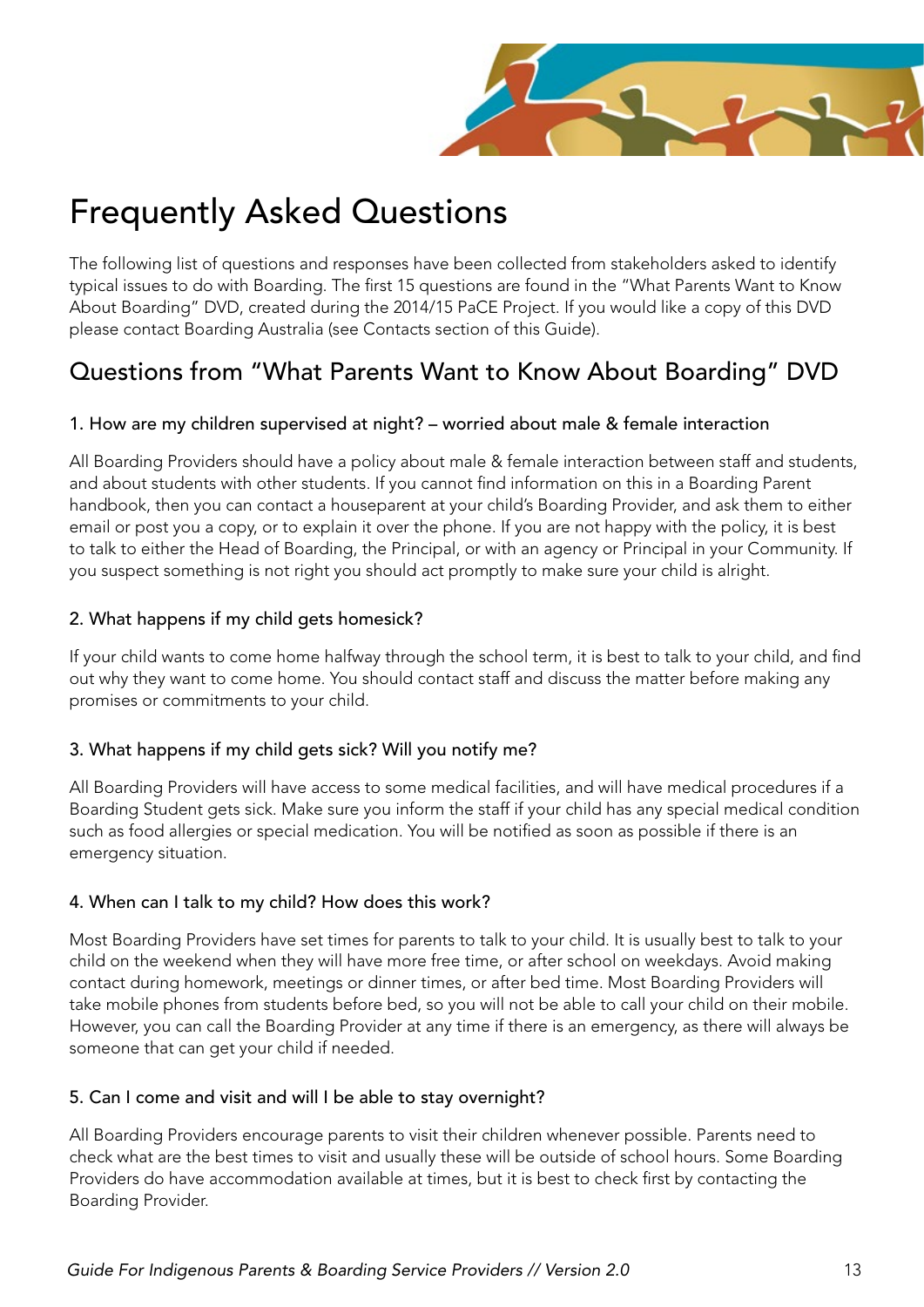

#### 6. Can my child go out on weekends? What happens on weekends?

All Boarding Providers allow their Boarding Students to sign-out with parent-approved family and friends on weekends. Boarding Providers also support children to play sport with local AFL, rugby, cricket, basketball and soccer teams. There are also many other activities such as swimming, fishing, camping, going to the movies, shopping, and travelling to festivals. You can find out information about what will happen by looking at a Boarding Provider's Parent Handbook, which is usually available on the Boarding Provider's website.

#### 7. Are our kids fed well?

If your child is complaining or if you are concerned about the meals you can contact staff and discuss this with them. Encourage your child to eat the meals provided to ensure they are getting a balanced diet. Some students prefer to buy 'junk food'. This should be discouraged. Parents should contact staff if they have any concerns.

#### 8. What happens if my child does the wrong thing?

Boarding Providers have clear rules and boundaries. Students are frequently reminded of their responsibilities. Usually, staff will give a warning if students are doing the wrong thing. If they continue with the behaviour they risk being sent home. High risk behaviours such as drinking, smoking, fighting, inappropriate relationships and truancy will have serious consequences. Encourage your chld to cooperate with staff and keep away from bad behaviour. Let staff know if you have any concerns.

#### 9. What can I do to help my child settle into boarding?

In order to help your child settle into boarding ensure you make contact with the Head of Boarding by phone, Skype or in person. Remember Boarding Staff will spend more time with student boarders than teachers. They are the people who take your children to after-school and weekend activities, and will want to develop trusting and respectful relationships with them. The Head of Boarding will also help your child by talking to teachers if he/she are struggling with classwork at school. Encourage your child not to be ashamed or afraid to ask for help from the Boarding Staff if they need it.

#### 10. Is there after-school study time/tutoring homework for my child?

All Boarding Providers have homework or set study time. Some will do this in the school soon after school finishes using the teachers while others will do it after dinner using tutors back at residence. Study time is similar to school; students shouldn't be contacted during this time unless it is an emergency.

#### 11. How many Aboriginal children are there in your boarding program? Do any come from our Community?

Most Boarding Providers will take more than one child per Community, to ensure children have a close friend for support. In most cases there will be children from neighbouring or associated communities that speak the same or similar languages. There are a number of ways to find out who is boarding with a particular Boarding Provider, and which schools they are attending. Most Boarding Providers will have some information on their website.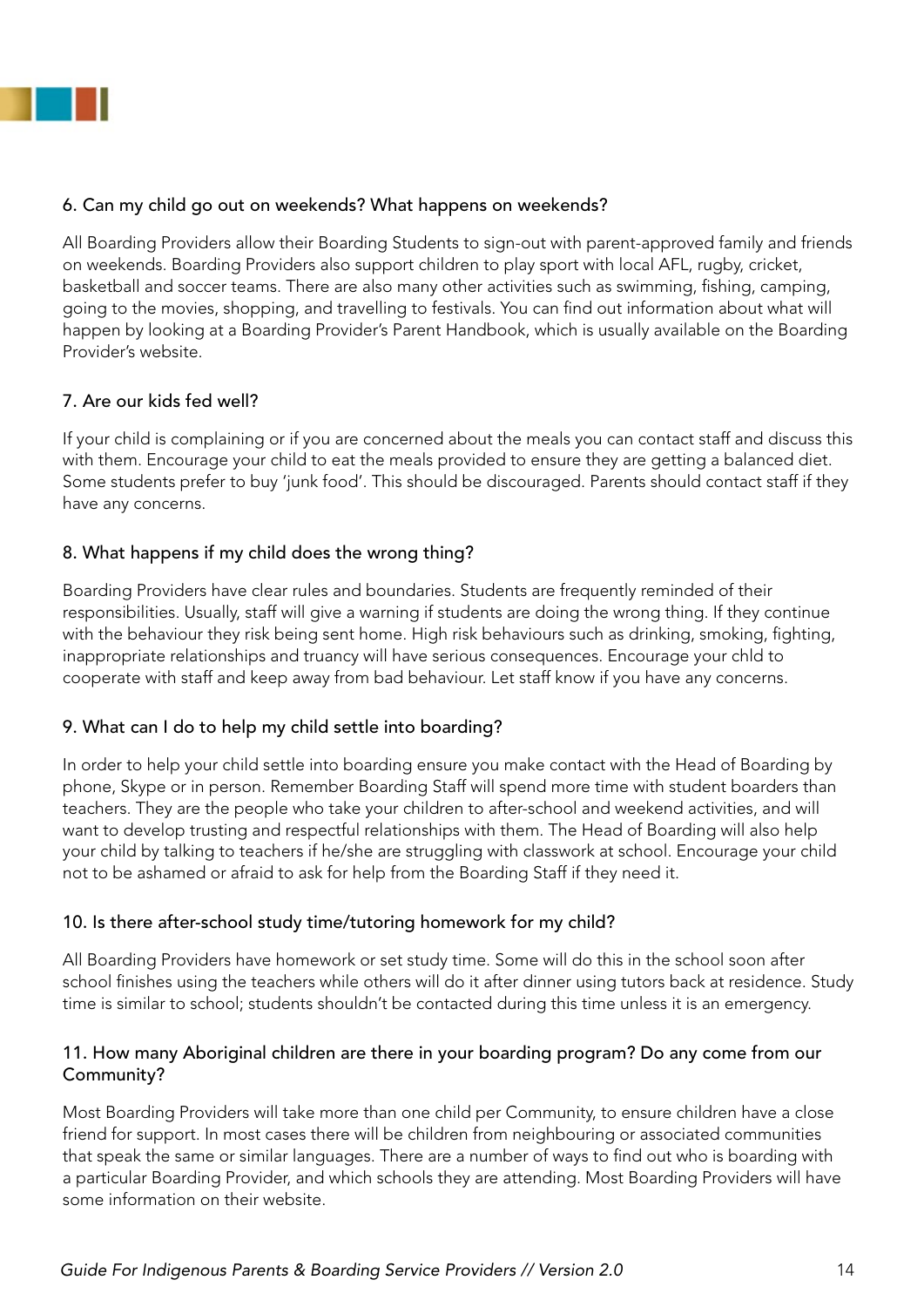

#### 12. Do the staff have respect for Aboriginal and different cultures?

Most teachers and Boarding staff will have been through cultural awareness training before, or soon after starting their job. If you have any concerns, the Boarding Provider and ask them what cultural training looks like, when staff do it, and if there is an opportunity to include training specific to your own culture.

#### 13. What if they have to come home for sorry business? Who organises it?

Boarding Providers understand the importance of funerals. It is important to check this with Abstudy and the Boarding Provider before making travel arrangements. Don't make any promises or commitments with your child until you have checked with staff. It is important that your child returns to school as soon as possible after sorry business so that they don't miss out on learning.

#### 14. What happens if my child goes missing?

Boarding Providers try their hardest to keep track of where your children are at all times. However, when children do go missing, it is often at big events like the AFL game in Darwin. In most cases the child will go off with family members even though they have been asked not to if they haven't been signed-out in advance. All Boarding Staff have a process of tracking down these children. Firstly they will ring the child's mobile if they have one and at the same time speak to their friends who were with them at the time they went missing. In most cases these actions will allow the Boarding Provider to find the child quickly. Parents will be contacted when a child goes missing to explain the circumstances. In the event that the child is not located after all these steps, the police are called.

#### 15. What happens to my child when there is a cyclone?

The Northern Territory Government have designated safe buildings and cyclone shelters in and around Darwin and Palmerston. Boarding providers will prepare cyclone food and water packs for each student well in advance for an approaching cyclone. If the Government gives a direction to go to the shelters, Boarding Staff will Boarding Students to their designated shelter and stay with them until the cyclone is gone.

### Additional Questions

#### 16. What happens if my child needs to come home?

It is important that parents check with staff before making any arrangements. Abstudy conditions apply.

#### 17. What's the principal like?

A good way to find out what the Principal of your child's school is like, is to contact them. This can be by email, phone, or by going and visiting them face-to-face. You can find the phone number or email address of the Principal on the school website. You will usually talk to the Principal's personal assistant if you phone their number, so make an appointment so that the Principal can call you back when they are not busy. Remember, Principals are very busy people.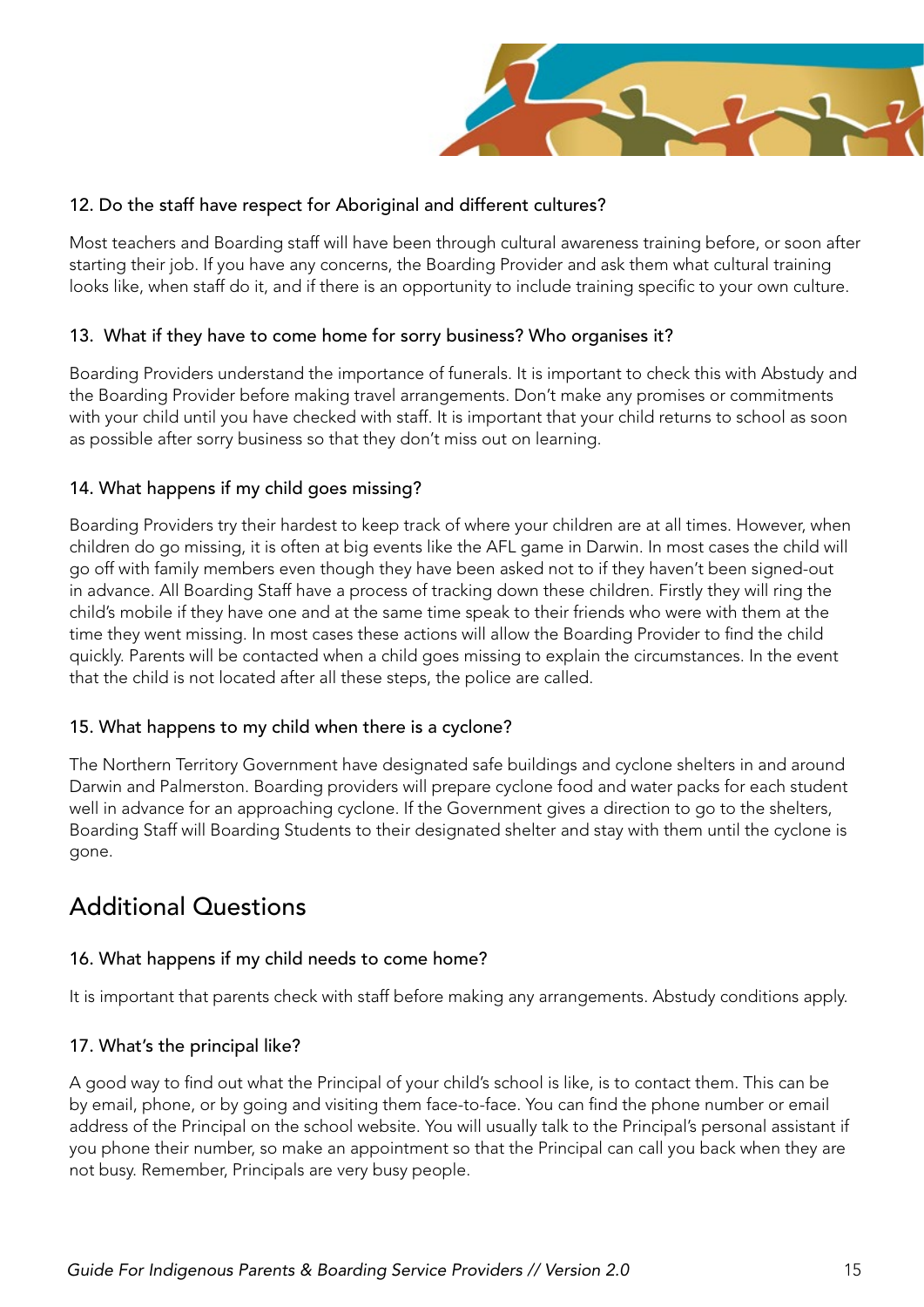

#### 18. Who's going to pay for the extra things? What are the extra things?

The school may have a special fund to assist with extras. Check with staff and ask if there is a policy and how you can apply for assistance. Extras might include such things as books, personal items such as toothpaste, soap and other toiletries.

#### 19. What am I meant to do to help my child at school (e.g. with school work)?

A good way to help your child with homework and school work, is to ask the school to email or post you the outline of their homework and schoolwork for the year. This way you can see all of the due dates of your child's homework. You can then remind your child when their homework is due, and contact teachers if you feel your child needs more help. The best way to help your child is to let someone know if your child is not coping or they tell you they need help. It is also good to encourage your child to talk to their teacher or houseparent if they want more help.

#### 20. Is my child good in class?

All Boarding Providers and schools should give you reports every term. If they do not, you should contact the school or Head of Boarding and ask them to email or post you the report. The only way people will know you are not getting the reports is for you to contact the school and let them know.

#### 21. What are the teachers like?

Most schools will have parent-teacher interviews at the end of term, when parents will be able to talk to teachers one-on-one. If you are unable to visit the teacher during this time, contact the school and ask if an interview can be done over the phone, via Skype or via video conferencing.

At the start of the school year, it is usually possible to arrange visiting the school and meeting with some of the teachers as well. Most schools will also have open days for new students enrolling in the school, You can visit and see what the school is like and meet staff.

#### 22. Can we meet the houseparents?

Where possible, Boarding Providers send staff representatives to the Community to meet with parents. Make sure you ask about any visits so you can meet the staff. Sometimes it is possible to attend school events or visit the school at the start or at the end of the term. If you want to meet staff it is best if you can let them know you are coming. This will allow staff to plan their work and make time to meet with you.

#### 23. I've heard it all this before, what are you going to do that others haven't tried?

Don't give up trying. Make it clear that you are really interested in supporting your child and make regular contact with staff. Encourage your child to keep in touch and let you know how things are going.

#### 24. Will my child be bullied?

Boarding Providers have clear policies about bullying. If you have any complaints or concerns make sure you contact the staff immediately. Encourage your child to report any bullying behaviour to the staff.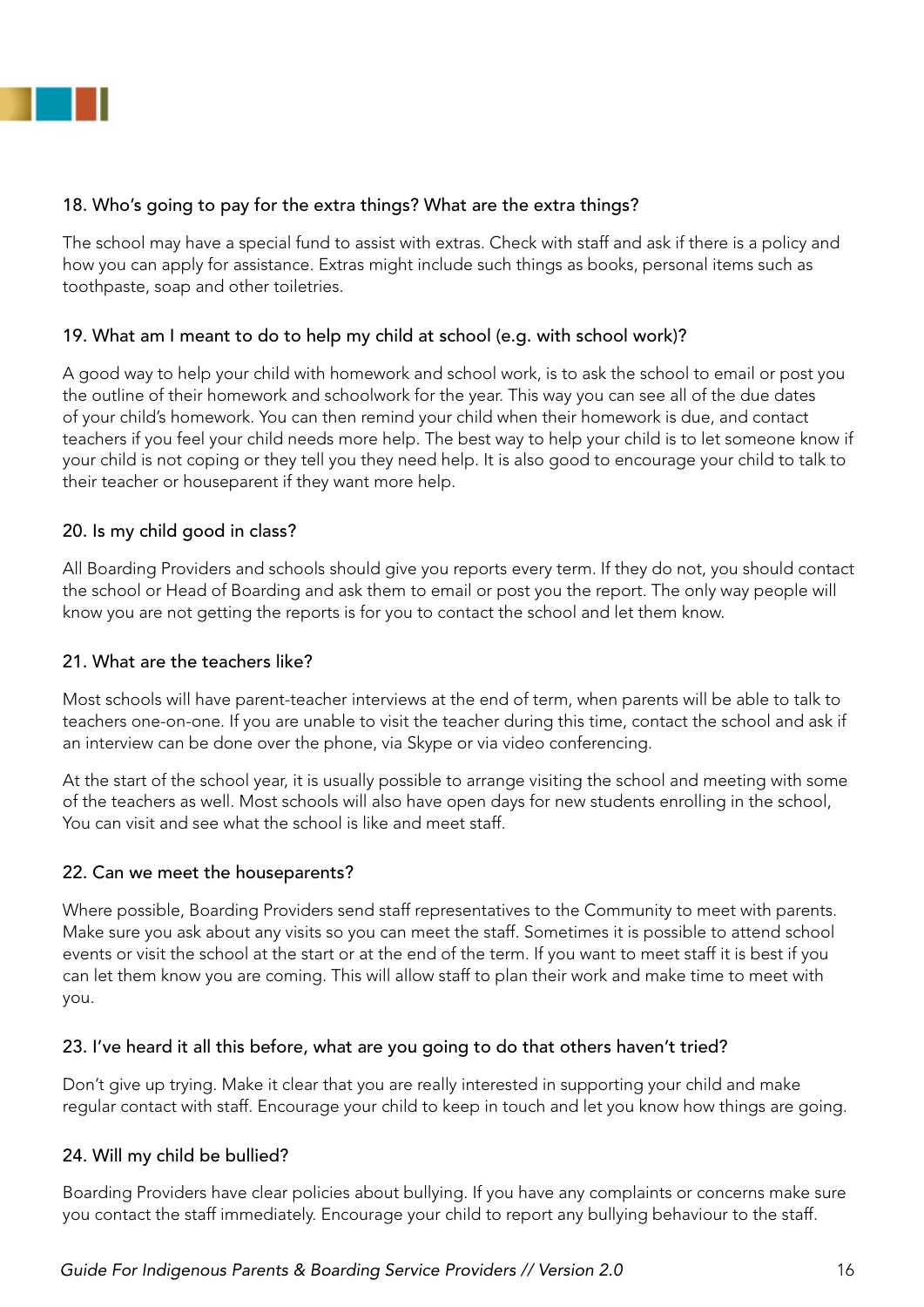

Make sure your child does not get involved in bullying other students.

#### 25. Will my child be safe?

Encourage your child to do the right thing and not get involved in inappropriate behaviour. Boarding Providers employ staff who are well trained and understand how to care for students. There are safety rules for students and it is important they listen to staff and do the right thing. If a parent hears about something that is not right, they should contact staff immediately.

#### 26. How will I know if there is an issue?

Keep in regular contact with your child. Make sure staff have your current contact details and ask them to let you know if there are any concerns. If you hear of something that sounds like a problem or concern, contact staff immediately and check it out.

#### 27. How much will it cost for my child board?

Check the Boarding Provider website for details or contact staff for information. Check to see if Abstudy covers all the costs or if the school has any special support fund.

#### 28. How will I get my child to and from the boarding facility?

Abstudy usually covers this cost. Sometimes the Boarding Provider will do a bus run to Communities within driving distance. Check this with staff.

#### 29. What if I have no money to help my child?

Check with Staff to see if there is any assistance available from Abstudy or from any special assistance fund.

#### 30. Will my child get an education?

Boarding Providers and schools are interested in every student and will assess students to make sure they get the best support and encouragement from teachers and boarding staff. It is important that parents contact the staff if they have any concerns or if their child has any special learning needs. This may include hearing or vision problems. Make sure you let staff know of any special needs at the time of enrolment. Take an interest in your child's progress and ask for term reports and regular information about your child's progress.

#### 31. Is it worth it to send my child to boarding?

The education of your child is most important. Without a good education it is difficult to get a job. Encourage and support your child in every way you can. Keep in touch with staff and your efforts will be rewarded with positive outcomes for your child.

There are no doubt other questions that Parents have. If you have any suggestions please contact Boarding Australia (see Contacts section of this Guide).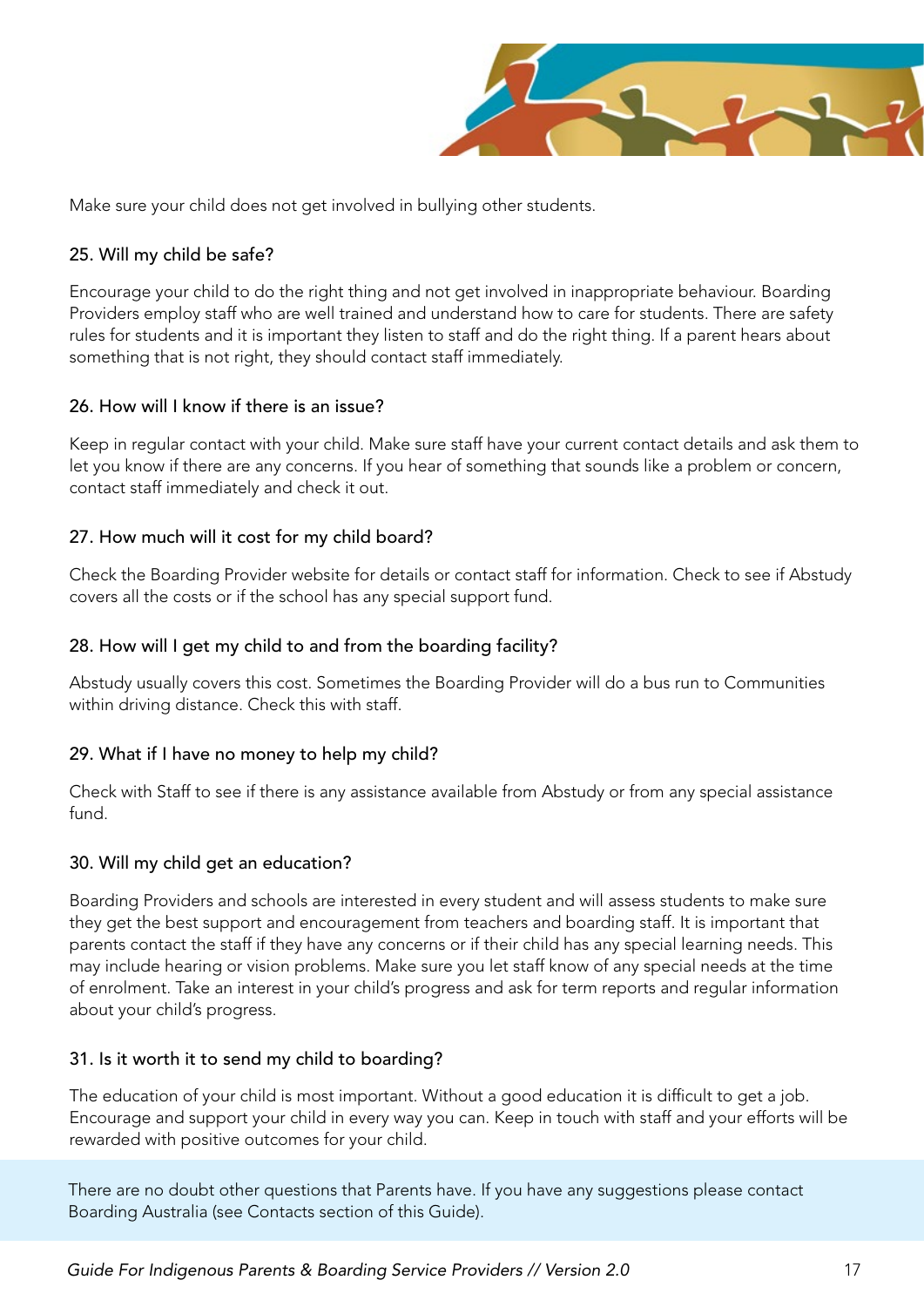

## Restorative Principles of Engagement

*"Focus on what makes you the same, not what makes you different."*

Anne Heiss, Indigenous Author

There is a long-established view held by many, that punishing poor behaviour will somehow make things better. However, the emphasis here, is to encourage stakeholders (Parents & Boarding Providers) to focus on building positive, respectful relationships, as a much preferred alternative. The purpose of this Guide is to encourage stakeholders (Parents and Boarding Providers) to engage in ways that are Restorative rather than Adversarial.

Start by considering what connects you to someone, rather than what separates you.

Restorative principles of engagement, are about creating learning opportunities in a shared space, through fair and respectful processes. This is part of an ongoing journey, which encompasses the past, present and future. The process is structured around feedback, collaboration and sustainability. The aim is to develop a clear sense of direction for stakeholders involved in the process.

A question that is central to this, is: *"How do we build connections and relationships?"* Another pertinent question is: *"What assumptions do we hold?"*

It is important to have a sense of where we are coming from in order to have a conversation about where we want to go. The solutions to the issues that are being faced by parents and communities with children away in boarding, will come out of having conversations, which draw people into a space of shared understanding.

Restorative principles of engagement are about having the 'right' conversations. It is also about ensuring that the process is 'fair'.

Most importantly, people need to have the opportunity to share their story. This is a time when others need to have good 'listening' skills.

### **Basic Tenets of Restorative Practice**

*'Harm and Relationships'*

#### *Adversarial (Blame) approach:*

**What happened? Who is to blame? What punishment or sanction is required?**

#### *Restorative approach:*

**What happened? What harm has resulted? What needs to happen to make things right?**

#### **REAL JUSTICE**

## FAIR PROCESS *The Central Idea*

- **".... individuals are most likely to trust and cooperate freely**
- **whether they win or lose**
- **when the process is fair...."**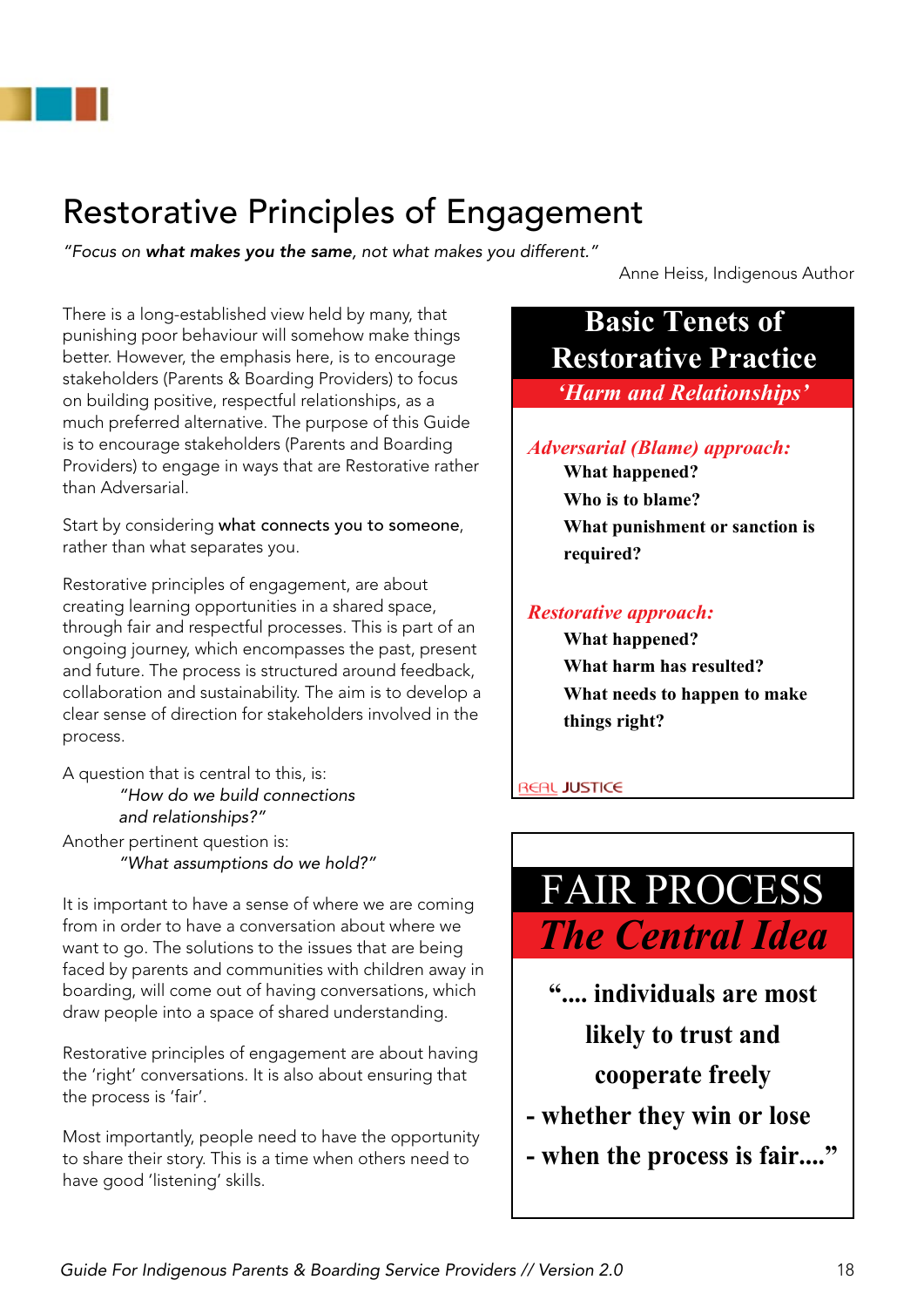

## Restorative Questions

Restorative questions are designed to give understanding to the past, present and future. The questions are to help people think carefully about the impact their behaviour is having on others and to help them make sense of what happened, who is affected, and how to make things better. It helps people understand how to make better choices in the future. The same questions can apply in any situation and are equally valid for adults as well as students.

For further information visit: www.realjustice.org

## TELL YOUR STORY

- □ What happened?
- □ What were you thinking about at the time?
- □ What have you been thinking about since?
- □ Who has been affected by what happened?
- □ In what way have other people been affected by what has happened?
- □ What do you think needs to happen to make things right?
- □ Do you still want to be here? Why?

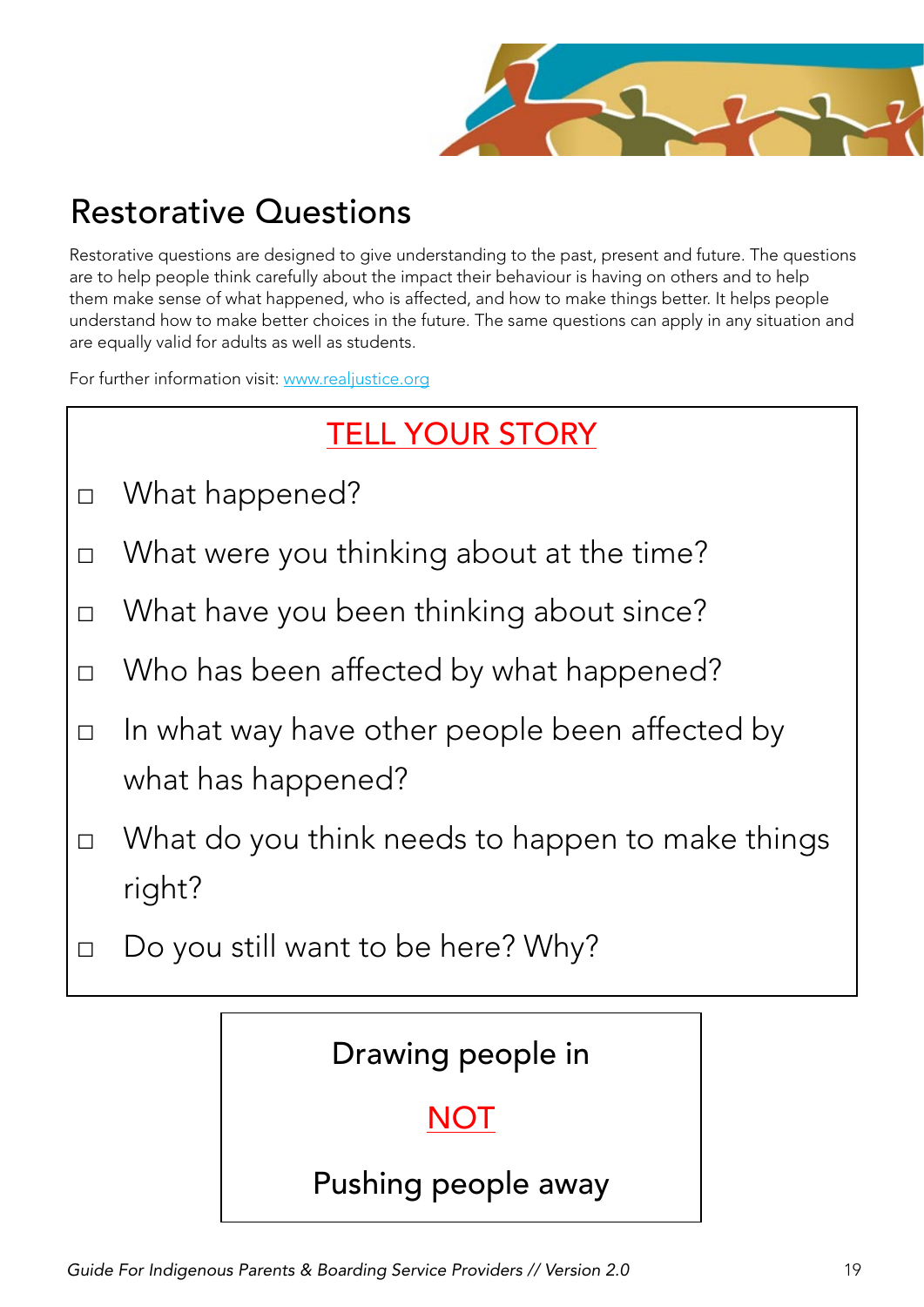

## Facilitators of Fair Process

An effective Facilitator will have a clear knowledge of the Restorative Principles of Engagement and the Restorative Practice Framework.

The challenge is to identify what changes are required to enable a return to positive relationships and a safe environment for everyone to share and feel safe. It is also essential to help others understand and make the necessary changes to ensure a sustainable outcome.

Facilitators of the process need to be clear about what this looks and feels like. As a general guide, facilitators should consider the following:

- Stakeholders need to experience a 'fair and respectful' process.
- This processes must be able to 'open' stakeholders up to new learning.

### CHECKLIST FOR FAIR PROCESS

- □ Opportunity To Speak
- □ Opportunity To Explain & Be Listened To
- □ Safe & User-Friendly Environment For Conversation
- $\Box$  Clear Guidelines For The Process
- □ Option To Withdraw At Any Time
- □ Opportunity To Make Things Better (Restorative)
- □ Opportunity To Discuss & Agree On Consequences
- □ Opportunity To Change Behaviour
- □ Opportunity For Healing And Closure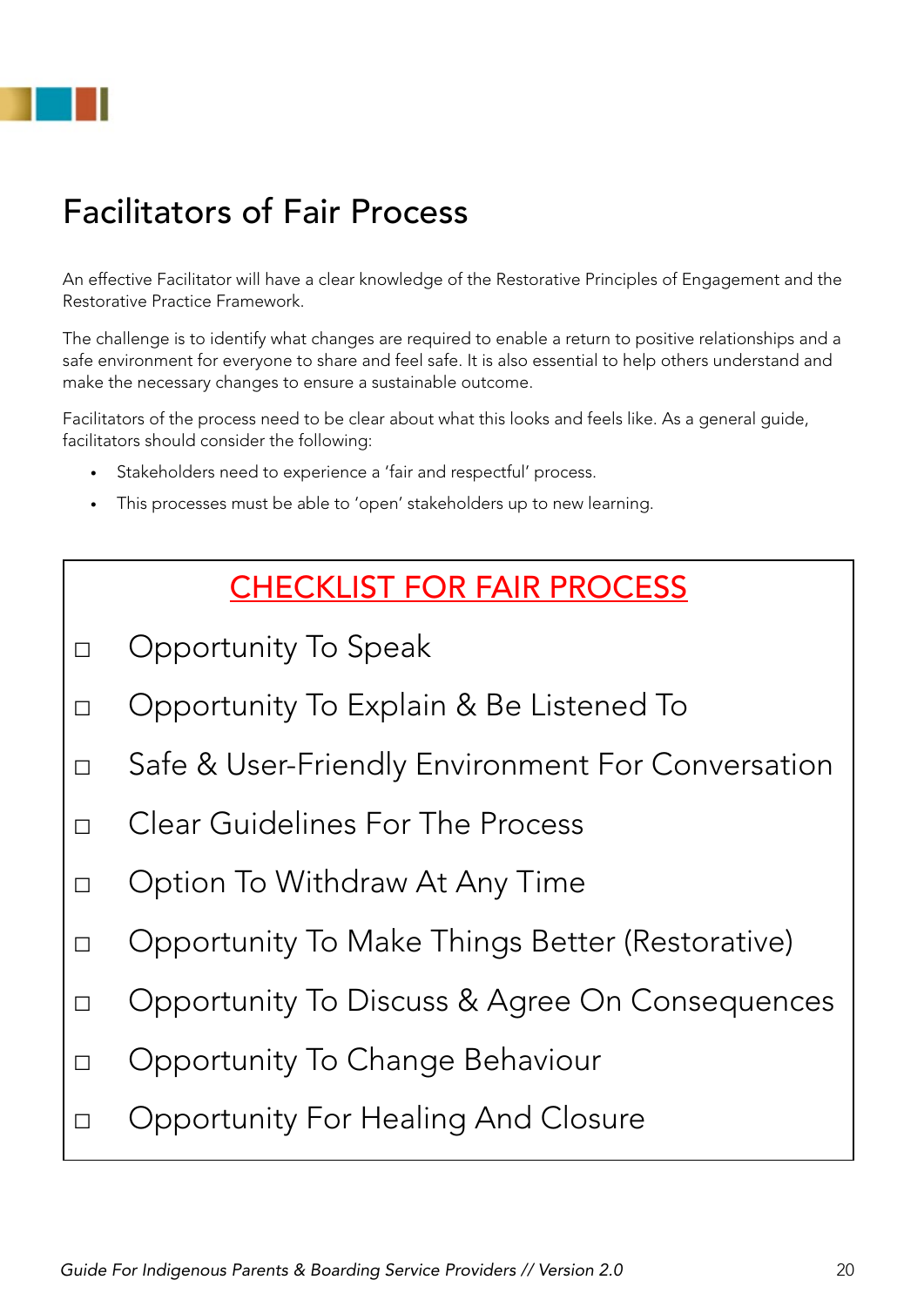

### Parent Views

To help understand the views of parents in the Community, a Facilitator could organise a workshop with a group of parents and invite feedback on the following questions:

- Tell me about your own school experience?
- What did you enjoy most about school?
- What was most difficult challenge in attending school?
- If you had the opportunity to change anything about your own school experience, what would it be?
- What do you want for your young people?
- How do you think getting an education might help your young people?
- • What are the greatest influences against this happening?
- What could the Boarding Providers do that might make coming and staying at school more likely?
- What is the hardest thing in getting young people to attend school?
- How might Community and parents be helped in supporting their young people?

#### Commitment to a Restorative Culture

It is important that Providers have an explicit commitment to Restorative Principles of Engagement. This should include:

- Formal staff training in Restorative Practice
- Formal practice procedures that support 'fair process'
- Engagement opportunity to have a say in a safe space.
- Explanation understanding why things are happening and providing understanding for why it is important for people to tell their story.
- Expectations clarity about how participation will be of benefit and what is required to achieve closure.
- Community engagement processes that support Standards as described in this Guide
- Learning opportunities for students that enable them to make sense of their behaviour and to understand what is necessary to achieve and sustain positive and respectful relationships.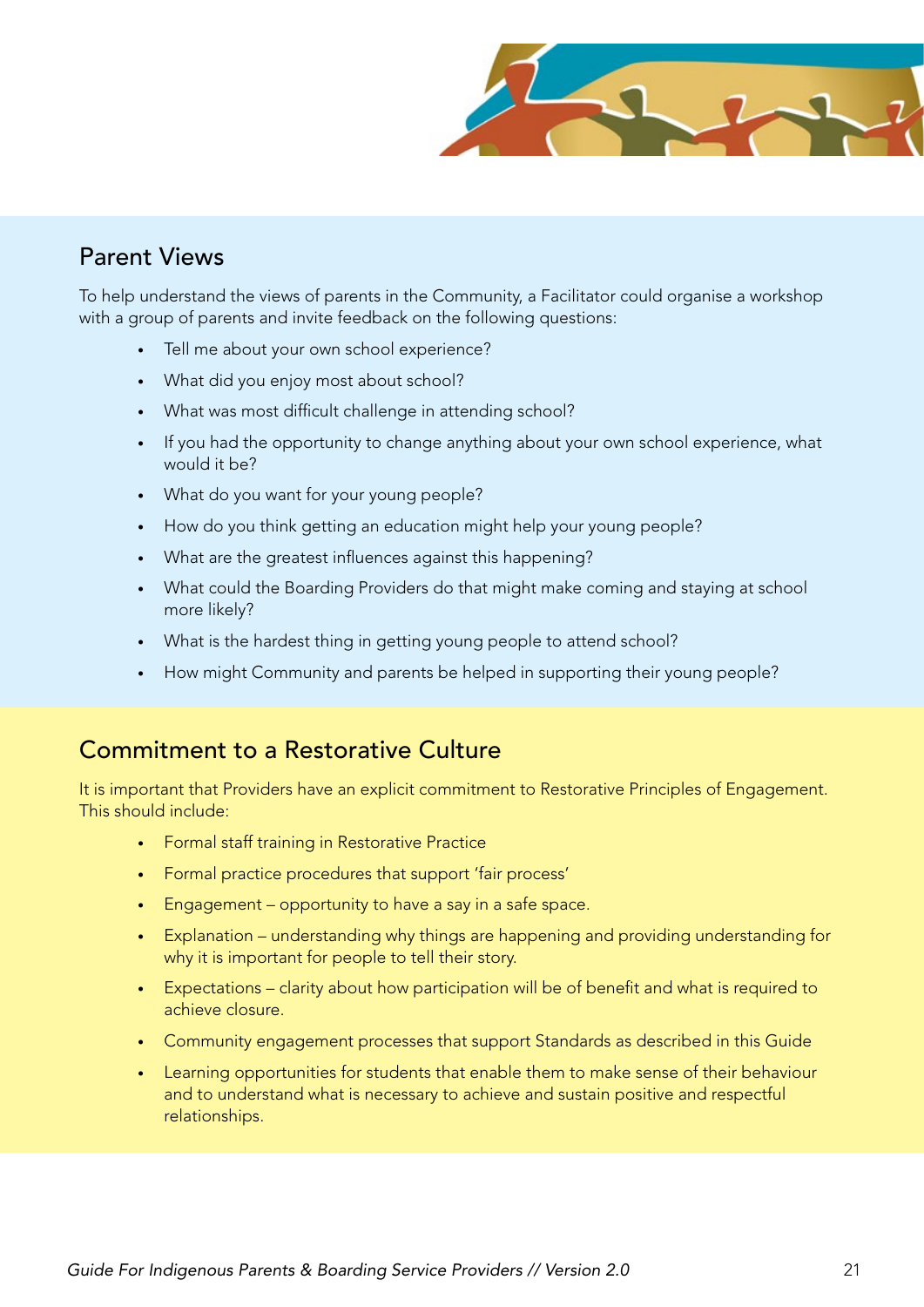

## Learning goes Both Ways

When we interact with people there are some important things to remember:

- 1. Every interaction is in many ways, a cross cultural interaction;
- 2. Those interactions are complex and challenging;
- 3. We all have skills in dealing with forms of cross-cultural interaction.

### Learning is complex and challenging

Understanding that learning goes Both Ways is a process of recognising the challenges and complexities of the interactions we navigate on a day to day basis and understanding that none of us has a privileged access to knowledge. In a Boarding context, this means that learning both ways "bring(s) together Indigenous Australian traditions of knowledge and Western academic disciplinary positions and cultural contexts" (Batchelor Institute, 2007).

Education is a shared learning experience between the students, teachers, carers and support staff, parents and the broader community. Learning is a conversation and that, by definition means it goes both ways.



Any time we interact with someone else, we create a shared experience. This is what some people call a 'third space' – a new culture! We get to know something about that other person and they get to know something about you and as the shared experience grows, so, hopefully does the amount of knowledge we have about that other person. Learning going Both Ways is about:

- 1. Recognising that any interaction is a learning experience;
- 2. Realising that there is a lot about others that we don't know ;
- 3. Understanding that even though we don't know, doesn't mean what we don't know is not valuable.

It's common to think that things we don't know or understand are strange and not valuable, but this is a fairly egocentric view. As a member of one cultural group, there's a lot we know, but there is an awful lot we don't know.

Remember too that culture isn't the same thing as ethnicity. Culture can also be based around, gender, age, socio-economic status, political persuasions, language, faith, interests and hobbies. So you can imagine you have a wide variety of cultures that you participate in every day and that the interactions you have are complex and multidimensional – yet, you manage quite well (most of us do most of the time). Partnership in a boarding arrangement is the bringing of our whole selves and not just our ethnicity to the processes of learning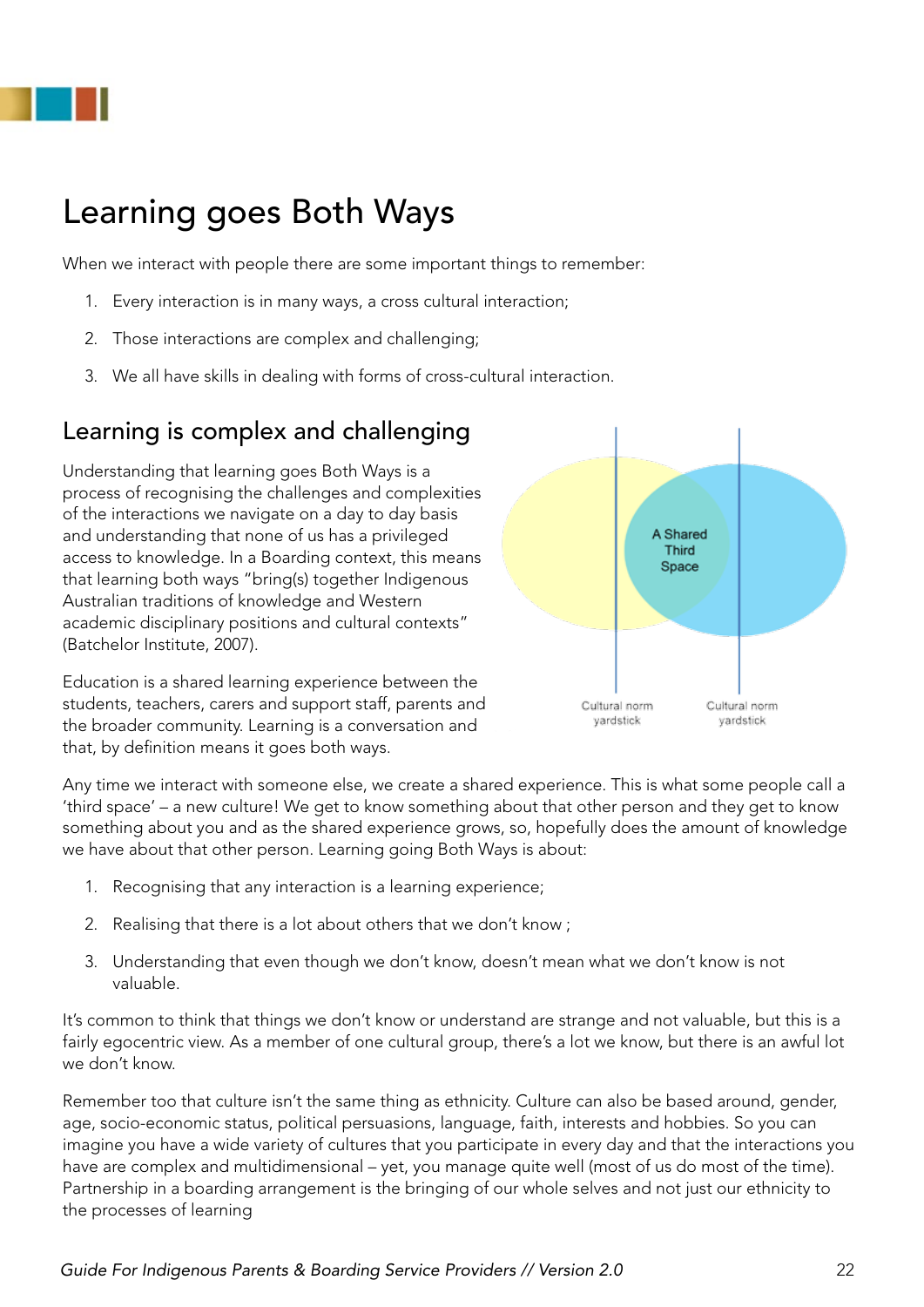

Bringing these two important points together means recognising the importance of not assuming what you know and the things you do are the only ways things can be known and done. Understanding that learning goes Both Ways is recognising that:

- 1. You will learn and therefore need to change, but that this will happen in a way that works for you;
- 2. You need to provide the opportunity for others to do the same in ways that work for them.

Learning Both Ways is challenging because it means you need to consider questioning things you have held for certain or held dearly for a long time – they might be things that you have thought are a 'givens' about the world – things that were beyond question.

### Boarding for Indigenous Students

Learning Both Ways has important implications for the success of boarding relationships. If you take this concept seriously, then one of the key activities is the scoping of our personal and institutional cultural spaces. This might involve:

- building a relationship between partners based on honesty and transparency;
- acknowledging the different cultures of each group students, parents, teachers and support staff;
- focussing on shared goals to create and strengthen the culture of the shared, third space;
- provide leadership to go into places that are challenging and uncomfortable these are the places where learning happens;
- be prepared to share ideas, yourself and control (your personal power and cultural/institutional controls).

By taking on this approach to the boarding-student/family relationship, the learning community (that is going to exist in some form anyway) is strengthened, more inclusive of all the partners and safe:

safe to participate, safe to share honestly, safe to express concerns, safe to learn.

When discussions occur in a safe third space, learning communities (the students, their families, schools and boarding facility staff), the option of open and honest communication means that there will be some times:

- 1. when negotiation will need to take place, views will have to change and positions shift;
- 2. when things will not be negotiable and the safety of the space will allow people to explain what those things are and why.

It is important to reflect on what the negotiables and the non-negotiables are in the process of talking with each other. Parents, schools and boarding facilities will all need to recognise that there are some things that just cannot be negotiable (cultural law and responsibilities, government policy and legislation – things that can't be changed quickly or even at all) Conversations need to occur around what can shift and how the relationship progresses if important things cannot be accommodated. Recognising that the conversation will be messy and complex and people will be vulnerable is vital, as is a sustained commitment to seeing the conversation through.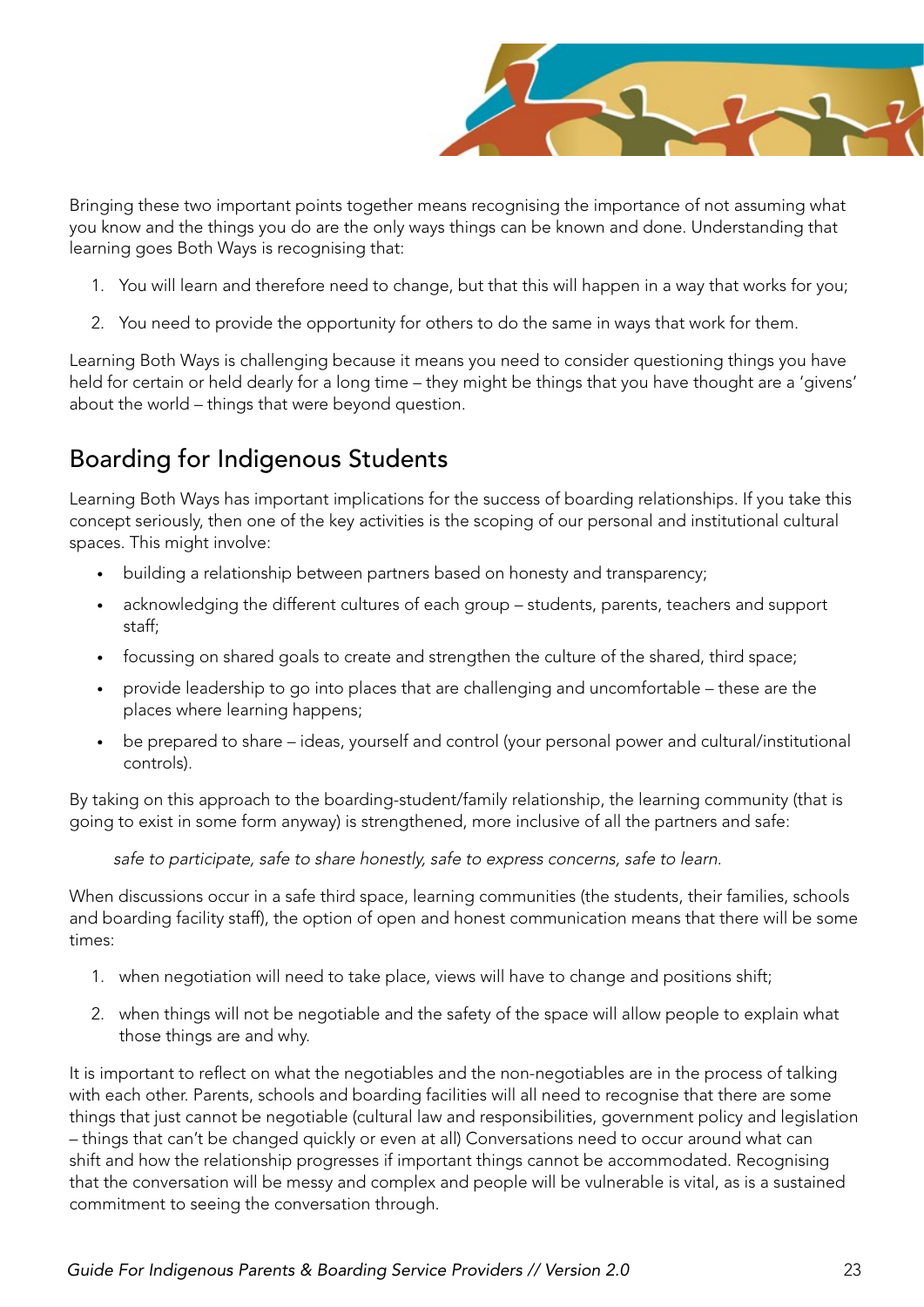

Dialogues centred in safe spaces are fundamental if Indigenous students and their parents are to be empowered to engage. So often western institutions remain in powerful positions because they are unable to or unwilling to move - their position is fundamentally non-negotiable. Schools are schools and that is the way they operate. Boarding facilities have always operated in this way. The hard and challenging work is in sifting through the cultural practices to work out what can and what cannot change.



When parents engage with a boarding provider, they should be able to:

- feel as if they are able to play an active role in their children's education and that it is a collaborative learning experience;
- gain a clear understanding of the expectations of the Boarding Provider;
- be comfortable to explain what they want from the experience, explain what is and what isn't negotiable for them in the relationship and express this in a way that is understood;
- feel as if the Boarding Provider is willing to understand and accommodate them on things that are important;
- feel comfortable enough to say when they or their child is feeling unsafe.

When Boarding Providers provide a service, they should be able to:

- recognise they are engaging with the child and the parent (and the community) in a collaborative learning experience;
- understand the cultural nature of the experience they provide;
- be clear about what they expect from the child and the parents and the reason why why are things the way they are? What are the areas where there is room to negotiate?;
- be comfortable enough to explain what they want from the boarding experience, explain what is and what isn't negotiable for them in the relationship and express this in a way that is understood;
- be willing to shift on things that are negotiable as a way strengthening the relationship and allowing the power balance to adjust;
- feel as if the parent/community is willing to understand and back them in areas that are important and not negotiable;
- feel comfortable enough to say when they or their staff members are feeling unsafe.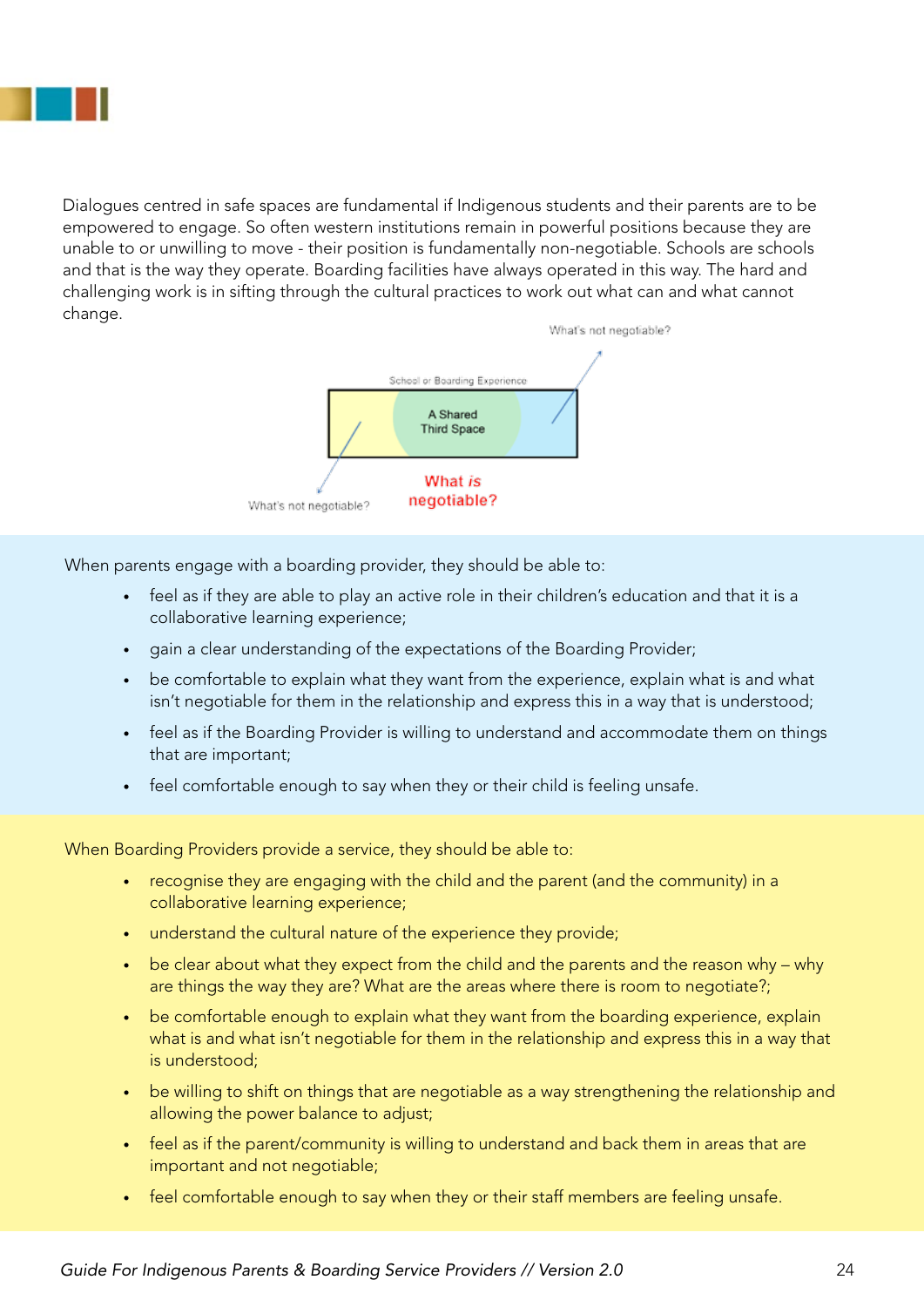

## Factors for frontline staff to consider

When Parents and Boarding Providers engage with one another there are a number of factors that will determine the success of the visit. The following ideas have been contributed from professionals engaged on the frontline with remote Indigenous Communities.

### Approach

- Your attitude will determine your success. Be a positive, culturally aware and readily available contact person. Get to know and value all parents and develop good communication with them that is culturally appropriate. If you lack the knowledge and skills to do this appropriately, get a culturally-aware, proactive liaison person. "You can't have a partnership without a relationship, and you can't have a relationship without a conversation. You've got to have the conversation. Everything starts here" (What Works, 2009).
- • A good strategy is Under-promise & over-deliver

### Communication Mediums

There are a number of communication mediums to consider when communicating with parents and Communities. These include:

- Websites Most Boarding Providers should have a website with contact details, information about enrolment, photos of boarding and student activities, links to a Parent Handbook, Student Handbook and general information about boarding.
- Parent Handbooks Most Boarding Providers have Parent Handbooks or the equivalent with information to inform parents about how the Boarding Provider operates and how and when a parent can communicate with the Boarding Provider.
- Student Handbooks Similar to the Parent Handbook. This should be readily available to students and parents.
- Phone All Boarding Providers should have access to a Community phone contact. This is essential, especially in an emergency.
- Video Conferencing & Skype The 2013 PaCE Project explored the use of Skype communication between Boarding Providers and parents. In most situations it proved to be an effective medium and is very pvopular with students, parents and siblings.
- Emails Most of the larger Boarding Providers will have email addresses for each staff member, while smaller organisations rely on shared devices.
- Fax Although this may be seen as an 'older' form of technology, many Communities still offer facsimile services which can be an efficient way to send and receive forms, letters of consent and medical information.
- Posters in Community Posters at key areas informing people of key events posted up at the local store / Centrelink / Post Office areas.
- Newsletters Newsletters once or twice a term from Boarding Providers with lots of photos is a positive way to inform parents of what the children are doing. This can be done in electronic and paper format depending on the resources and technology available to the parents.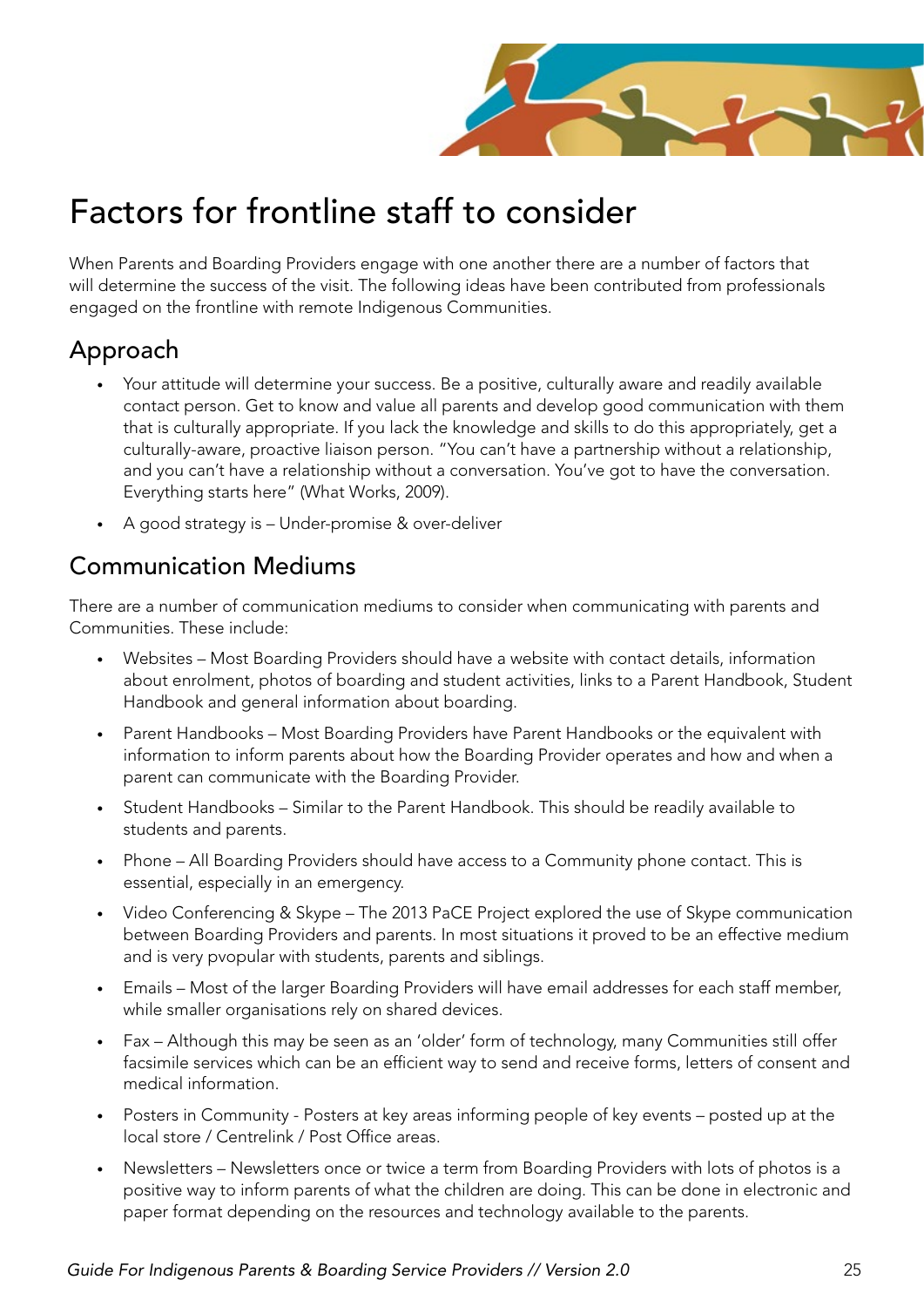

Facebook and social media tools – Depending on the organisations internet policies, Facebook and social media tools may be an alternative form of communication to engage with parents and students. Access to social media tools over the internet is becoming increasingly common across remote Indigenous Communities in Australia, with many using it as a prime alternative to text messages and phone calls.

### Following up

If the Boarding Provider does not have a Parent Handbook, Student Handbook or Website, contact the Boarding Provider and discuss your concerns directly with staff.

### Engaging Parents

It is important to consider multiple communication mediums when engaging parents as what may work with one parent or Community may not be effective when engaging with another. When utilising these mediums, communication should be consistent, with the same team of staff engaging parents to ensure a strong relationship is developed and maintained.

An emphasis should be placed on visual mediums when communicating with parents. Parents will not only enjoy seeing their children on screen but also listening to staff – staff can visually explain elements of Boarding and school on a whiteboard (on screen). Videos are a simple and inexpensive way to convey important messages to parents and Communities. While there may be a question as to where and when to show these, it does not always have to be in a dedicated session. There is potential to play videos at the Community store, health centre or to share the video over Facebook or on your website.

As social media tools become increasingly popular with Indigenous Communities, it is important that as an organisation social media policies be developed to be not only safe, but beneficial to the communication practices between Boarding staff and Communities. Purpose-specific Facebook pages could work for Communities, parents, Boarding staff and teachers.

### Building strong relationships with Parents and Communities

- • A Community engagement plan is an effective way to ensure regular, consistent and informative communication between the Boarding Provider and parents
- The key to good communication is to consider the relationship when engaging, not just the information being conveyed
- • Try to directly involve parents with day-to-day operations with students
- Contact parents about student achievements and positive experiences, not just when something goes wrong
- Ensure parents feel comfortable visiting residences, attending functions and talking with staff. This includes collecting students from residences and communicating with Boarding staff
- Parents should be on a first-name basis with more than one Boarding staff member and know who to call in any circumstance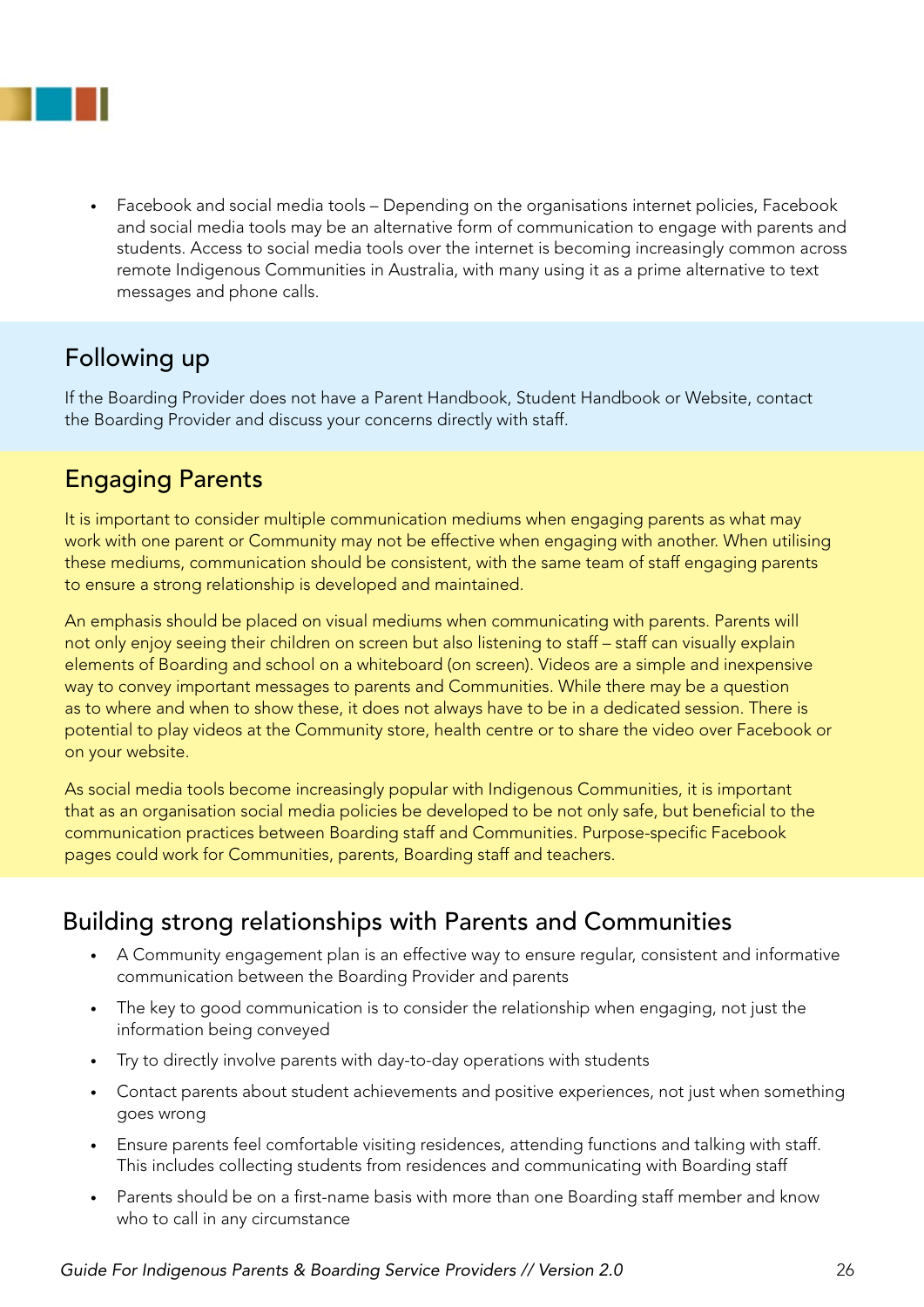

- Parents should have a student and Parent handbook, and be able to utilise a complaints process when needed
- Have a formal routine in place to visit the Communities in which your clients reside. Make connections initially with the aim to forge relationships
- Communities need to see you regularly enough to build a degree of familiarity and trust
- Parents don't like surprises. Keep them informed early of any changes or developments which may be trending in their child and get them involved as soon as practicable
- Build on ex-student relationships to stay in touch with Communities and to build new relationships when doing Community visits
- Don't generalise that all parents are the same. You are catering for hugely diverse needs and circumstances
- Ensure you ask people from the different Community and language groups you are dealing with, to provide cultural feedback on the structures and procedures you have in place
- Know your Community, population, language and decision-makers
- It is important to make connection with the local Community school. Regard them as your first target to build up trust. A positive relationship with parents and the Community should quickly follow. The school will usually be up-to-date with what goes on within the Community such as funerals, ceremonies, festivals, etc. It is also usually the best place to communicate with parents, due to the resources of the school eg. Skype, phone, fax and internet
- Consistently fostering relationships with parents will gain their trust. This will carry by word-ofmouth to other parents and members of the Community. Students will know that the Boarding Provider has a strong relationship with their Community and will likely be more engaged as a result
- It is important that Boarding staff have the opportunity to visit remote Communities to better understand where students in their care come from. Building relationships is the key to successful outcomes with children

"We have found families are sincerely interested – like any others – in their children's education and wish to know as much as possible."

### Timing

- For parts of the year, parents in Communities are not readily available
- Some parents and students move between Communities during the Dry Season but might stay put in the Wet Season. They may also stay in towns in the Wet Season
- Pastoral families are usually very busy in the Dry Season while being less busy over the Wet
- Physical access is often an issue in the Wet Season
- It is best to communicate with parents in Communities on days/dates which do not coincide with, or immediately follow royalty, Centrelink or pension payment days
- Avoid Community visits during school holidays
- It is important to be flexible with your timeframe and be willing to visit more than once, to fit with Community and parent priorities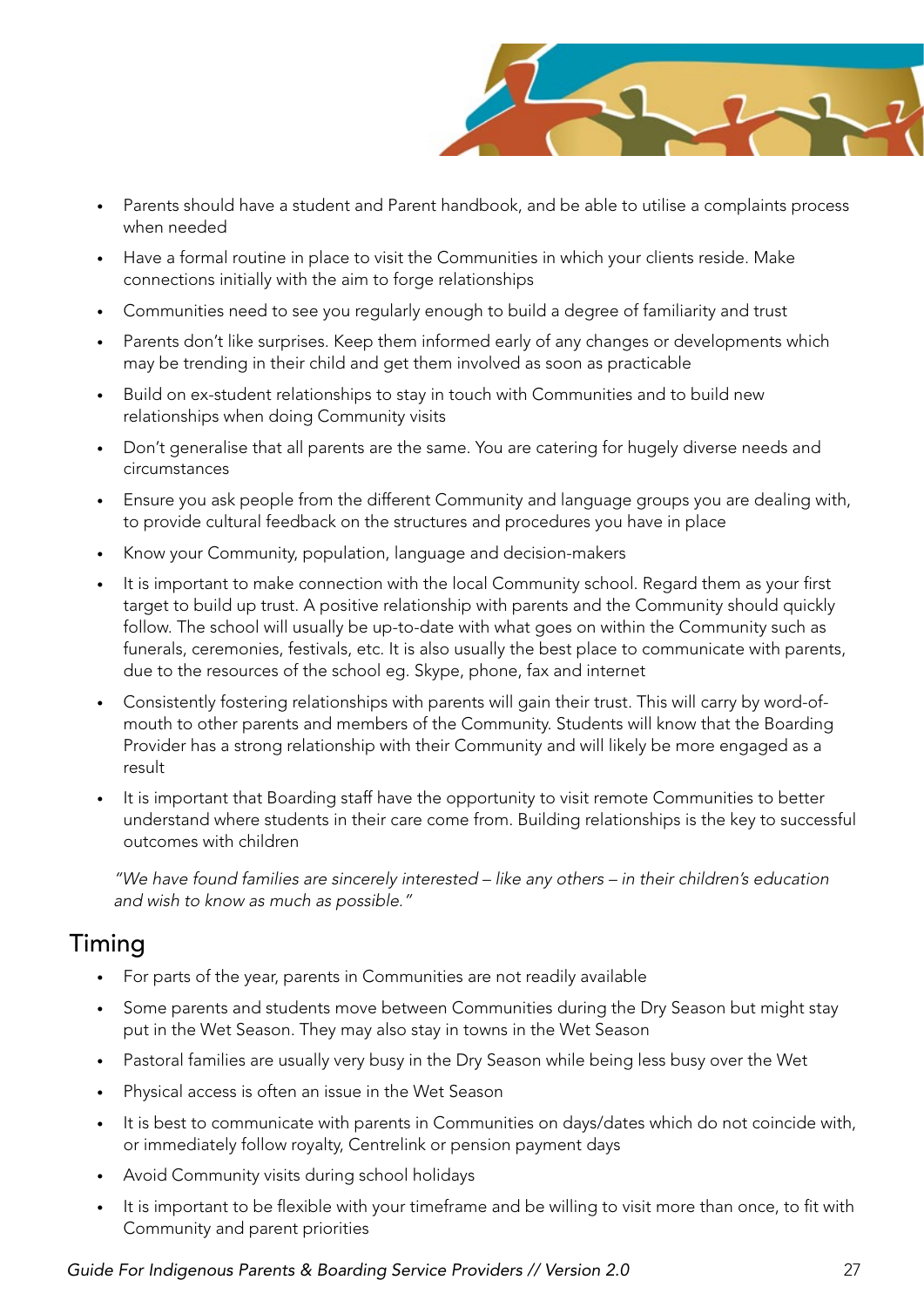

### Collecting and evaluating information

- Sensitive information such as a death within a Community needs to be respected in a culturally sensitive manner. It is important to note that such information can have far-reaching effects, not just affecting one particular student, but all others who are related or from the same Community. It is a whole Community's 'sorry business'
- Sensitive information should only be shared with parents/guardian, teachers and Boarding staff that are directly involved with the student and the councillor assisting the student
- Information regarding Community visits should, at the minimum, be shared with the school Principal, the boarding facility manager and the school's equity or wellbeing staff person, where there is one
- When accompanying a student home on suspension, all stakeholders should be fully aware of the steps put in place to support the student prior to the suspension
- Keep records of Community visits including family and Community profiles for each student
- Records held by Boarding Providers should include:
	- ◊ A record in each student's file of regular, positive interaction between parents and Boarding Providers. Communication records must be maintained in an orderly manner.
	- ◊ A log of parent & student complaints with evidence of appropriate and effective resolution.
	- ◊ Record of regular, effective Community visits by liaison officer, Boarding manager and/or supervisors, with details of contacts, outcomes etc
	- ◊ Provide information for parents informing them how to notify a residence in the case of change of circumstances i.e. contact details and student issues
- Use a wide range of success indicators when assessing Community visits eg:
	- ◊ parent indicated understanding of information provided
	- ◊ parent indicated they were happy with information provided, etc. These should be measured using a continuum rather than only 'yes' or 'no' answers. This will allow for a more thorough evaluation of the visit as well as allowing for staff not attending the Community to get a better picture of the visit when reading the report
- It is important to return from Community visits with key information from parents to their children, such as local sport results and highlights, friends/family who have visited the Community, family messages, Community organisation events etc. Short movies with people speaking / sending messages could work well, such as playing them when students are settling for dinner or into homework sessions
- Plan how conversations may develop prior to visiting a Community eg. Develop simple questions that you may ask; topics to avoid; individual student/school information that you can take including posters and pin up boards; key messages that you might share with parents/families to help them support their children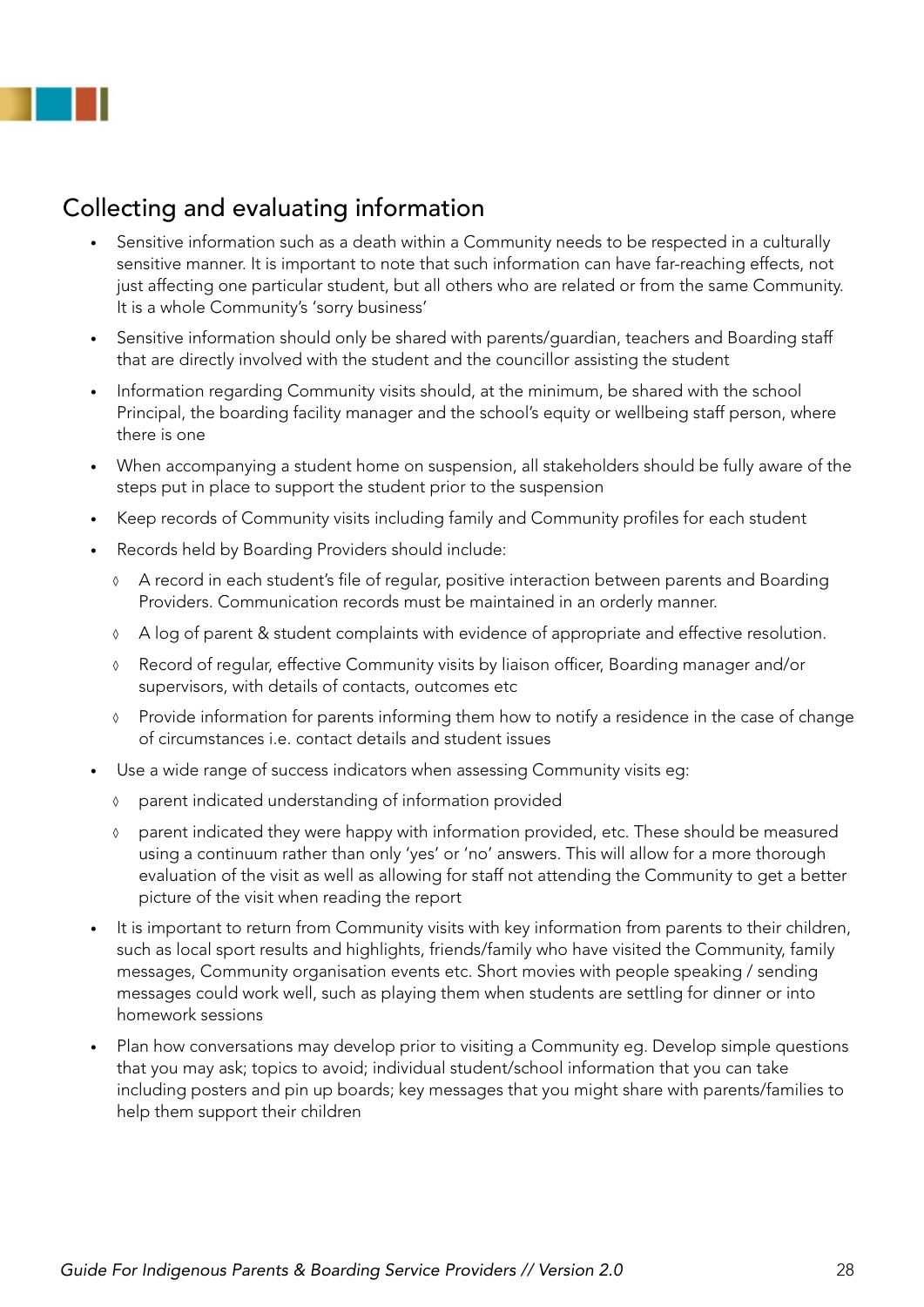

## The Five Rights

The list of questions, based on the Five Rights, has been developed to assist parents and carers when engaging with Boarding Providers.

### 1. Right People



- Am I talking to the right person?
- Is this their area of responsiblity?
- Are they a decision maker?
- Do they need an interpreter to understand me?

#### 2. Right Time



- What time should I call?
	- Day Time 9am- 5pm- Principal and Support Staff
	- After 5pm- Boarding Supervisor

#### Does the school need to know of any Community business?

- **Ceremony**
- **Funeral**
- Other events

#### Does the school need to know of any personal matters?

- **Work**
- **Family**

### 3. Right Place



- Is it ok to do this by phone?
- Should I go to the school in person?

### 4. Right Language



- Who can help me understand this letter?
- Who can help me write a letter to the Boarding Provider?
- Does the Boarding Provider need to organise an interpreter?

#### 5. Right Way



- Do I have the list of school contact telephone numbers?
- Do they have my latest contact telephone number?
- Have I told the school who else to call if they cannot contact me?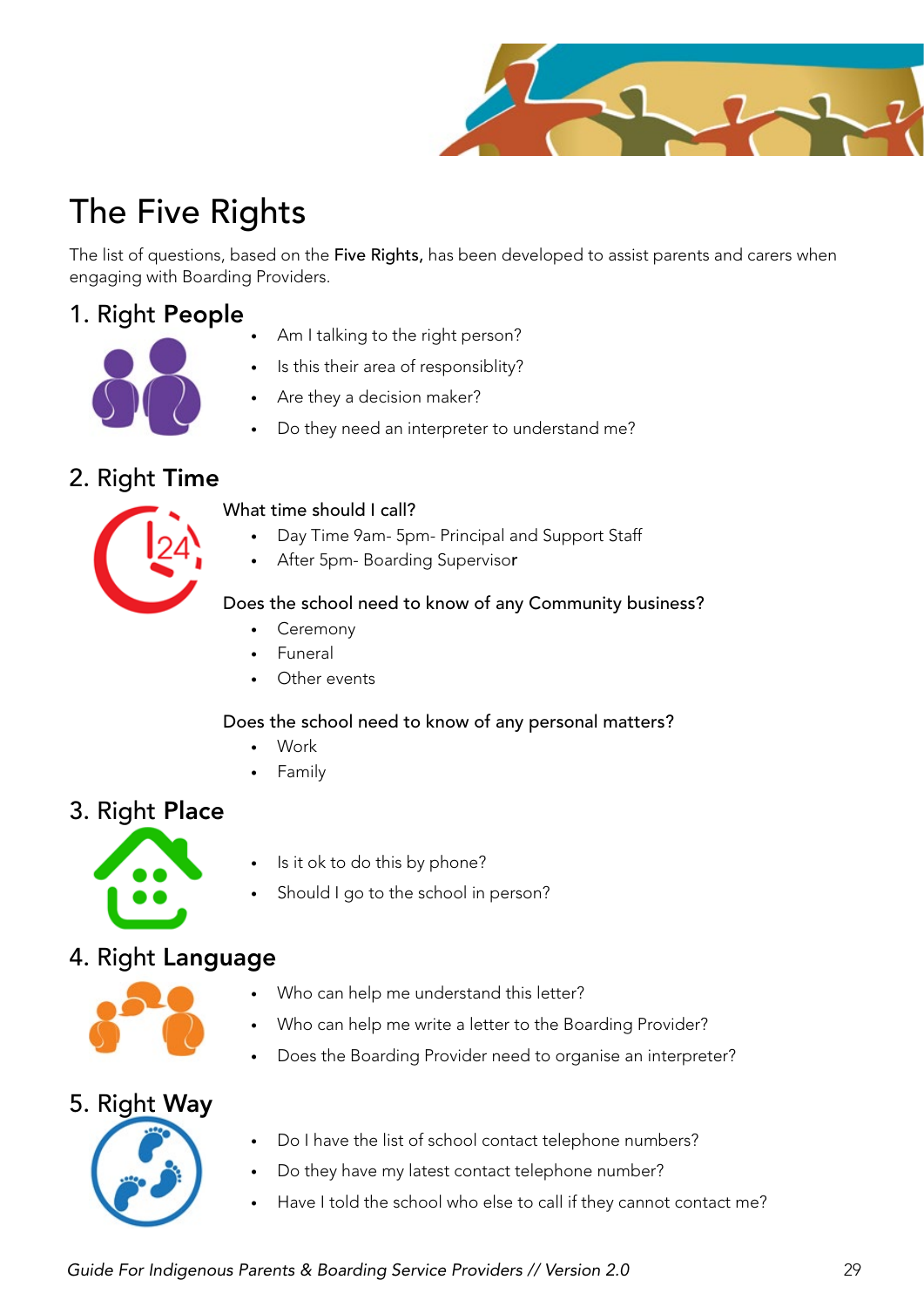

## The Five Rights



### 1. Right People

Finding the right people to assist us with our work is the most important of the 5 Rights. Aboriginal

families can be socially and culturally complex. Developing a picture of significant family members with your students is a good place to start. Be aware that uncles, aunties, grandparents and other carers can be just as significant as the parents and may also need to be involved. At a Community level, you may need to liaise with local agencies such as the school or health clinic. Be aware that there is a high turnover of non-Indigenous staff in these organisations and in many cases a local Aboriginal person (Teacher Assistant or Aboriginal Health Worker) may have better long–term knowledge about your student.

### 2. Right Time

When organising Community contacts, or visits, it is crucial to ensure that you align with family and broader



Community priorities. Funerals, ceremonies, employment and other Community business can often take priority.



### 3. Right Place

There are a few key considerations to ensuring right place. Is the location

suitable for the attendees? Is the relationship between them and the host venue manager OK? How will people get there? Do you need to facilitate transport? Are there toilets and tea/ coffee facilities? Are you bringing catering or buying local? How will you get from the airport? Do you have a backup plan for communications if your transport is delayed? Will the host agency require payment for their assistance?



### 4. Right Language

Clear communication is critical to effective Community engagement. What is the main language of the group you

are meeting with? Do you need a translator? With ESL clients it is sometimes better to use visual or graphic based presentations and handouts that are written in plain language. Be aware that in any group there is likely to be varying degrees of comprehension. In many remote communities the incidence of hearing loss and visual impairment is more common. Allowing space in our communication for other participants to re-tell or translate our information is an important part of being understood.

As a general rule, when communicating with ESL clients speak clearly and check whenever possible that the message has been understood.

### 5. Right Way

When all this comes together --- That is RIGHT WAY --- When not sure about any of the rights go to number 1 --- Find the Right PEOPLE and ask them.



The "Five Rights" were developed from a Community Governance Training program in Maningrida NT and were presented at the Garma Forum in 2004 by Board and staff members of the then, Maningrida JET Centre.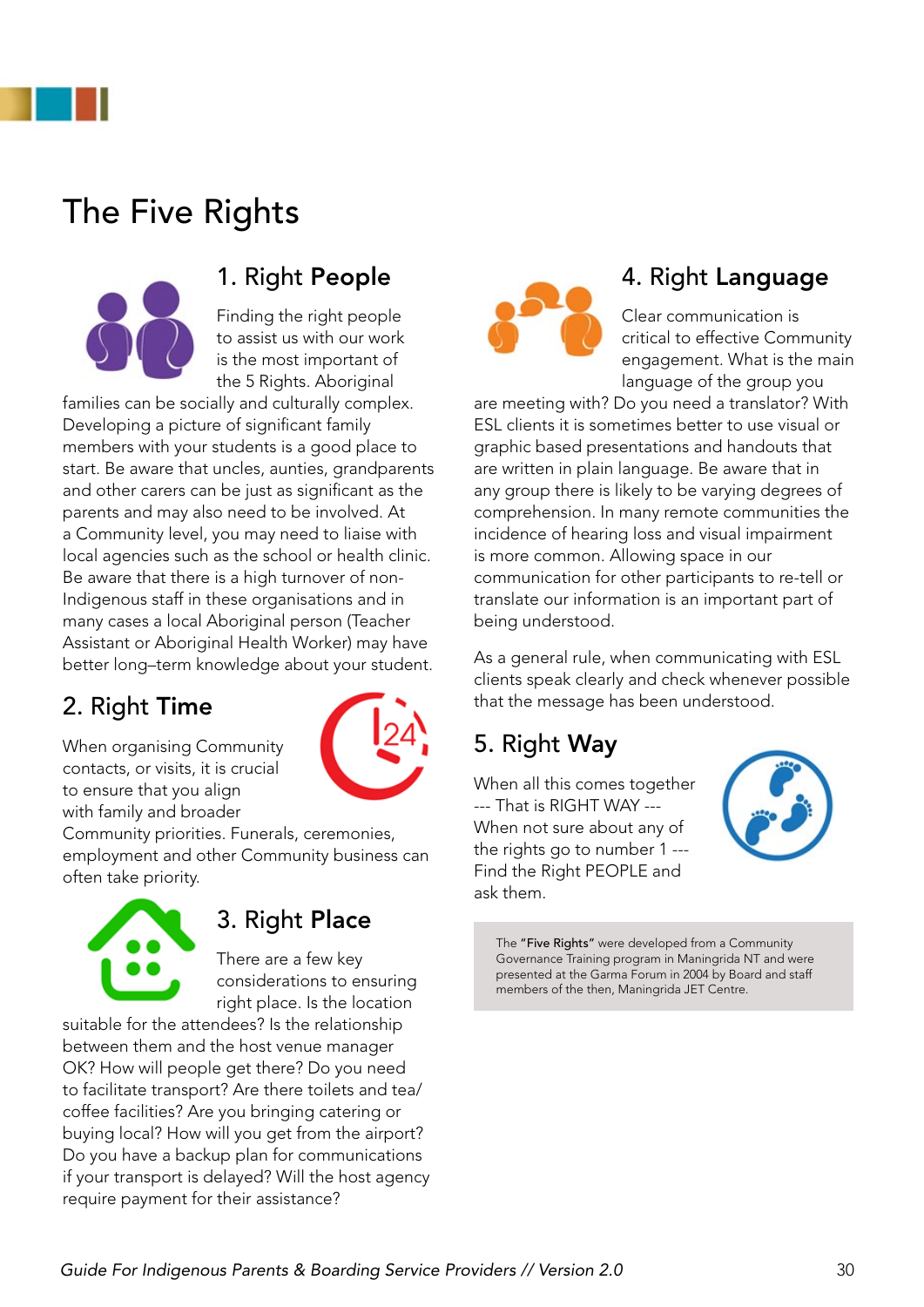

## Choosing Boarding

Choosing a suitable Boarding Provider for your child is not a task to be taken lightly. There are a number of important factors to consider. A large number of Boarding Providers are available across Australia and offer a range of different structures and experiences. There is also the question of distance from your Community to the location of the Boarding Provider.

Sending your child interstate to a capital city or large regional town, far away from home, can be quite daunting if the child has never been away from home before. It is even more difficult if the climate is different and the child has no family or friends at the school or living in the area. An all-boys or all-girls boarding program or a co-educational program are some of the options. Then there is the range of structures, from Family Group Homes to smaller hostels, or the larger dormitory style boarding facilities to choose from.

Boarding schools generally comprise a combination of student boarding accommodation and classrooms, together with recreation facilities, all on the one campus. Residential Colleges, on the other hand, are usually located in rural regional towns. They provide accommodation only and students attend a school of their choice. Many of the students who access these facilities do so in order to pursue a curriculum which is not available in their local school.

Agricultural Colleges, also located in rural towns, cater for students whose choice of schooling is in the field of agriculture. Education and accommodation are provided on the one campus.

Rural Student Hostels - Located in rural towns of varying size, these hostels provide accommodation only for students who live in areas too remote to have daily access to a secondary school. These hostels vary greatly in student numbers and range from a few small ones in extremely remote locations to larger ones in towns where a choice of schools may be available.

Indigenous Youth Mobility Programme (IYMP) accommodation: - IYMP is part of the Indigenous Advancement Strategy (IAS) funded by the Australian Government through the Department of Prime Minister & Cabinet (DPM&C). Career Employment Australia has operated the IYMP programme since 2006 in 14 locations across 6 States and Territories. IYMP offers accommodation and support for Aboriginal and Torres Strait Islander tertiary students between the ages of 16-24. These boarding facilities, located in capital cities and large regional towns throughout Australia, are for students willing to relocate in pursuit of further education, training, apprenticeship and employment. IYMP addresses the barriers to training, employment and education and provides holistic support. Further details are available on the website: http://iymp.com.au/

Cross cultural awareness is important if you choose a boarding program where there are international overseas students as well as Indigenous and non-Indigenous students sharing boarding, classroom and recreational facilities.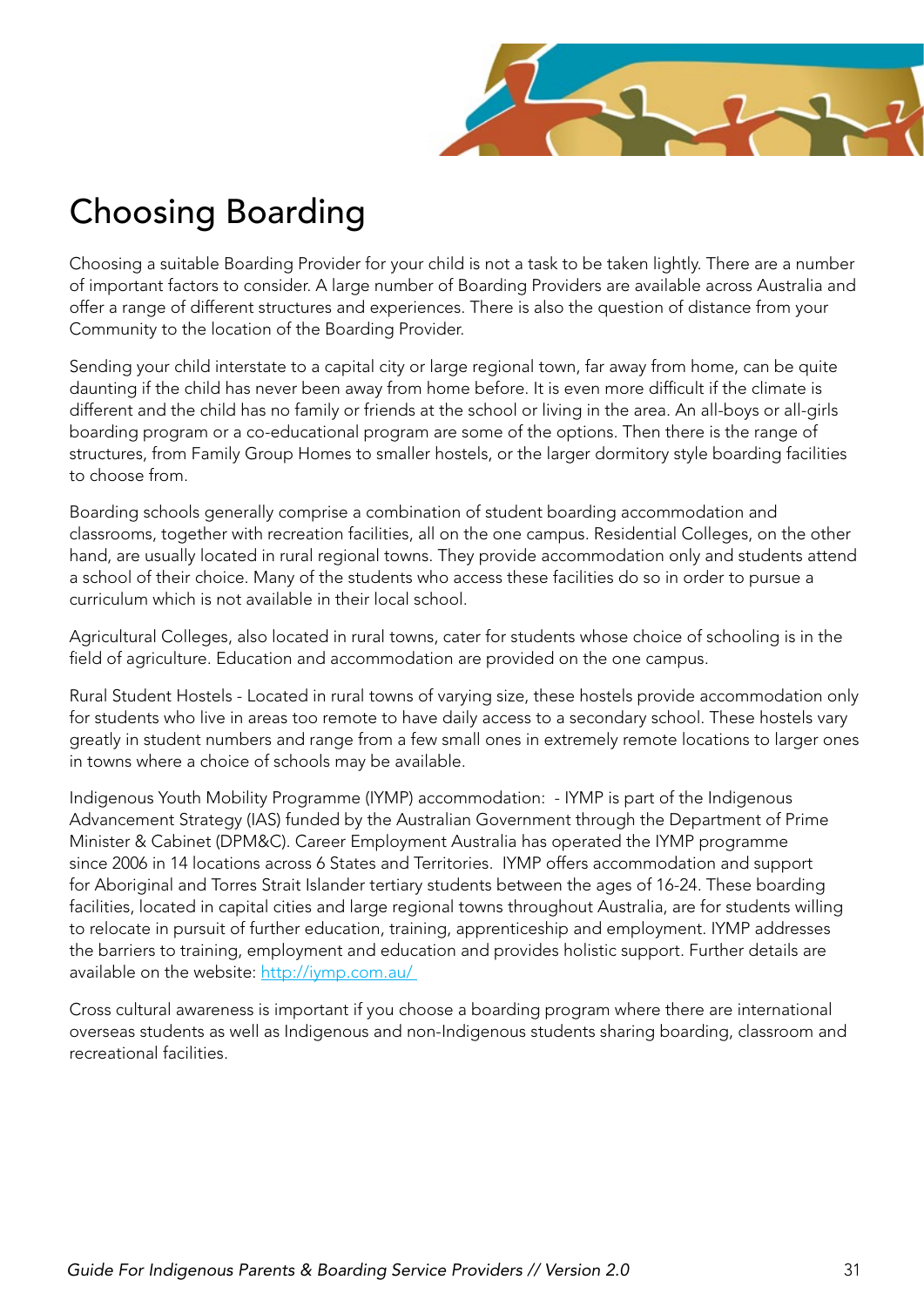

### Enrolling your child

Once you have decided on which Boarding Provider you would like to enrol your child with, you must undergo the enrolment process. To enrol your child, you will need to get an enrolment form. The form can usually be found on a Boarding Provider's website or the form may be available at your local school or council office. Alternatively, you may contact the Boarding Provider and ask for one to be sent to your postal address.

When enrolling your child, it is best to make sure you have all the information required, which may include:

- • Personal Information
- Parents, Guardians and other contacts Parent/Guardian background
- • Contact persons
- Family information (Aboriginal Name, Skin group, clan)
- • Birth Certificate
- Previous school records (grades, merit certificates, school attendance records)
- Medical records
- Immunisation records
- • Abstudy records
- • Community contact information

If you are unsure as to how to fill out this information, it is best to ask for assistance, either locally, or by contacting the Boarding Provider directly.

### Enrolment

When producing enrolment information, keep in mind some of the barriers Parents may face when trying to enrol their child. Difficulties may include:

- • Language barriers
- Reading level (English is often a second or third language)
- Lack of communication resources (eg. Phone, email, fax, internet)
- Lack of information resources (eg. Abstudy information, immunisation and medical records)
- Lack of enrolment information (eg. Enrolment forms, resources to print or fill-out forms)

To assist Parents with the enrolment process, it is recommended that Community organisations such as Community schools, council offices or health clinics be involved in the enrolment process. Please keep in mind that these organisations often have limited resources, and have a range of other commitments and priorities. Often, they face many challenges themselves, due to isolation and limited resources. Best outcomes may be achieved by sending staff to the Community to interview parents and prospective students. Staff can assist with the completion of enrolment forms and check with local agencies and authorities to ensure the information and records are accurate.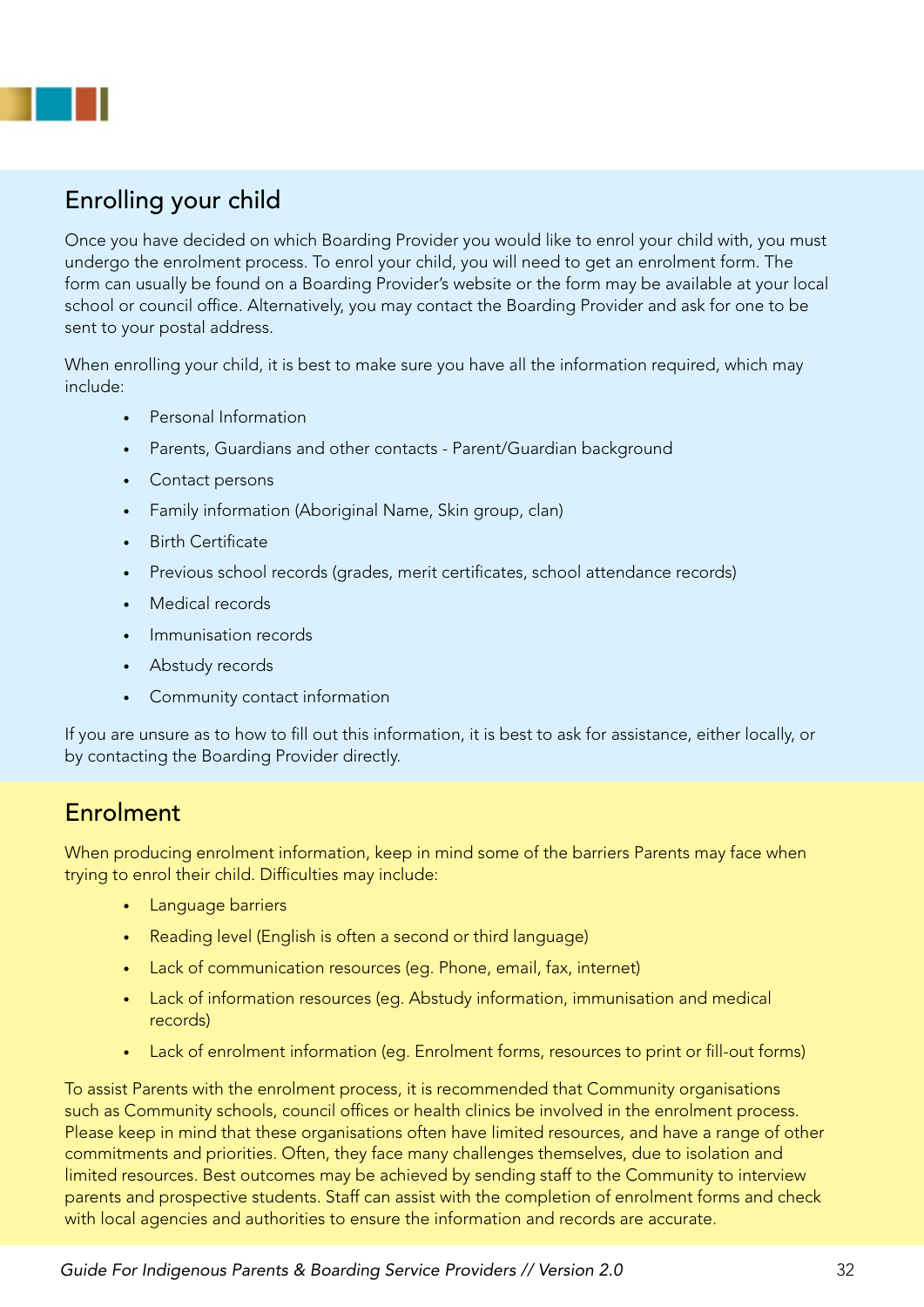

## Remote Indigenous Parents Association (RIPA)

The Remote Indigenous Parents Association (RIPA) was initiated by Boarding Australia as part of the 2013 PaCE Project and further developed in 2014/15. The purpose of RIPA is to provide a process for parents from remote Indigenous Communities to share their experiences, expectations, hopes and aspirations regarding the education of their children.

Indigenous parents from remote and isolated communities face a range of issues when they send their children away from their home communities to board in another place. Many students travel great distances and there is nearly always a significant social, physical and cultural difference between their home environment and Boarding Provider locations. It is often difficult for parents to communicate with the boarding residences and schools due to limited understanding and awareness of procedures and processes, as well as inadequate communication services and technology. The establishment of RIPA is proposed as a means of providing Indigenous parents with a forum to address their unique needs and issues.

The Australian Government has provided Boarding Australia with further funding through the Indigenous Strategic Advancement (IAS) programme administered by the Department of Prime Minister & Cabinet (DPM&C). This will help ensure the on-going success of achievements to-date. Boarding Australia has been working closely with the Northern Territory Department of Education (NT-DoE), in particular, the General Manager of the Indigenous Education Review Implementation. The Remote Indigenous Parents Association (RIPA) has now been established at a national level as well as the Roper Gulf Branch. Whilst RIPA has not been formally incorporated, there is a clear understanding from the launch on 29th May, 2015 at Parliament house in Darwin that the entity for both RIPA national and RIPA Roper Gulf now exist under the umbrella of the BA-PaCE and BA-IAS projects funded by the Australian Government. The national RIPA is very much in the embryonic stage and this will be shaped and developed over the next stage of the project. RIPA Roper Gulf is more advanced and this will become more 'grounded' and operational during the BA-IAS project. Additionally, BA will explore the feasibility of additional RIPA branches.

As part of the Indigenous Advancement Strategy (IAS) funding, BA has undertaken to develop a model for Restorative Principles of Engagement (RPE) as a recommended culture for Communities, boarding service providers and other stakeholders to support students in the process of gaining an education. RPE is part of the Restorative Practice work promoted by Real Justice – Australia (RJA) under the umbrella of the International Institute of Restorative Practices (IIRP). Tiwi College will be the exemplary model on the basis of their demonstrated commitment to RPE and collaboration with BA and RJA over the past four years.

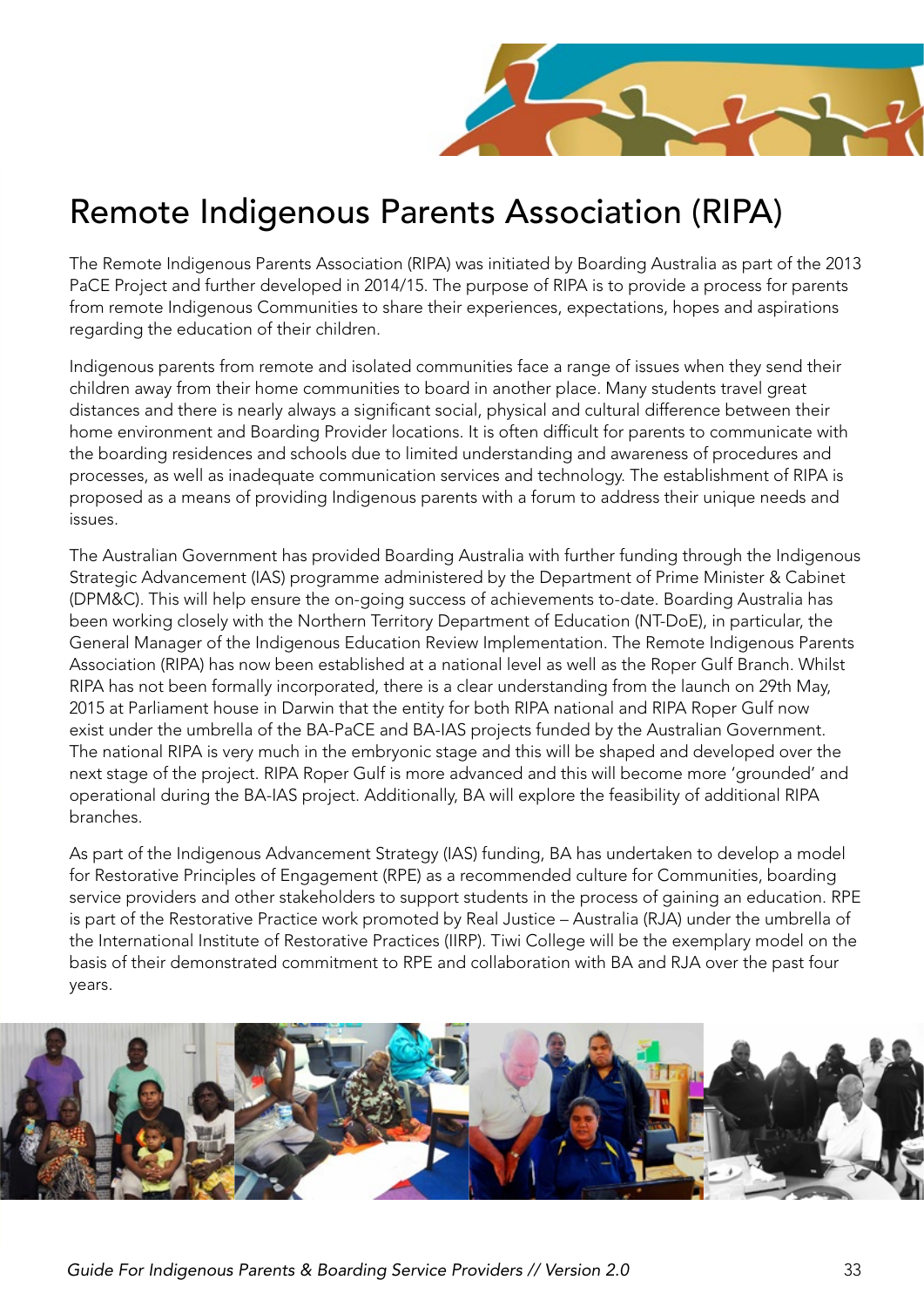

Capacity building and self-determination within remote Indigenous Communities are seen as fundamental to supporting student education. Key elements of this PaCE project have real potential for further development, such as the Remote Indigenous Parents Association (RIPA), Restorative Practice Training, the application of Standards, and further research and development of Both Ways Education (BWE). This Guide will serve as a useful tool for Parents and Boarding Providers.

BA has extensive experience in the NT and has been involved in the development of national standards; nationally accredited training; conferences & workshops; staff recruitment, induction and mentoring.

BA will be working closely with NT-DoE in supporting the roll-out of the Indigenous Education Review recommendations and BA project staff will be co co-located with the Transition team and Abstudy in Darwin. BA will continue to be supported by the Northern Territory branch of the Isolated Children's Parents' Association (ICPA-NT) have agreed to assist with setting up RIPA. A number of organisations have agreed to be part of an advisory group to provide ongoing assistance and advice.

### Become a Member of RIPA

If you would like to become a member of RIPA or find out more about the proposed Association, please contact Boarding Australia (see Contacts section of this Guide).

### Assisting RIPA

RIPA will provide a unique opportunity for improving communication between remote Indigenous parents and Boarding Providers. It will give parents from remote Indigenous Communities a collective 'voice' and an opportunity to share and learn ways to better support their children's education.

If you would like to find out more about the proposed Association, please contact Boarding Australia (see Contacts section of this Guide).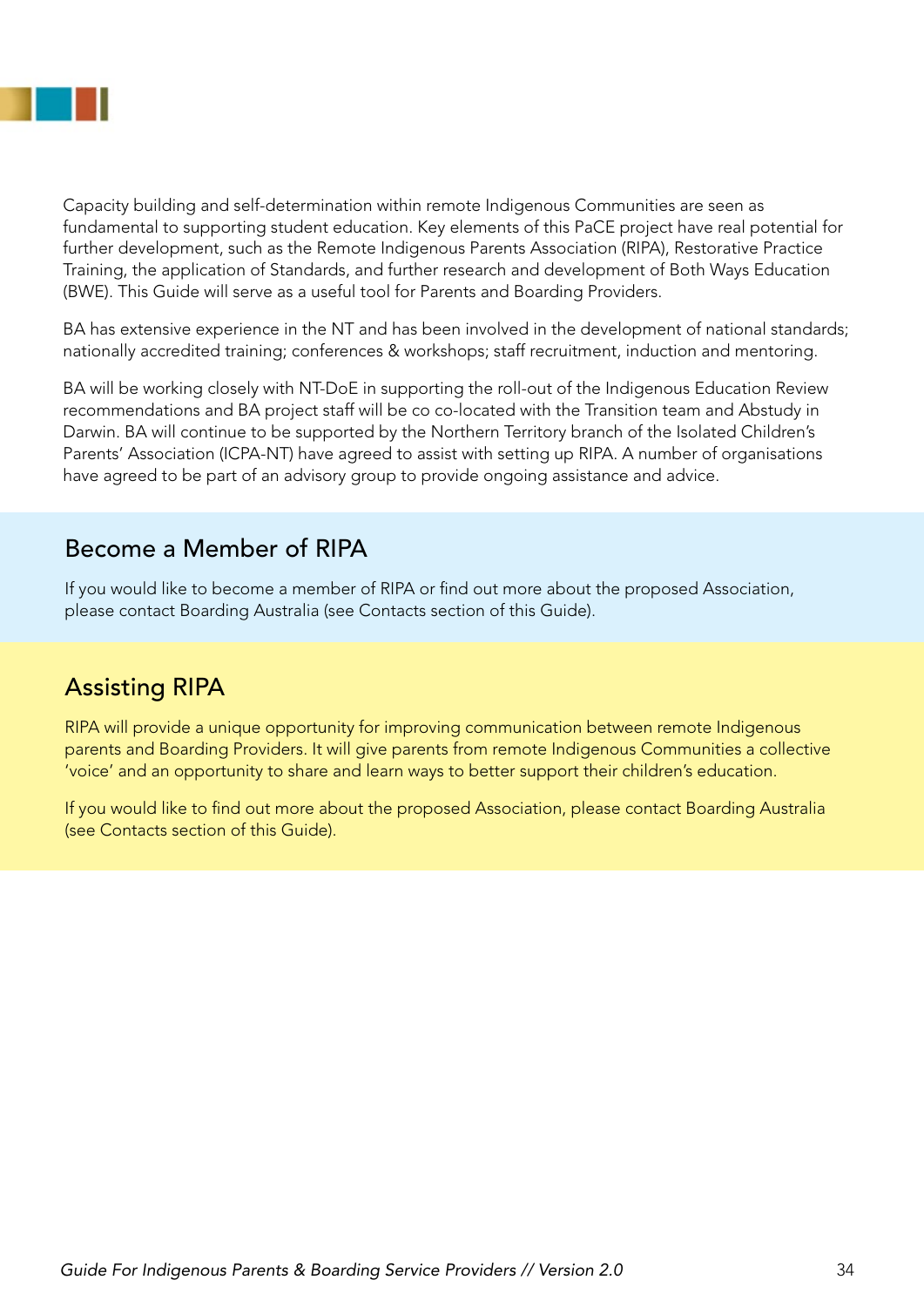

## **Contacts**

### Boarding Australia

Website: www.boardingaustralia.edu.au Phone: 08 8945 6049 Mobile: 0428 864 537 Fax: 08 8918 8009 Email: admin@boardingaustralia.edu.au Postal Address: PO Box, 8103 Grange SA 5022

### Remote Indigenous Parents Association (RIPA)

Website: www.ripa.org.au

### Abstudy

Website: http://www.humanservices.gov.au/customer/services/centrelink/abstudy

Phone: 1800 132 31

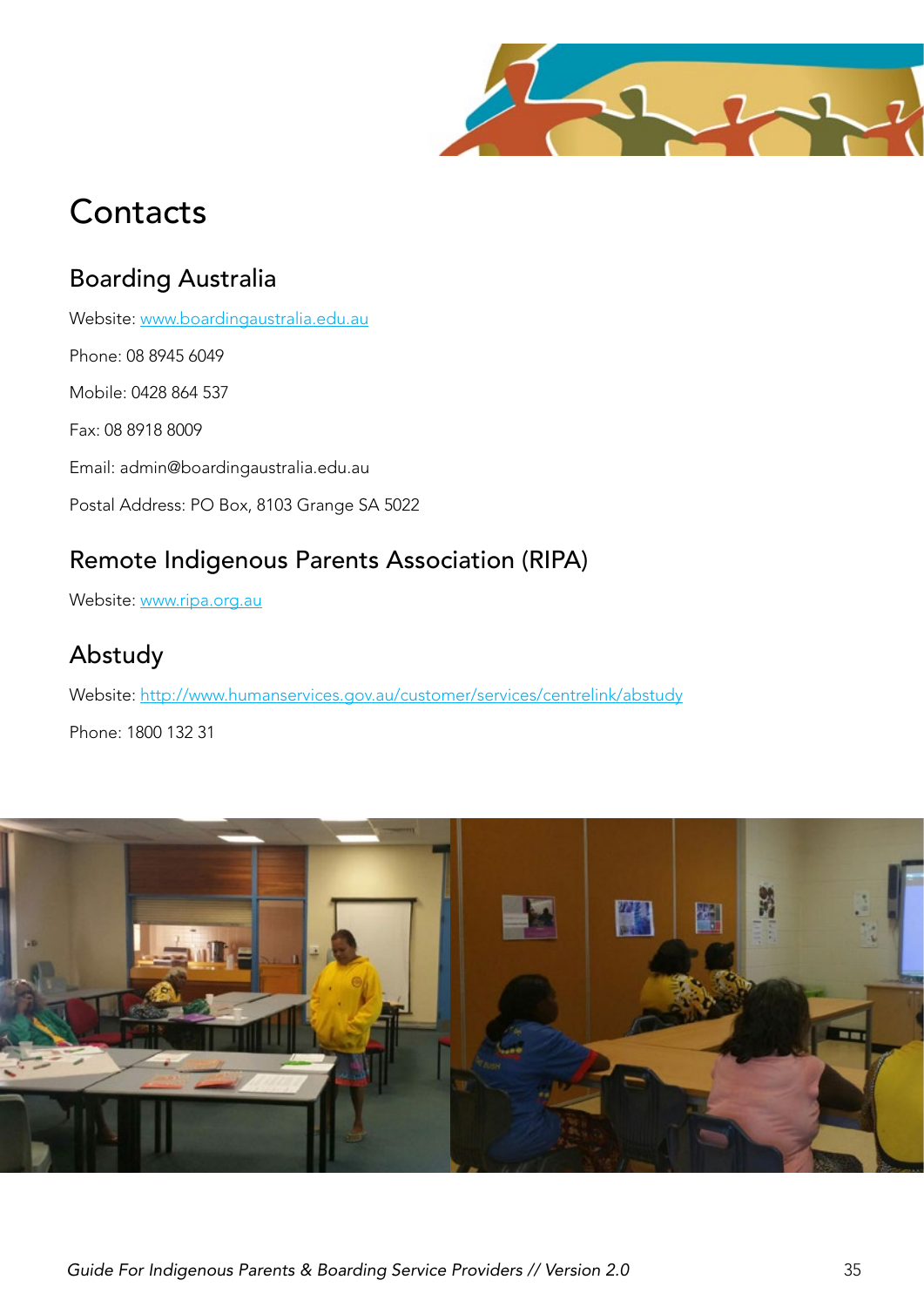

## NT Boarding Providers

### AHL Fordimail

Website: www.ahl.gov.au and follow the links

Phone: 08 8971 1404

Fax: 08 8971 1524

Email: Contact via AHL website

Postal Address: Lot 2041 Zimin Drive, Cossak, Katherine, 0850, NT

### AHL Tennant Creek

Website: www.ahl.gov.au and follow the links

Phone: 08 8962 2511

Email: Contact via AHL website

Postal Address: 782 Paterson St, Tennant Creek NT 0860

### AHL Wadeye

Website: www.ahl.gov.au and follow the links

Phone: 08 8978 1210

Email: Contact via AHL website

### Callistemon House

Website: callistemon.org.au Phone: 08 8972 3212 Fax: 08 8972 3233 Email: callistemon@westnet.com.au Postal Address: PO Box 1971, Katherine NT 0850

### Djidbidjidbi Residential College

Website: www.mirarr.net/diidbidiidbi-residentialcollege Phone: 08 8979 9508 Email: Postal Address: PO Box 269, Jabiru 0886

### Kormilda College

Website: www.kormilda.nt.edu.au

Phone: 08 8922 1611

Fax: 08 8947 0792

Email: admin@kormilda.nt.edu.au

Postal Address: PO Box 241, Berrimah NT 0828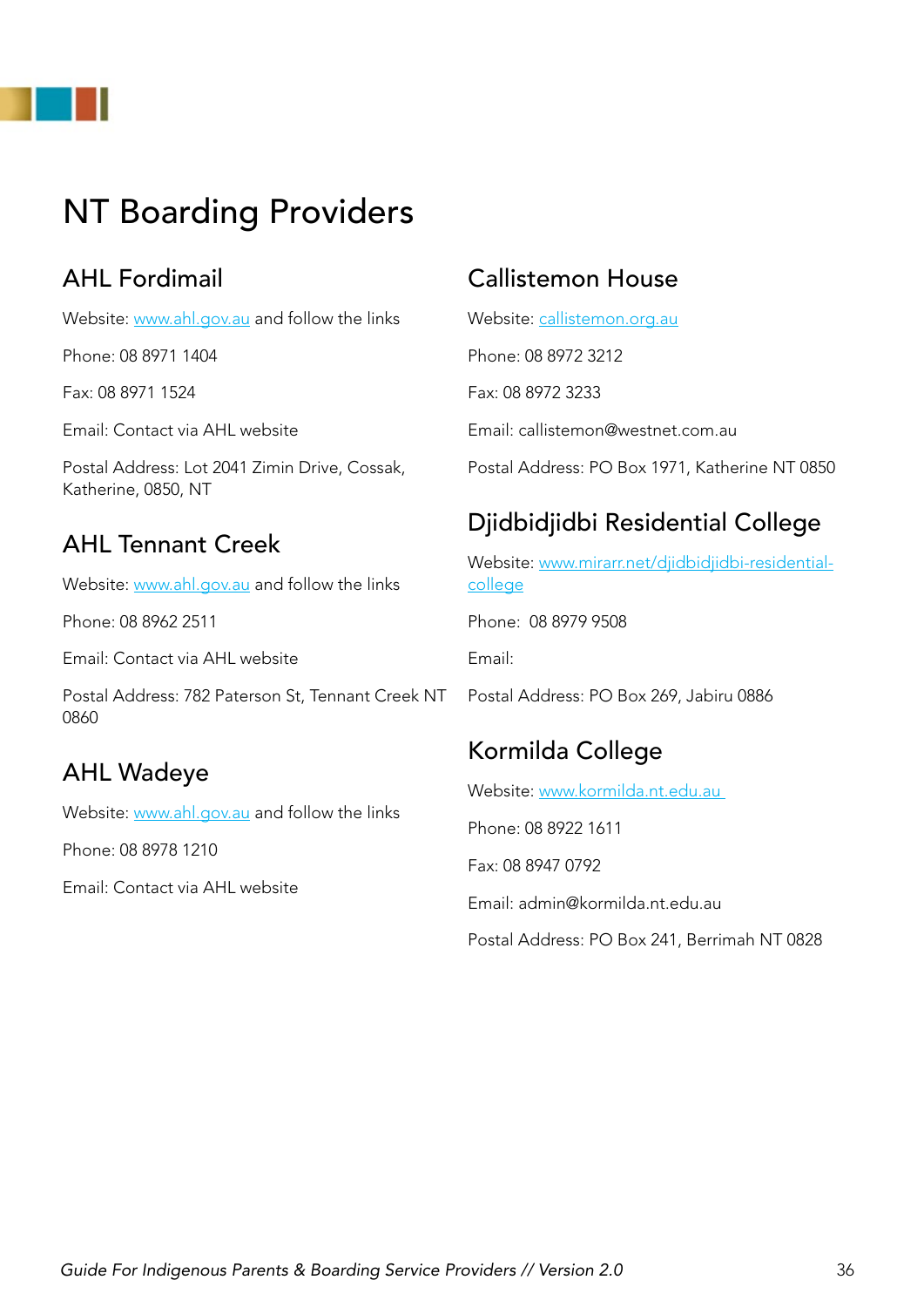

### Marrara Christian College

Website: www.mcc.nt.edu.au

Phone: 08 8920 2000

Fax: 08 8920 2001

Email: admin.mcc@ntschools.net

Postal Address: PO Box 84 Karama NT 0813

### St John's Catholic College

Website: www.stjohnsnt.catholic.edu.au

Phone: 08 8982 2222

Fax: 08 8982 2204

Email: admin.stjohns@nt.catholic.edu.au

Postal Address: 54 Salonika Street, The Gardens NT 0820

### St Philip's College

Website: www.stphilips.nt.edu.au

Phone: 08 8950 4511

Fax: 08 8950 4522

Email: info@stphilips.nt.edu.au

Postal Address: PO Box 33, Alice Springs NT 0871

### Woolaning Homeland Christian College

Website: www.whcc.nt.edu.au

Phone: 08 8978 1000

Fax: 08 8978 2985

Email: principal.whcc@ntschools.net

Postal Address: PO Box 173 Batchelor NT 0845

### Yirara College

Website: yirara.nt.edu.au/

Phone: 08 8950 5644

Fax: 08 8950 5666

Email: info@yirara.nt.edu.au

Postal Address: 470 Stuart Highway, Alice Springs NT 0870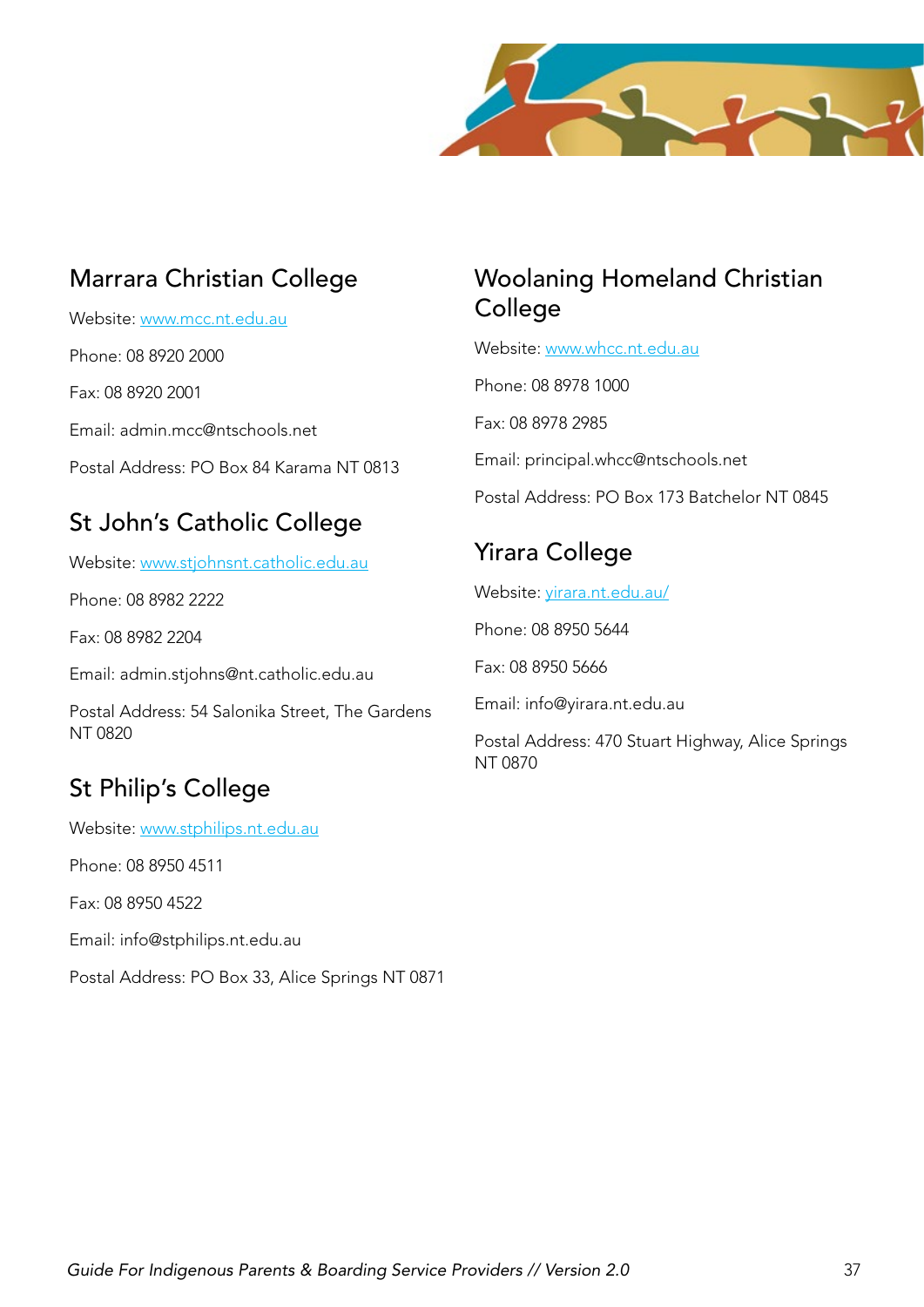## References

Batchelor Institute, (2007). Both-ways | Batchelor Institute of Indigenous Tertiary Education. [online] Available at: https://rest.batchelor.edu.au/main/both-ways [Accessed Sept. 2015].

Familyschool.org.au, (2015). Family-School & Community Partnerships Bureau. [online] Available at: http://www.familyschool.org.au/ [Accessed Sept. 2015].

Family-School & Community Partnerships Bureau, (2012). Options to promote parental engagement in school education: A preliminary systems analysis. Unpublished working paper prepared by ARACY.

Weiss, H., Lopez, M. and Rosenberg, H. (2015). Beyond Random Acts: Family, School, and Community Engagement as an Integral Part of Education Reform. [pdf] Harvard Family Research Project. Available at: http://www.hfrp.org/publications-resources/browse-our-publications/beyond-random-acts-family-schooland-community-engagement-as-an-integral-part-of-education-reform [Accessed Sept. 2015].

What Works. (2009). [pdf] Published by National Curriculum Services. Available at: http://www.whatworks. edu.au/upload/1251420821313\_file\_Conversationsschoolstaff.pdf [Accessed Sept. 2015].